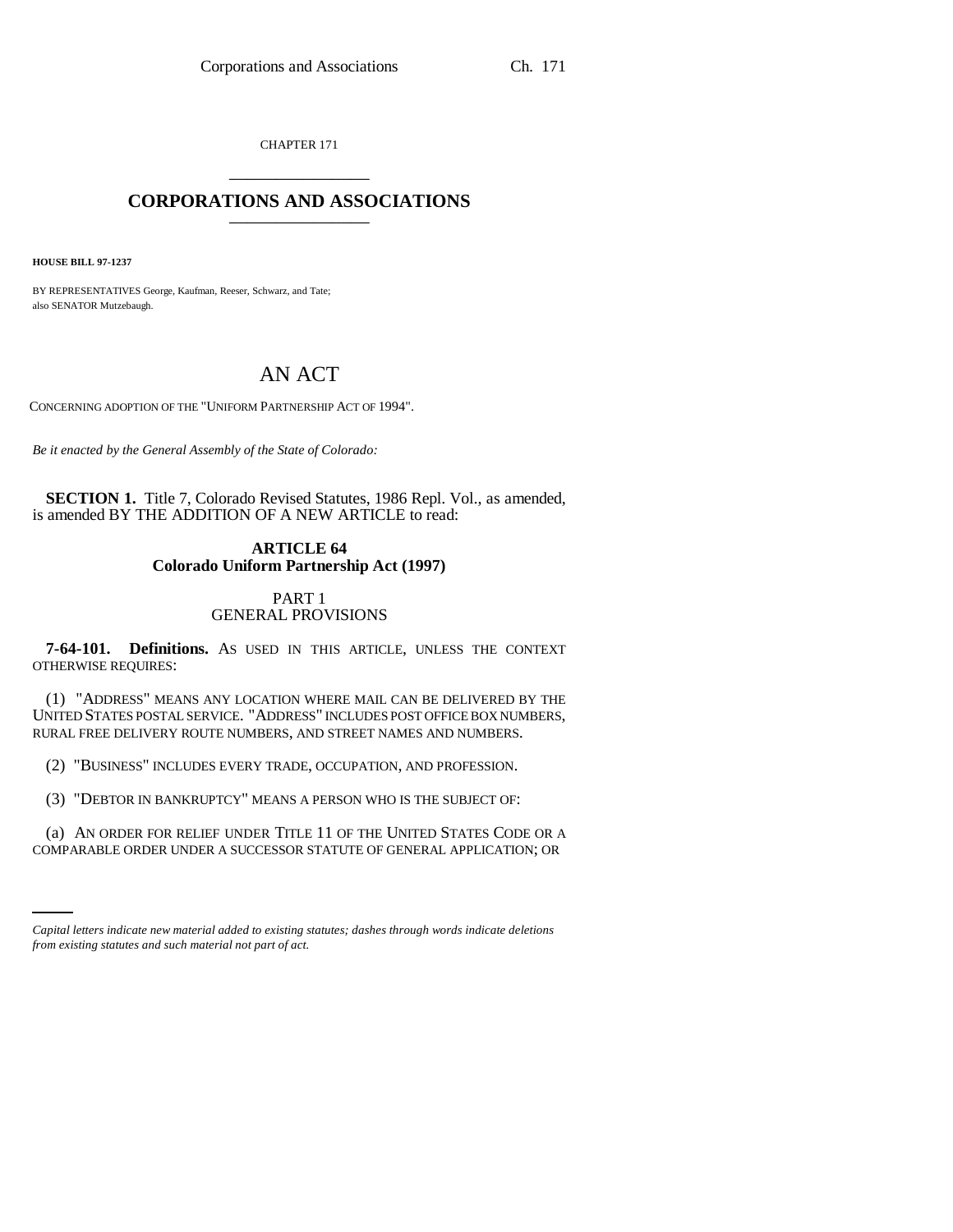(b) A COMPARABLE ORDER UNDER FEDERAL, STATE, OR FOREIGN LAW GOVERNING INSOLVENCY.

(4) "DELIVER" INCLUDES MAIL; EXCEPT THAT DELIVERY TO THE SECRETARY OF STATE MEANS ACTUAL RECEIPT BY THE SECRETARY OF STATE.

(5) "DISTRIBUTION" MEANS A TRANSFER OF MONEY OR OTHER PROPERTY FROM A PARTNERSHIP TO A PARTNER IN THE PARTNER'S CAPACITY AS A PARTNER OR TO A TRANSFEREE OF ALL OR A PART OF A PARTNER'S TRANSFERABLE INTEREST.

(6) "EFFECTIVE DATE", WHEN REFERRING TO A DOCUMENT FILED BY THE SECRETARY OF STATE, MEANS THE TIME AND DATE DETERMINED IN ACCORDANCE WITH SECTION 7-64-1106.

(7) "FILED STATEMENT" MEANS A STATEMENT THAT HAS BEEN FILED IN THE OFFICE OF THE SECRETARY OF STATE. A COPY OF A FILED STATEMENT MEANS A CERTIFIED COPY OF A FILED STATEMENT OR A PHOTOCOPY OF A FILED STATEMENT THAT BEARS THE SECRETARY OF STATE'S STAMP OR OTHER ENDORSEMENT OF FILING, TOGETHER WITH THE TIME AND DATE OF RECEIPT.

(8) "FOREIGN LIMITED LIABILITY LIMITED PARTNERSHIP" MEANS A LIMITED LIABILITY LIMITED PARTNERSHIP OR REGISTERED LIMITED LIABILITY LIMITED PARTNERSHIP, OR THE FUNCTIONAL EQUIVALENT THEREOF, OPERATING PURSUANT TO AN AGREEMENT GOVERNED BY THE LAWS OF ANY STATE OR JURISDICTION OTHER THAN THIS STATE, AND REGISTERED AS A LIMITED LIABILITY LIMITED PARTNERSHIP UNDER THE LAWS OF A STATE OR JURISDICTION OTHER THAN THIS STATE IF SO REQUIRED BY THE LAW OF SUCH OTHER STATE OR JURISDICTION.

(9) "FOREIGN LIMITED LIABILITY PARTNERSHIP" MEANS A LIMITED LIABILITY PARTNERSHIP OR REGISTERED LIMITED LIABILITY PARTNERSHIP, OR THE FUNCTIONAL EQUIVALENT THEREOF, OPERATING PURSUANT TO AN AGREEMENT GOVERNED BY THE LAWS OF ANY STATE OR JURISDICTION OTHER THAN THIS STATE, AND REGISTERED AS A LIMITED LIABILITY PARTNERSHIP UNDER THE LAWS OF A STATE OR JURISDICTION OTHER THAN THIS STATE IF SO REQUIRED BY THE LAW OF SUCH OTHER STATE OR JURISDICTION.

(10) "GENERAL PARTNER" MEANS A PARTNER IN A PARTNERSHIP AND A GENERAL PARTNER IN A LIMITED PARTNERSHIP.

(11) "INCLUDES", WHEN USED IN REFERENCE TO ANY DEFINITION OR LIST, INDICATES THAT THE DEFINITION OR LIST IS PARTIAL AND NOT EXCLUSIVE.

(12) "LIMITED LIABILITY LIMITED PARTNERSHIP" MEANS A LIMITED PARTNERSHIP THAT IS REGISTERED AS A LIMITED LIABILITY LIMITED PARTNERSHIP UNDER SECTION 7-64-1002 (1).

(13) "LIMITED LIABILITY PARTNERSHIP" MEANS A PARTNERSHIP THAT IS REGISTERED AS A LIMITED LIABILITY PARTNERSHIP UNDER SECTION 7-64-1002 (1).

(14) "LIMITED PARTNER" MEANS A LIMITED PARTNER IN A LIMITED PARTNERSHIP.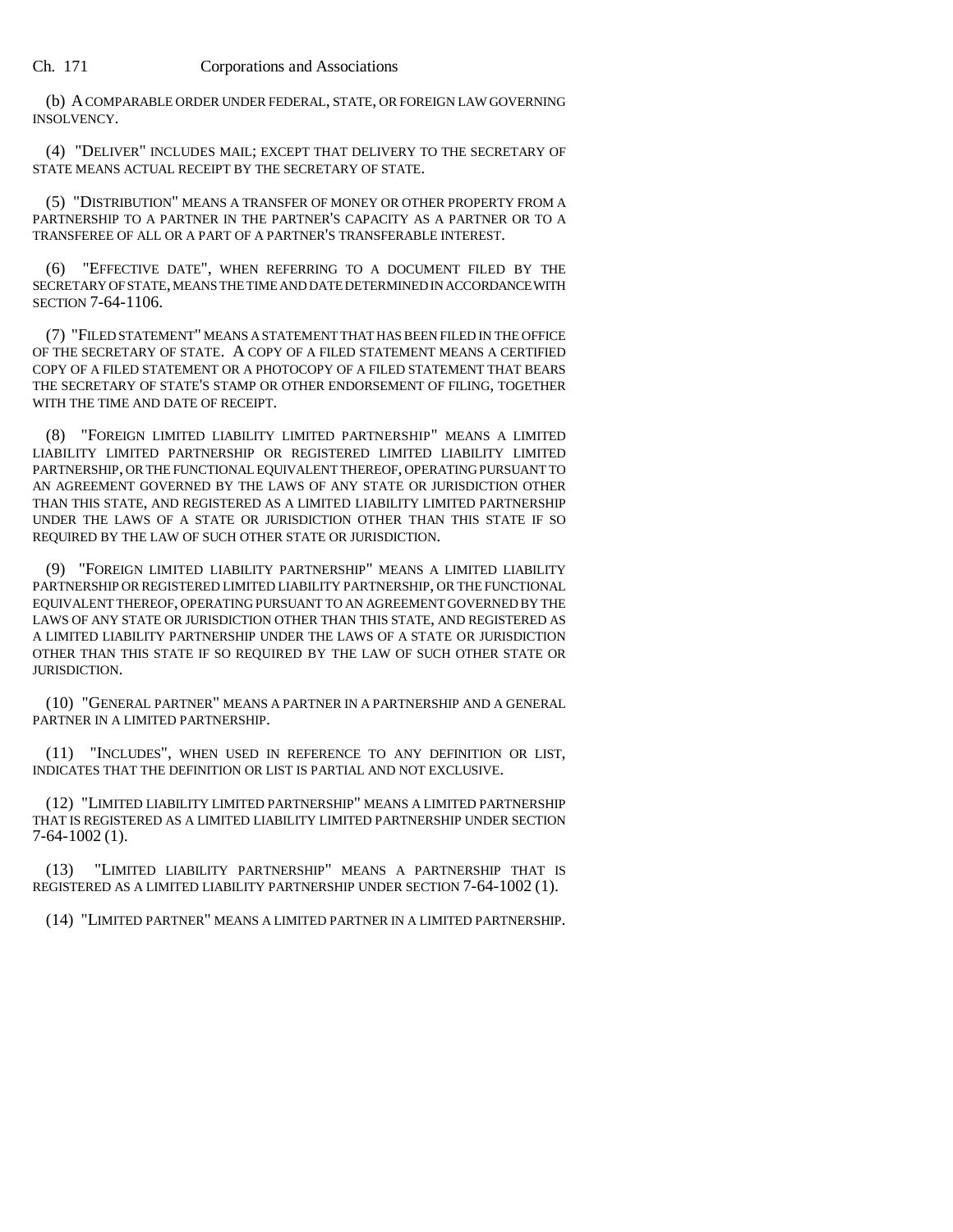(15) "LIMITED PARTNERSHIP" MEANS A LIMITED PARTNERSHIP FORMED UNDER ARTICLE 61 OR 62 OF THIS TITLE OR A FUNCTIONALLY EQUIVALENT ENTITY FORMED UNDER THE LAWS OF ANOTHER JURISDICTION.

(16) "MAIL" MEANS DEPOSIT IN THE UNITED STATES MAIL, PROPERLY ADDRESSED, FIRST CLASS POSTAGE PREPAID, AND INCLUDES REGISTERED OR CERTIFIED MAIL FOR WHICH THE PROPER FEE HAS BEEN PAID.

(17) "MEANS" DENOTES AN EXHAUSTIVE DEFINITION OR LIST.

(18) "PARTNER" MEANS A PERSON WHO HAS ASSOCIATED WITH ANOTHER PERSON TO CARRY ON AS CO-OWNERS A BUSINESS FOR PROFIT AS A PARTNERSHIP. FOR PURPOSES OF PART 9, PART 10, AND PART 11 OF THIS ARTICLE, THE TERM "PARTNER" SHALL HAVE THE MEANINGS SET FORTH IN SECTIONS 7-64-901, 7-64-1001, AND 7-64-1101, RESPECTIVELY.

(19) "PARTNERSHIP" SHALL HAVE THE MEANING SET FORTH IN SECTION 7-64-202 (1). FOR THE PURPOSES OF PART 11 OF THIS ARTICLE, THE TERM "PARTNERSHIP" SHALL HAVE THE MEANING SET FORTH IN SECTION 7-64-1101.

(20) "PARTNERSHIP AGREEMENT" MEANS THE AGREEMENT, WHETHER WRITTEN, ORAL, OR IMPLIED, AMONG THE PARTNERS THAT GOVERNS RELATIONS AMONG THE PARTNERS AND BETWEEN THE PARTNERS AND THE PARTNERSHIP. FOR PURPOSES OF PART 9, PART 10, AND PART 11 OF THIS ARTICLE, THE TERM "PARTNERSHIP AGREEMENT" SHALL HAVE THE MEANINGS SET FORTH IN SECTIONS 7-64-901, 7-64-1001, AND 7-64-1101, RESPECTIVELY.

(21) "PARTNERSHIP AT WILL" MEANS A PARTNERSHIP THAT IS NOT A PARTNERSHIP FOR A DEFINITE TERM OR PARTICULAR UNDERTAKING.

(22) "PARTNERSHIP FOR A DEFINITE TERM OR PARTICULAR UNDERTAKING" MEANS A PARTNERSHIP IN WHICH THE PARTNERS HAVE AGREED TO REMAIN PARTNERS UNTIL THE EXPIRATION OF A DEFINITE TERM OR THE COMPLETION OF A PARTICULAR UNDERTAKING.

(23) "PARTNERSHIP INTEREST" OR "PARTNER'S INTEREST IN THE PARTNERSHIP" MEANS ALL OF A PARTNER'S INTERESTS IN THE PARTNERSHIP, INCLUDING THE PARTNER'S TRANSFERABLE INTEREST AND ALL MANAGEMENT AND OTHER RIGHTS.

(24) "PARTNERSHIP OBLIGATION" MEANS ANY DEBT, OBLIGATION, OR LIABILITY OF THE PARTNERSHIP, WHETHER SOUNDING IN TORT, CONTRACT, OR OTHERWISE.

(25) "PERSON" MEANS AN INDIVIDUAL; CORPORATION; BUSINESS TRUST; ESTATE; TRUST; PARTNERSHIP; LIMITED PARTNERSHIP; LIMITED PARTNERSHIP ASSOCIATION; LIMITED LIABILITY COMPANY; ASSOCIATION; JOINT VENTURE; GOVERNMENT, GOVERNMENTAL SUBDIVISION, AGENCY, OR INSTRUMENTALITY; OR ANY LEGAL OR COMMERCIAL ENTITY.

(26) "PROPERTY" MEANS ALL PROPERTY, REAL, PERSONAL, OR MIXED, TANGIBLE OR INTANGIBLE, OR ANY INTEREST THEREIN.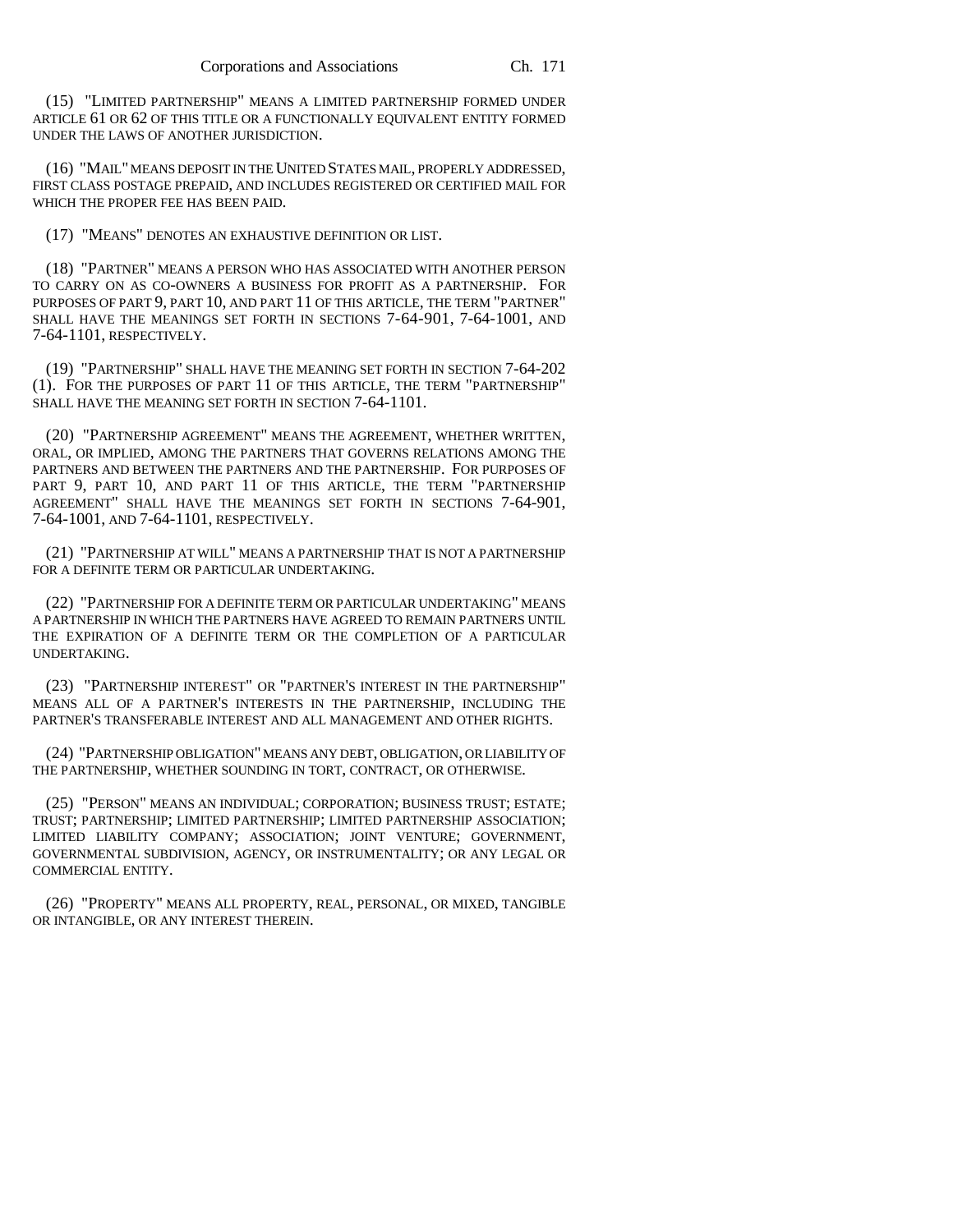(27) "REGISTRANT" MEANS A PERSON THAT IS REGISTERED UNDER SECTION 7-64-1002.

(28) "STATE" MEANS A STATE OF THE UNITED STATES, THE DISTRICT OF COLUMBIA, THE COMMONWEALTH OF PUERTO RICO, OR ANY TERRITORY OR INSULAR POSSESSION SUBJECT TO THE JURISDICTION OF THE UNITED STATES.

(29) "STATEMENT" MEANS A STATEMENT OF PARTNERSHIP AUTHORITY UNDER SECTION 7-64-303, A STATEMENT OF DENIAL UNDER SECTION 7-64-304, A STATEMENT OF DISSOCIATION UNDER SECTION 7-64-704, A STATEMENT OF DISSOLUTION UNDER SECTION 7-64-805, A STATEMENT OF MERGER UNDER SECTION 7-64-907, A REGISTRATION STATEMENT UNDER SECTION 7-64-1002, A STATEMENT OF WITHDRAWAL OF REGISTRATION UNDER SECTION 7-64-1002, A STATEMENT OF CORRECTION UNDER SECTION 7-64-1107, OR AN AMENDMENT OR CANCELLATION OF ANY OF THE FOREGOING.

(30) "STREET ADDRESS" MEANS STREET NAME AND NUMBER, CITY OR TOWN, AND UNITED STATES POSTAL SERVICE ZIP CODE DESIGNATION. IF, BY REASON OF RURAL LOCATION OR OTHERWISE, A STREET NAME, NUMBER, TOWN, OR CITY DOES NOT EXIST, ANOTHER APPROPRIATE DESCRIPTION FIXING AS NEARLY AS POSSIBLE THE ACTUAL PHYSICAL LOCATION MAY BE SUBSTITUTED, BUT IN ALL SUCH CASES THE RURAL FREE DELIVERY ROUTE, THE COUNTY, AND THE UNITED STATES POSTAL SERVICE ZIP CODE DESIGNATION SHALL BE INCLUDED.

(31) "TRANSFER" INCLUDES AN ASSIGNMENT, CONVEYANCE, LEASE, MORTGAGE, DEED, AND ENCUMBRANCE.

(32) "TRANSFERABLE INTEREST" MEANS A PARTNER'S SHARE OF THE PROFITS AND LOSSES OF THE PARTNERSHIP AND THE PARTNER'S RIGHT TO RECEIVE DISTRIBUTIONS.

**7-64-102. Knowledge and notice.** (1) A PERSON KNOWS OR HAS KNOWLEDGE OF A FACT IF THE PERSON HAS CONSCIOUS AWARENESS OF THE FACT.

(2) A PERSON HAS NOTICE OF A FACT:

(a) IF THE PERSON KNOWS OF THE FACT;

(b) IF THE PERSON HAS RECEIVED A NOTIFICATION OF THE FACT;

(c) IF THE PERSON HAS REASON TO KNOW THE FACT EXISTS FROM ALL OF THE FACTS KNOWN TO THE PERSON AT THE TIME IN QUESTION; OR

(d) BY REASON OF A FILING OR RECORDING TO THE EXTENT PROVIDED BY AND SUBJECT TO LIMITATIONS SET FORTH IN SECTION 7-64-303 (4) AND (5), 7-64-704 (3), OR 7-64-805 (3).

(3) A PERSON NOTIFIES OR GIVES A NOTIFICATION TO ANOTHER BY TAKING STEPS REASONABLY APPROPRIATE TO INFORM THE OTHER PERSON IN ORDINARY COURSE, WHETHER OR NOT THE OTHER PERSON THEREBY OBTAINS KNOWLEDGE OF THE FACT.

(4) A PERSON RECEIVES A NOTIFICATION WHEN THE NOTIFICATION: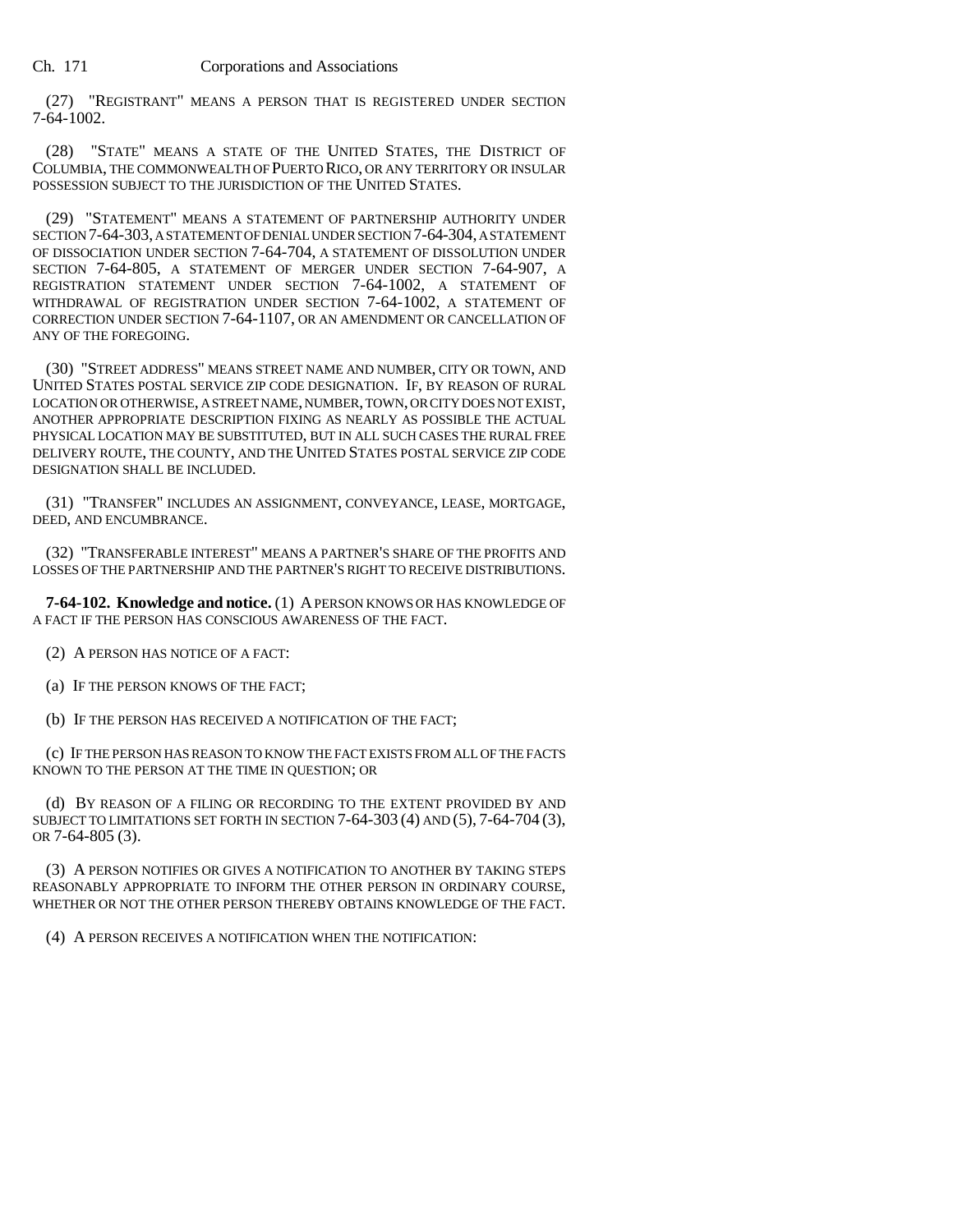## (a) COMES TO THE PERSON'S ATTENTION; OR

(b) IS RECEIVED AT THE PERSON'S PLACE OF BUSINESS OR AT ANY OTHER PLACE HELD OUT BY THE PERSON AS A PLACE FOR RECEIVING COMMUNICATIONS, OR IS RECEIVED BY A PERSON WHO IS APPARENTLY AUTHORIZED TO RECEIVE THE NOTIFICATION; OR

(c) HAS BEEN GIVEN AND THE CIRCUMSTANCES ARE SUCH THAT IT IS FAIR AND REASONABLE, AS AGAINST THE PERSON TO WHOM SUCH NOTICE HAS BEEN GIVEN, TO TREAT THE NOTICE AS HAVING BEEN RECEIVED.

(5) EXCEPT AS OTHERWISE PROVIDED IN SUBSECTION (6) OF THIS SECTION, A PERSON OTHER THAN AN INDIVIDUAL KNOWS, HAS NOTICE, OR RECEIVES A NOTIFICATION OF A FACT FOR PURPOSES OF A PARTICULAR TRANSACTION WHEN AN INDIVIDUAL CONDUCTING THE TRANSACTION ON THAT PERSON'S BEHALF KNOWS, HAS NOTICE, OR RECEIVES A NOTIFICATION OF THE FACT, OR IN ANY EVENT WHEN THE FACT WOULD HAVE BEEN BROUGHT TO SUCH AN INDIVIDUAL'S ATTENTION IF THE PERSON HAD EXERCISED REASONABLE DILIGENCE. THE PERSON EXERCISES REASONABLE DILIGENCE IF THE PERSON MAINTAINS REASONABLE ROUTINES FOR COMMUNICATING SIGNIFICANT INFORMATION TO AN INDIVIDUAL CONDUCTING THE TRANSACTION ON THE PERSON'S BEHALF AND THERE IS REASONABLE COMPLIANCE WITH THE ROUTINES. REASONABLE DILIGENCE DOES NOT REQUIRE AN INDIVIDUAL ACTING FOR THE PERSON TO COMMUNICATE INFORMATION UNLESS THE COMMUNICATION IS PART OF THE INDIVIDUAL'S REGULAR DUTIES OR THE INDIVIDUAL HAS REASON TO KNOW OF THE TRANSACTION AND THAT THE TRANSACTION WOULD BE MATERIALLY AFFECTED BY THE INFORMATION.

(6) A PARTNER'S KNOWLEDGE, NOTICE, OR RECEIPT OF A NOTIFICATION OF A FACT RELATING TO THE PARTNERSHIP IS EFFECTIVE IMMEDIATELY AS KNOWLEDGE BY, NOTICE TO, OR RECEIPT OF A NOTIFICATION BY THE PARTNERSHIP, EXCEPT IN THE CASE OF A FRAUD ON THE PARTNERSHIP COMMITTED BY OR WITH THE CONSENT OF THAT PARTNER.

**7-64-103. Effect of partnership agreement - nonwaivable provisions.** (1) TO THE EXTENT THE PARTNERSHIP AGREEMENT DOES NOT OTHERWISE PROVIDE, THIS ARTICLE GOVERNS RELATIONS AMONG THE PARTNERS AND BETWEEN THE PARTNERS AND THE PARTNERSHIP.

(2) THE PARTNERSHIP AGREEMENT MAY NOT:

(a) VARY THE RIGHTS AND DUTIES UNDER SECTION 7-64-105, EXCEPT TO ELIMINATE THE DUTY TO PROVIDE COPIES OF STATEMENTS TO ALL OF THE PARTNERS;

(b) UNREASONABLY RESTRICT THE RIGHT OF ACCESS TO BOOKS AND RECORDS UNDER SECTION 7-64-403 (2) OR UNREASONABLY LIMIT THE OBLIGATIONS OF THE PARTNERS OR THE PARTNERSHIP UNDER SECTION 7-64-403 (3);

(c) ELIMINATE ANY OF THE DUTIES SPECIFIED IN SECTION  $7-64-404$  (1) (a), (1) (b), OR (1) (c) OR IN SECTION 7-64-603 (2) (c), BUT:

(I) THE PARTNERSHIP AGREEMENT MAY IDENTIFY TYPES OR CATEGORIES OF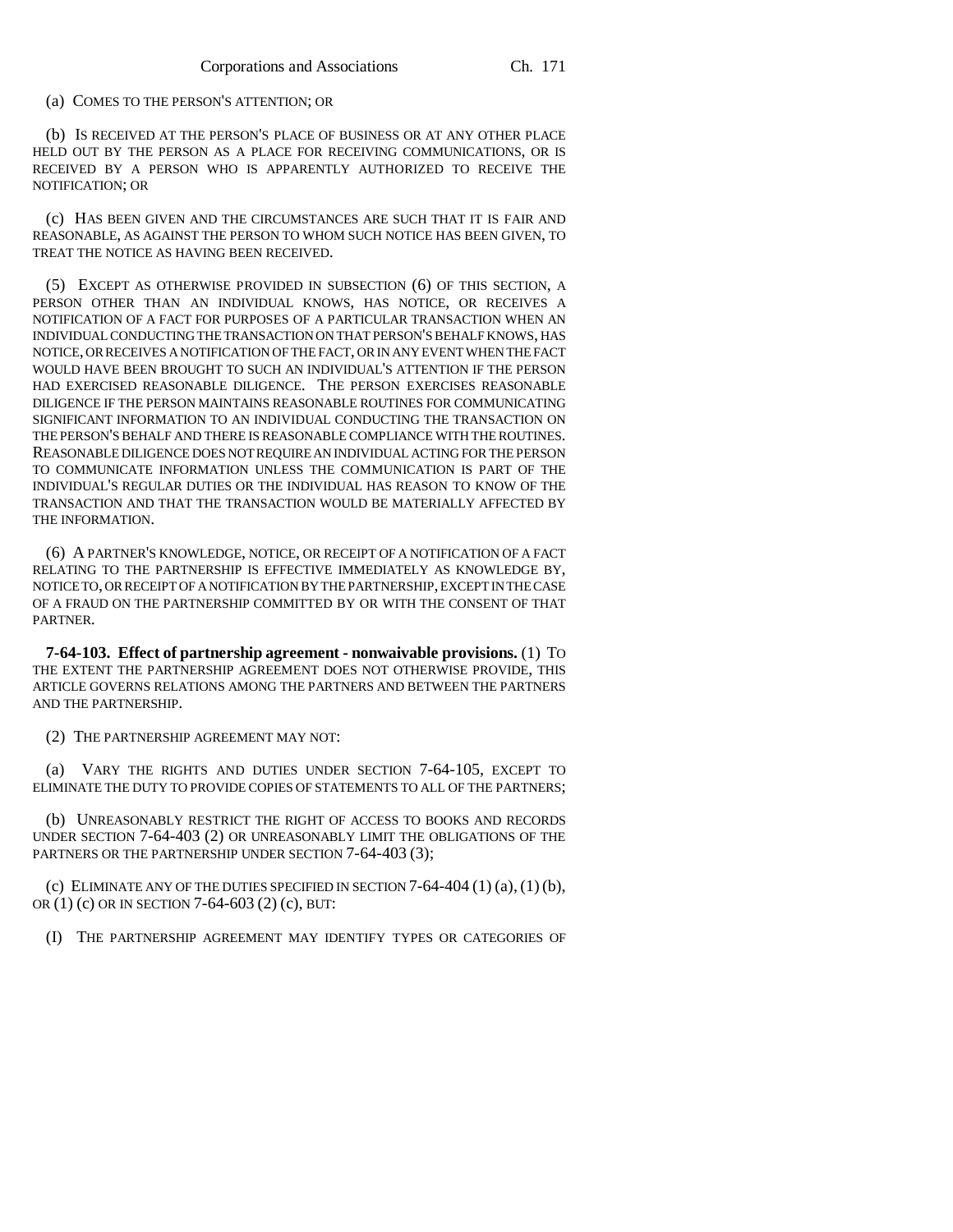ACTIVITIES THAT DO NOT VIOLATE ANY OF THE DUTIES SPECIFIED IN SECTION 7-64-404 (1) (a), (1) (b), OR (1) (c), IF NOT MANIFESTLY UNREASONABLE; OR

(II) ALL OF THE PARTNERS OR A NUMBER OR PERCENTAGE SPECIFIED IN THE PARTNERSHIP AGREEMENT MAY AUTHORIZE OR RATIFY, AFTER FULL DISCLOSURE OF ALL MATERIAL FACTS, AN ACT OR TRANSACTION THAT OTHERWISE WOULD VIOLATE ANY OF THE DUTIES SPECIFIED IN SECTION  $7-64-404$  (1) (a), (1) (b), OR (1) (c);

(d) UNREASONABLY REDUCE THE DUTY OF CARE UNDER SECTION 7-64-404 (3) OR 7-64-603 (2) (c);

(e) ELIMINATE THE OBLIGATION OF GOOD FAITH AND FAIR DEALING UNDER SECTION 7-64-404 (3), BUT THE PARTNERSHIP AGREEMENT MAY PRESCRIBE THE STANDARDS BY WHICH THE PERFORMANCE OF THE OBLIGATION IS TO BE MEASURED, IF THE STANDARDS ARE NOT MANIFESTLY UNREASONABLE;

(f) VARY THE POWER TO DISSOCIATE AS A PARTNER UNDER SECTION 7-64-602 (1), EXCEPT TO REQUIRE THE NOTICE UNDER SECTION  $7-64-601(1)(a)$  TO BE IN WRITING;

(g) VARY THE RIGHT OF A COURT TO EXPEL A PARTNER IN THE EVENTS SPECIFIED IN SECTION 7-64-601 (1) (e);

(h) VARY THE REQUIREMENT TO WIND UP THE PARTNERSHIP BUSINESS IN CASES SPECIFIED IN SECTION 7-64-801 (1) (d), (1) (e), or (1) (f);

(i) RESTRICT RIGHTS OF THIRD PERSONS UNDER THIS ARTICLE; OR

(j) VARY THE LAW APPLICABLE TO LIMITED LIABILITY PARTNERSHIPS AS SET FORTH IN SECTION 7-64-106 (3).

**7-64-104. Supplemental principles of law.** (1) UNLESS DISPLACED BY PARTICULAR PROVISIONS OF THIS ARTICLE, THE PRINCIPLES OF LAW AND EQUITY SUPPLEMENT THIS ARTICLE.

(2) IF AN OBLIGATION TO PAY INTEREST ARISES UNDER THIS ARTICLE AND THE RATE IS NOT SPECIFIED, THE RATE IS THAT SPECIFIED IN SECTION 5-12-102, C.R.S.

**7-64-105. Execution, filing, and recording of statements.** (1) A STATEMENT MAY BE FILED IN THE OFFICE OF THE SECRETARY OF STATE. A CERTIFIED COPY OF A STATEMENT THAT IS FILED IN AN OFFICE IN ANOTHER STATE MAY BE FILED IN THE OFFICE OF THE SECRETARY OF STATE. EITHER FILING IN THIS STATE HAS THE EFFECT PROVIDED IN THIS ARTICLE WITH RESPECT TO PARTNERSHIP PROPERTY LOCATED IN OR TRANSACTIONS THAT OCCUR IN THIS STATE.

(2) ONLY A COPY OF A FILED STATEMENT RECORDED IN THE OFFICE FOR RECORDING TRANSFERS OF REAL PROPERTY HAS THE EFFECT PROVIDED FOR RECORDED STATEMENTS IN THIS ARTICLE.

(3) A STATEMENT FILED BY A PARTNERSHIP SHALL BE EXECUTED BY AT LEAST TWO PARTNERS. OTHER STATEMENTS SHALL BE EXECUTED BY A PARTNER OR OTHER PERSON AUTHORIZED BY THIS ARTICLE.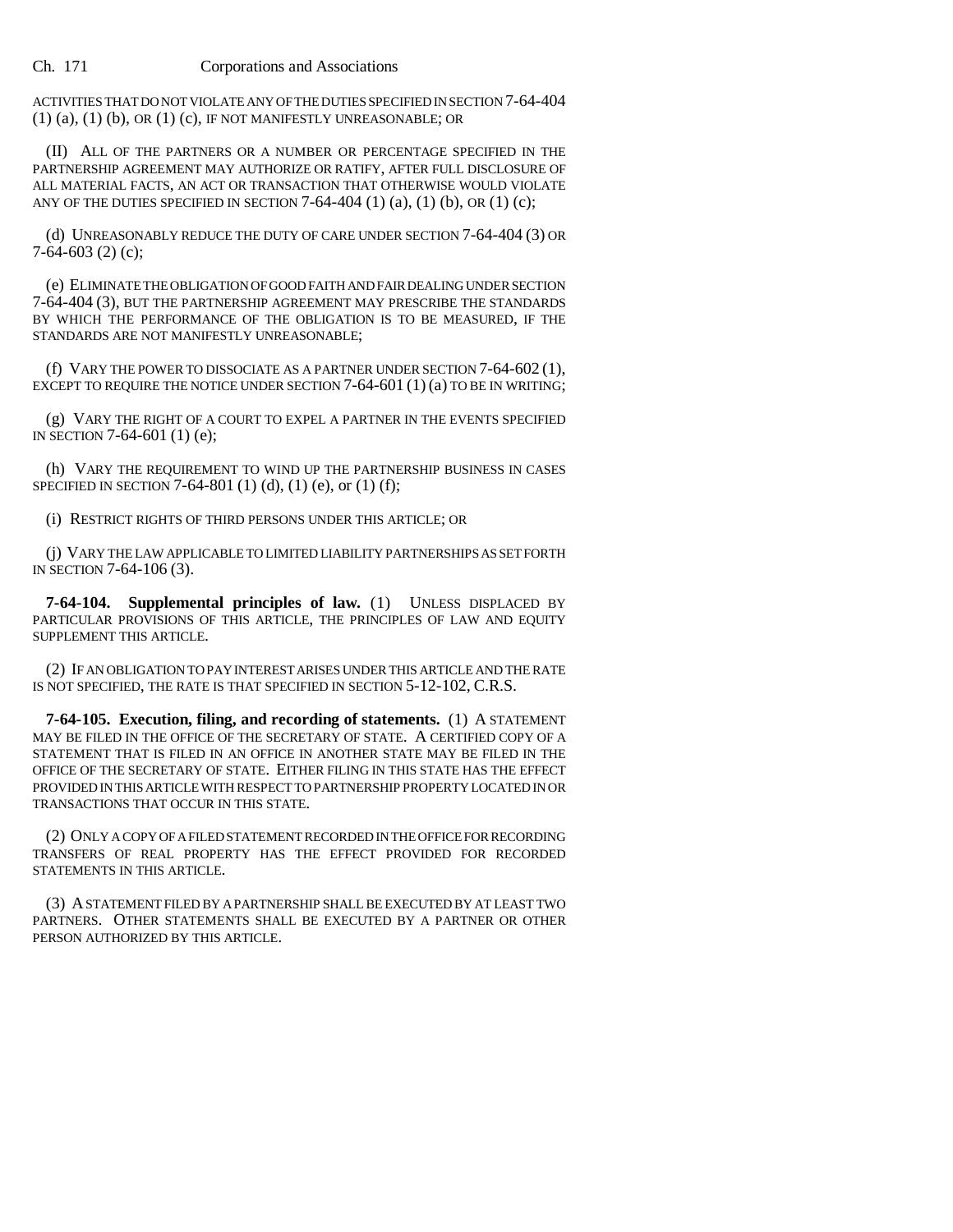(4) A PERSON AUTHORIZED BY THIS ARTICLE TO DELIVER A STATEMENT TO THE SECRETARY OF STATE FOR FILING MAY AMEND OR CANCEL THE STATEMENT BY DELIVERING TO THE SECRETARY OF STATE FOR FILING AN AMENDMENT OR CANCELLATION THAT NAMES THE PARTNERSHIP, IDENTIFIES THE STATEMENT, AND STATES THE SUBSTANCE OF THE AMENDMENT OR CANCELLATION.

(5) A PERSON WHO DELIVERS A STATEMENT TO THE SECRETARY OF STATE FOR FILING PURSUANT TO THIS SECTION SHALL PROMPTLY DELIVER A COPY OF THE STATEMENT TO EVERY NONFILING PARTNER AND TO ANY OTHER PERSON NAMED AS A PARTNER IN THE STATEMENT. FAILURE TO DELIVER A COPY OF A STATEMENT TO A PARTNER OR OTHER PERSON DOES NOT LIMIT THE EFFECTIVENESS OF THE STATEMENT AS TO A PERSON NOT A PARTNER.

**7-64-106. Law governing internal relations.** (1) EXCEPT AS PROVIDED IN SUBSECTION (3) OF THIS SECTION, THE LAW OF THE JURISDICTION UNDER WHICH A PARTNERSHIP IS FORMED GOVERNS RELATIONS AMONG THE PARTNERS AND BETWEEN THE PARTNERS AND THE PARTNERSHIP.

(2) A PARTNERSHIP IS PRESUMED TO HAVE BEEN FORMED IN THE JURISDICTION IN WHICH IT HAS ITS CHIEF EXECUTIVE OFFICE.

(3) THE LAW OF THIS STATE SHALL GOVERN RELATIONS AMONG THE PARTNERS AND BETWEEN THE PARTNERS AND THE PARTNERSHIP, AND THE LIABILITY OF PARTNERS FOR PARTNERSHIP OBLIGATIONS, IN A PARTNERSHIP THAT HAS FILED A REGISTRATION STATEMENT AS A LIMITED LIABILITY PARTNERSHIP IN THIS STATE.

**7-64-107. Partnership subject to amendment or repeal of article.** A PARTNERSHIP GOVERNED BY THIS ARTICLE IS SUBJECT TO ANY AMENDMENT TO OR REPEAL OF THIS ARTICLE.

## PART 2 NATURE OF PARTNERSHIP

**7-64-201. Partnership as entity.** A PARTNERSHIP IS AN ENTITY DISTINCT FROM ITS PARTNERS.

**7-64-202. Formation of partnership.** (1) EXCEPT AS OTHERWISE PROVIDED IN SUBSECTION (2) OF THIS SECTION, THE ASSOCIATION OF TWO OR MORE PERSONS TO CARRY ON AS CO-OWNERS A BUSINESS FOR PROFIT FORMS A PARTNERSHIP, WHETHER OR NOT THE PERSONS INTEND TO FORM A PARTNERSHIP. A LIMITED LIABILITY PARTNERSHIP IS FOR ALL PURPOSES A PARTNERSHIP.

(2) (a) SUBJECT TO SECTION 7-64-1205, AN ASSOCIATION IS NOT A PARTNERSHIP UNDER THIS ARTICLE IF IT IS FORMED UNDER A STATUTE OTHER THAN:

(I) THIS ARTICLE;

(II) ARTICLE 60 OF THIS TITLE; OR

(III) A COMPARABLE STATUTE OF ANOTHER JURISDICTION. A PARTNERSHIP THAT IS SUBJECT TO ARTICLE 60 OF THIS TITLE BY REASON OF THE FIRST SENTENCE OF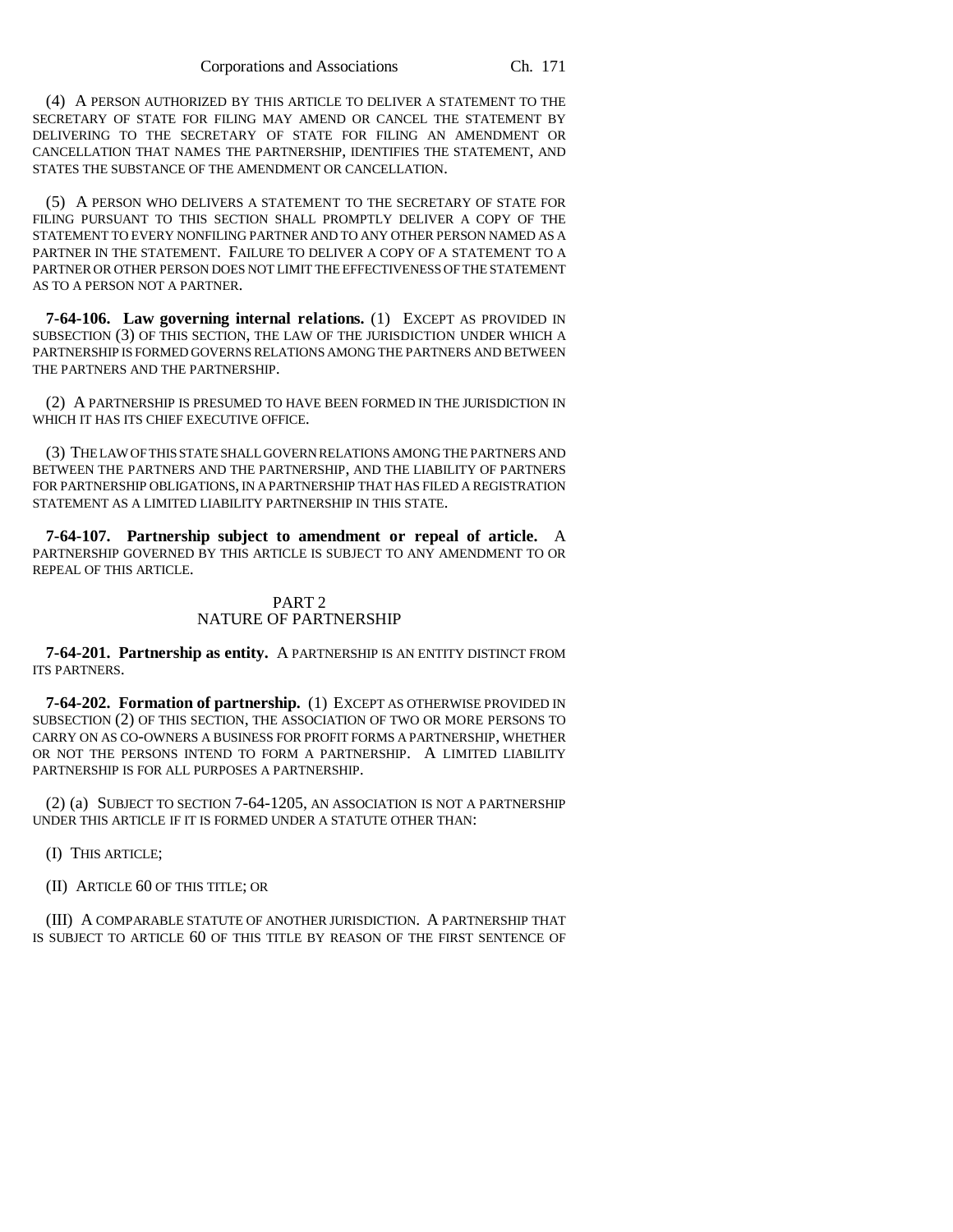SUBSECTION (2) OF SECTION 7-60-106 SHALL BE DEEMED TO BE FORMED UNDER ARTICLE 60 FOR PURPOSES OF THIS SUBSECTION (2).

(3) IN DETERMINING WHETHER A PARTNERSHIP IS FORMED, THE FOLLOWING RULES APPLY:

(a) JOINT TENANCY, TENANCY IN COMMON, TENANCY BY THE ENTIRETIES, JOINT PROPERTY, COMMON PROPERTY, OR PART OWNERSHIP DOES NOT BY ITSELF ESTABLISH A PARTNERSHIP, EVEN IF THE CO-OWNERS SHARE PROFITS MADE BY THE USE OF THE PROPERTY.

(b) THE SHARING OF GROSS RETURNS DOES NOT BY ITSELF ESTABLISH A PARTNERSHIP, EVEN IF THE PERSONS SHARING THEM HAVE A JOINT OR COMMON RIGHT OR INTEREST IN PROPERTY FROM WHICH THE RETURNS ARE DERIVED.

(c) A PERSON WHO RECEIVES A SHARE OF THE PROFITS OF A BUSINESS IS PRESUMED TO BE A PARTNER IN THE BUSINESS, UNLESS THE PROFITS WERE RECEIVED IN PAYMENT:

(I) OF A DEBT BY INSTALLMENTS OR OTHERWISE;

(II) FOR SERVICES AS AN INDEPENDENT CONTRACTOR OR OF WAGES OR OTHER COMPENSATION TO AN EMPLOYEE;

(III) OF RENT;

(IV) OF AN ANNUITY OR OTHER RETIREMENT OR HEALTH BENEFIT TO A BENEFICIARY, REPRESENTATIVE, OR DESIGNEE OF A DECEASED OR RETIRED PARTNER;

(V) OF INTEREST OR OTHER CHARGE ON A LOAN, EVEN IF THE AMOUNT OF PAYMENT VARIES WITH THE PROFITS OF THE BUSINESS, INCLUDING A DIRECT OR INDIRECT PRESENT OR FUTURE OWNERSHIP OF THE COLLATERAL OR RIGHTS TO INCOME, PROCEEDS, OR INCREASE IN VALUE DERIVED FROM THE COLLATERAL; OR

(VI) FOR THE SALE OF THE GOODWILL OF A BUSINESS OR OTHER PROPERTY BY INSTALLMENTS OR OTHERWISE.

**7-64-203. Partnership property.** PROPERTY ACQUIRED BY A PARTNERSHIP IS PROPERTY OF THE PARTNERSHIP AND NOT OF THE PARTNERS INDIVIDUALLY.

**7-64-204. When property is partnership property.** (1) PROPERTY IS PARTNERSHIP PROPERTY IF ACQUIRED IN THE NAME OF:

(a) THE PARTNERSHIP; OR

(b) ONE OR MORE PARTNERS WITH AN INDICATION IN THE INSTRUMENT TRANSFERRING TITLE TO THE PROPERTY OF THE PERSON'S CAPACITY AS A PARTNER OR OF THE EXISTENCE OF A PARTNERSHIP BUT WITHOUT AN INDICATION OF THE NAME OF THE PARTNERSHIP.

(2) PROPERTY IS ACQUIRED IN THE NAME OF THE PARTNERSHIP BY A TRANSFER TO: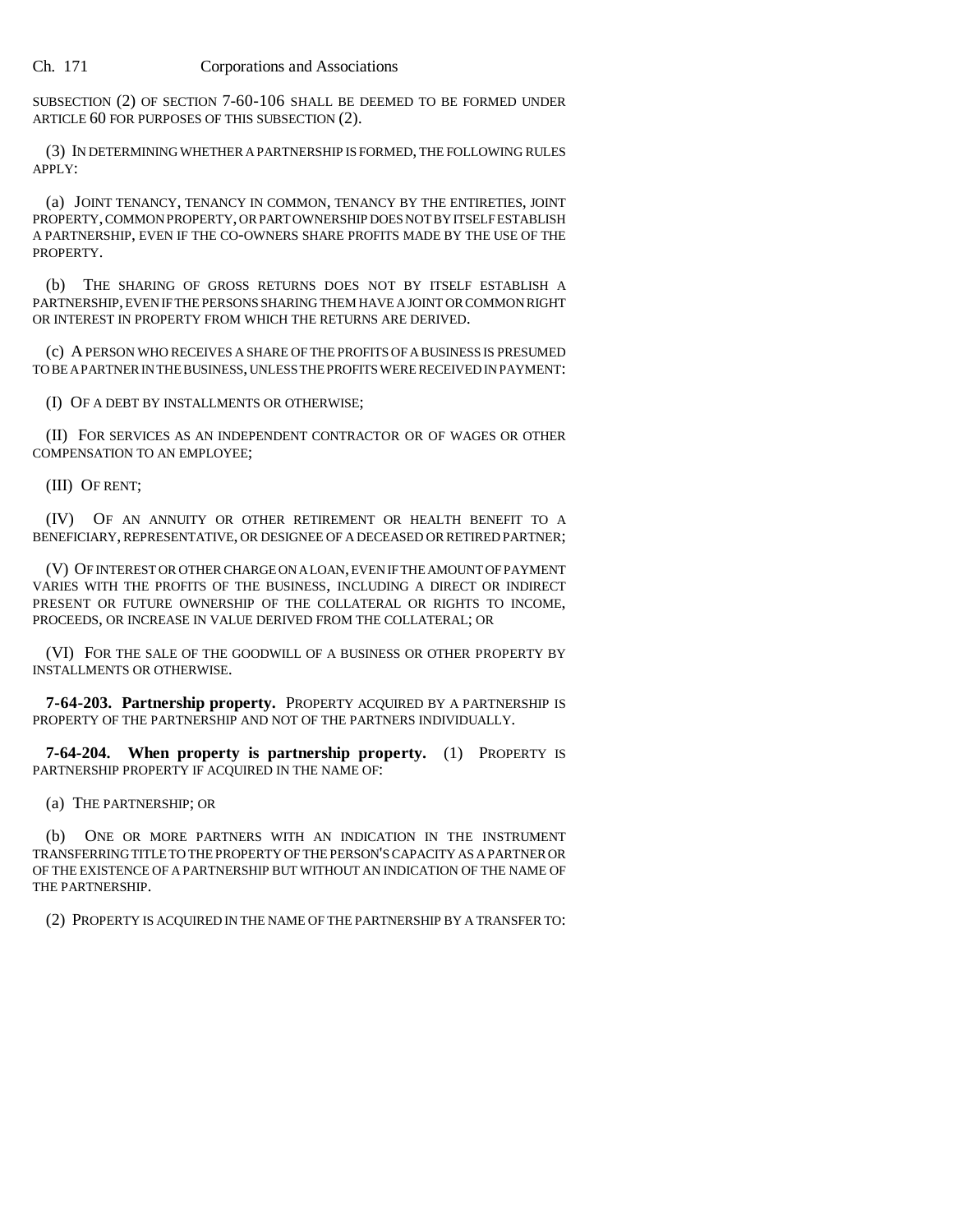(a) THE PARTNERSHIP IN ITS NAME; OR

(b) ONE OR MORE PARTNERS IN THEIR CAPACITY AS PARTNERS IN THE PARTNERSHIP, IF THE NAME OF THE PARTNERSHIP IS INDICATED IN THE INSTRUMENT TRANSFERRING TITLE TO THE PROPERTY.

(3) PROPERTY IS PRESUMED TO BE PARTNERSHIP PROPERTY IF PURCHASED WITH PARTNERSHIP ASSETS, EVEN IF NOT ACQUIRED IN THE NAME OF THE PARTNERSHIP OR OF ONE OR MORE PARTNERS WITH AN INDICATION IN THE INSTRUMENT TRANSFERRING TITLE TO THE PROPERTY OF THE PERSON'S CAPACITY AS A PARTNER OR OF THE EXISTENCE OF A PARTNERSHIP.

(4) PROPERTY ACQUIRED IN THE NAME OF ONE OR MORE OF THE PARTNERS, WITHOUT AN INDICATION IN THE INSTRUMENT TRANSFERRING TITLE TO THE PROPERTY OF THE PERSON'S CAPACITY AS A PARTNER OR OF THE EXISTENCE OF A PARTNERSHIP AND WITHOUT USE OF PARTNERSHIP ASSETS IS PRESUMED TO BE SEPARATE PROPERTY, EVEN IF USED FOR PARTNERSHIP PURPOSES.

## PART 3 RELATIONS OF PARTNERS TO PERSONS DEALING WITH PARTNERSHIP

**7-64-301. Partner agent of partnership.** (1) SUBJECT TO THE EFFECT OF A STATEMENT OF PARTNERSHIP AUTHORITY UNDER SECTION 7-64-303:

(a) EACH PARTNER IS AN AGENT OF THE PARTNERSHIP FOR THE PURPOSES OF ITS BUSINESS. AN ACT OF A PARTNER, INCLUDING THE EXECUTION OF AN INSTRUMENT IN THE PARTNERSHIP NAME, FOR APPARENTLY CARRYING ON IN THE ORDINARY COURSE THE PARTNERSHIP BUSINESS OR BUSINESS OF THE KIND CARRIED ON BY THE PARTNERSHIP BINDS THE PARTNERSHIP, UNLESS THE PARTNER HAD NO AUTHORITY TO ACT FOR THE PARTNERSHIP IN THE PARTICULAR MATTER AND THE PERSON WITH WHOM THE PARTNER WAS DEALING HAD NOTICE THAT THE PARTNER LACKED AUTHORITY.

(b) AN ACT OF A PARTNER WHICH IS NOT APPARENTLY FOR CARRYING ON IN THE ORDINARY COURSE THE PARTNERSHIP BUSINESS OR BUSINESS OF THE KIND CARRIED ON BY THE PARTNERSHIP BINDS THE PARTNERSHIP ONLY IF THE ACT WAS AUTHORIZED BY THE OTHER PARTNERS.

**7-64-302. Transfer of partnership property.** (1) PARTNERSHIP PROPERTY MAY BE TRANSFERRED AS FOLLOWS:

(a) SUBJECT TO THE EFFECT OF A STATEMENT OF PARTNERSHIP AUTHORITY UNDER SECTION 7-64-303, PARTNERSHIP PROPERTY HELD IN THE NAME OF THE PARTNERSHIP MAY BE TRANSFERRED BY AN INSTRUMENT OF TRANSFER EXECUTED BY A PARTNER IN THE PARTNERSHIP NAME.

(b) PARTNERSHIP PROPERTY HELD IN THE NAME OF ONE OR MORE PARTNERS WITH AN INDICATION IN THE INSTRUMENT TRANSFERRING THE PROPERTY TO THEM OF THEIR CAPACITY AS PARTNERS OR OF THE EXISTENCE OF A PARTNERSHIP, BUT WITHOUT AN INDICATION OF THE NAME OF THE PARTNERSHIP, MAY BE TRANSFERRED BY AN INSTRUMENT OF TRANSFER EXECUTED BY THE PERSONS IN WHOSE NAME THE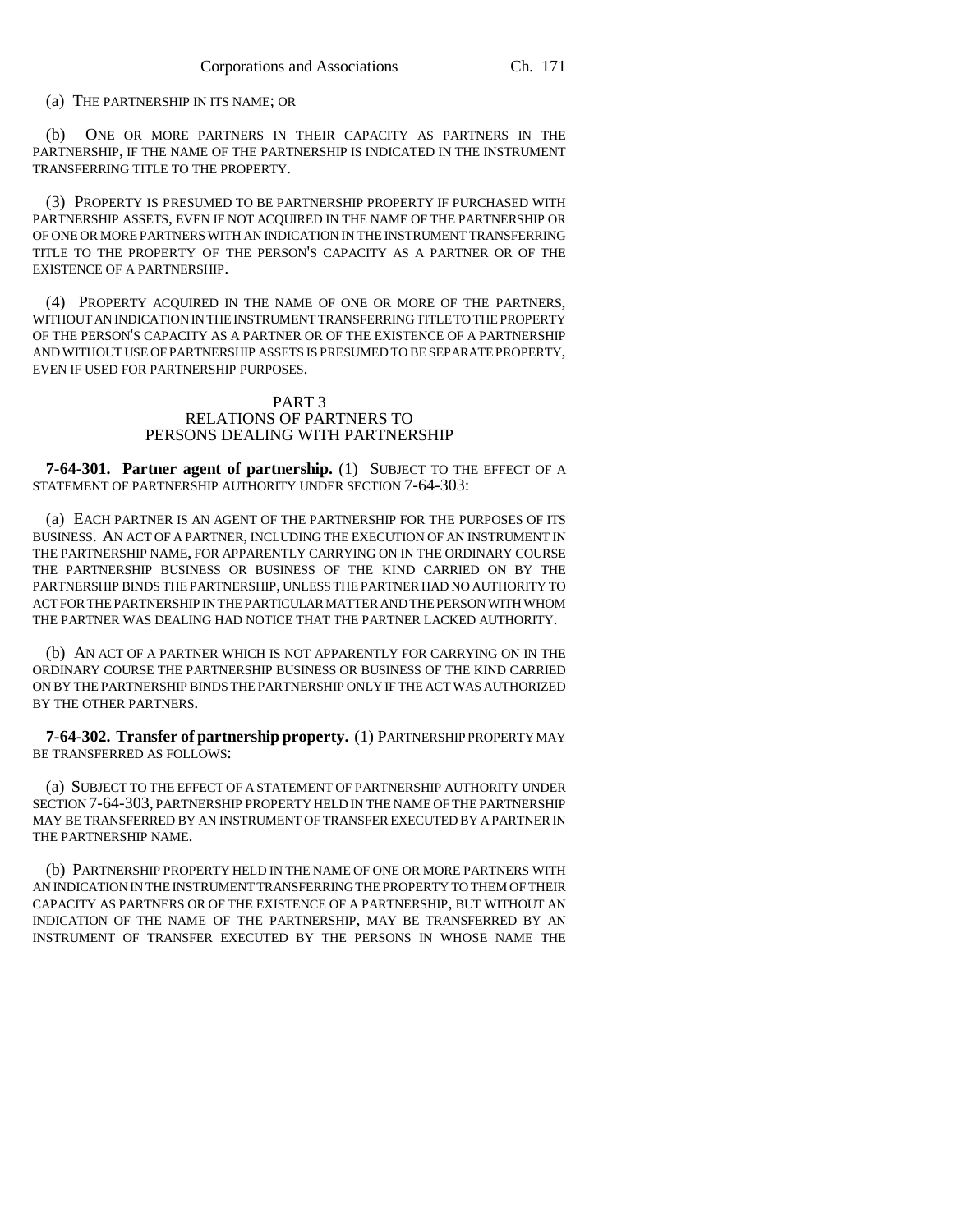PROPERTY IS HELD.

(c) PARTNERSHIP PROPERTY HELD IN THE NAME OF ONE OR MORE PERSONS OTHER THAN THE PARTNERSHIP, WITHOUT AN INDICATION IN THE INSTRUMENT TRANSFERRING THE PROPERTY TO THEM OF THEIR CAPACITY AS PARTNERS OR OF THE EXISTENCE OF A PARTNERSHIP, MAY BE TRANSFERRED BY AN INSTRUMENT OF TRANSFER EXECUTED BY THE PERSONS IN WHOSE NAME THE PROPERTY IS HELD.

(2) A PARTNERSHIP MAY RECOVER PARTNERSHIP PROPERTY FROM A TRANSFEREE ONLY IF IT PROVES THAT EXECUTION OF THE INSTRUMENT OF INITIAL TRANSFER DID NOT BIND THE PARTNERSHIP UNDER SECTION 7-64-301 AND:

(a) AS TO A SUBSEQUENT TRANSFEREE WHO GAVE VALUE FOR PROPERTY TRANSFERRED UNDER PARAGRAPH (a) OR (b) OF SUBSECTION (1) OF THIS SECTION, PROVES THAT THE SUBSEQUENT TRANSFEREE HAD NOTICE THAT THE PERSON WHO EXECUTED THE INSTRUMENT OF INITIAL TRANSFER LACKED AUTHORITY TO BIND THE PARTNERSHIP; OR

(b) AS TO A TRANSFEREE WHO GAVE VALUE FOR PROPERTY TRANSFERRED UNDER PARAGRAPH (c) OF SUBSECTION (1) OF THIS SECTION, PROVES THAT THE TRANSFEREE HAD NOTICE THAT THE PROPERTY WAS PARTNERSHIP PROPERTY AND THAT THE PERSON WHO EXECUTED THE INSTRUMENT OF INITIAL TRANSFER LACKED AUTHORITY TO BIND THE PARTNERSHIP.

(3) A PARTNERSHIP MAY NOT RECOVER PARTNERSHIP PROPERTY FROM A SUBSEQUENT TRANSFEREE IF THE PARTNERSHIP WOULD NOT HAVE BEEN ENTITLED TO RECOVER THE PROPERTY, UNDER SUBSECTION (2) OF THIS SECTION, FROM ANY EARLIER TRANSFEREE OF THE PROPERTY.

(4) IF A PERSON HOLDS ALL OF THE PARTNERS' INTERESTS IN THE PARTNERSHIP, ALL OF THE PARTNERSHIP PROPERTY VESTS IN THAT PERSON. THE PERSON MAY EXECUTE A DOCUMENT IN THE NAME OF THE PARTNERSHIP TO EVIDENCE VESTING OF THE PROPERTY IN THAT PERSON AND MAY FILE OR RECORD THE DOCUMENT.

**7-64-303. Statement of partnership authority.** (1) A PARTNERSHIP MAY DELIVER TO THE SECRETARY OF STATE FOR FILING A STATEMENT OF PARTNERSHIP AUTHORITY, WHICH STATEMENT:

(a) SHALL INCLUDE:

(I) THE NAME OF THE PARTNERSHIP;

(II) THE STREET ADDRESS OF ITS CHIEF EXECUTIVE OFFICE AND OF ONE OFFICE IN THIS STATE, IF THERE IS ONE;

(III) THE NAMES AND ADDRESSES OF ALL OF THE PARTNERS OR OF AN AGENT APPOINTED AND MAINTAINED BY THE PARTNERSHIP FOR PURPOSES OF SUBSECTION (2) OF THIS SECTION; AND

(IV) THE NAMES OF THE PARTNERS AUTHORIZED TO EXECUTE AN INSTRUMENT TRANSFERRING REAL PROPERTY HELD IN THE NAME OF THE PARTNERSHIP; AND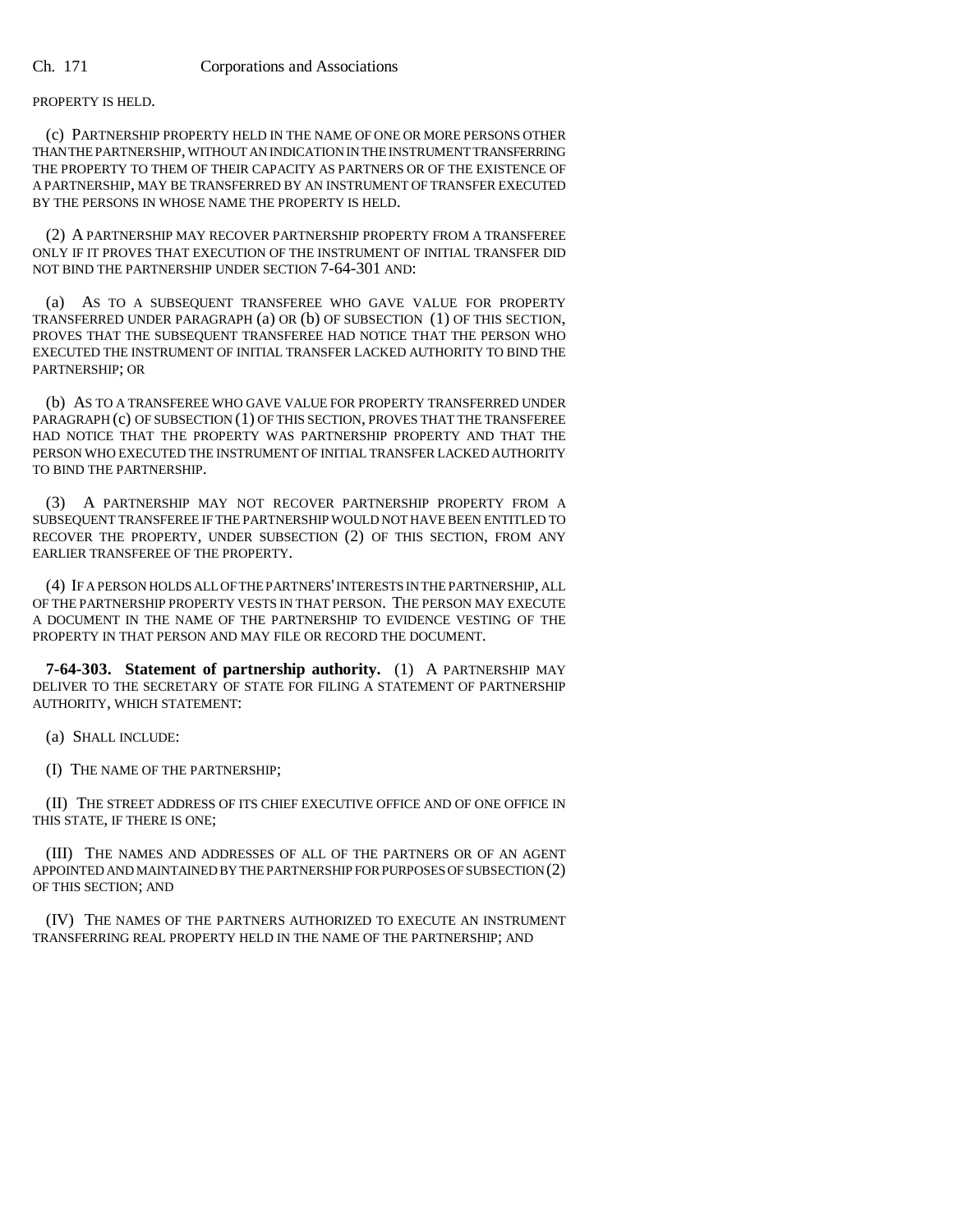(b) MAY STATE THE AUTHORITY, OR LIMITATIONS ON THE AUTHORITY, OF SOME OR ALL OF THE PARTNERS TO ENTER INTO OTHER TRANSACTIONS ON BEHALF OF THE PARTNERSHIP AND ANY OTHER MATTER.

(2) IF A STATEMENT OF PARTNERSHIP AUTHORITY NAMES AN AGENT, THE AGENT SHALL MAINTAIN A LIST OF THE NAMES AND ADDRESSES OF ALL OF THE PARTNERS AND MAKE IT AVAILABLE TO ANY PERSON ON REQUEST FOR GOOD CAUSE SHOWN.

(3) IF A FILED STATEMENT OF PARTNERSHIP AUTHORITY IS EXECUTED PURSUANT TO SECTION 7-64-105 (3) AND STATES THE NAME OF THE PARTNERSHIP BUT DOES NOT CONTAIN ALL OF THE OTHER INFORMATION REQUIRED BY SUBSECTION (1) OF THIS SECTION, THE STATEMENT NEVERTHELESS OPERATES WITH RESPECT TO A PERSON NOT A PARTNER AS PROVIDED IN SUBSECTIONS (4) AND (5) OF THIS SECTION.

(4) A FILED STATEMENT OF PARTNERSHIP AUTHORITY IS PRIMA FACIE EVIDENCE OF THE EXISTENCE OF THE PARTNERSHIP AND OF THE FACTS RECITED THEREIN AND SUPPLEMENTS THE AUTHORITY OF A PARTNER TO ENTER INTO TRANSACTIONS ON BEHALF OF THE PARTNERSHIP AS FOLLOWS:

(a) EXCEPT FOR TRANSFERS OF REAL PROPERTY, A GRANT OF AUTHORITY CONTAINED IN A FILED STATEMENT OF PARTNERSHIP AUTHORITY IS CONCLUSIVE IN FAVOR OF A PERSON WHO GIVES VALUE WITHOUT NOTICE TO THE CONTRARY, SO LONG AS AND TO THE EXTENT THAT A LIMITATION ON THAT AUTHORITY IS NOT THEN CONTAINED IN ANOTHER FILED STATEMENT. A FILED CANCELLATION OF A LIMITATION ON AUTHORITY REVIVES THE PREVIOUS GRANT OF AUTHORITY.

(b) A GRANT OF AUTHORITY TO TRANSFER REAL PROPERTY HELD IN THE NAME OF THE PARTNERSHIP CONTAINED IN A COPY OF A FILED STATEMENT OF PARTNERSHIP AUTHORITY RECORDED IN THE OFFICE FOR RECORDING TRANSFERS OF THAT REAL PROPERTY IS CONCLUSIVE IN FAVOR OF A PERSON WHO GIVES VALUE WITHOUT HAVING NOTICE TO THE CONTRARY, SO LONG AS AND TO THE EXTENT THAT A COPY OF A FILED STATEMENT CONTAINING A LIMITATION ON THAT AUTHORITY IS NOT THEN OF RECORD IN THE OFFICE FOR RECORDING TRANSFERS OF THAT REAL PROPERTY. THE RECORDING IN THE OFFICE FOR RECORDING TRANSFERS OF THAT REAL PROPERTY OF A COPY OF A FILED STATEMENT CANCELING A LIMITATION ON AUTHORITY REVIVES THE PREVIOUS GRANT OF AUTHORITY.

(5) A PERSON NOT A PARTNER HAS NOTICE OF A LIMITATION ON THE AUTHORITY OF A PARTNER TO TRANSFER REAL PROPERTY HELD IN THE NAME OF THE PARTNERSHIP IF A COPY OF A FILED STATEMENT CONTAINING THE LIMITATION ON AUTHORITY IS OF RECORD IN THE OFFICE FOR RECORDING TRANSFERS OF THAT REAL PROPERTY.

(6) EXCEPT AS OTHERWISE PROVIDED IN SUBSECTIONS (4) AND (5) OF THIS SECTION AND IN SECTIONS 7-64-704 (3) AND 7-64- 805 (3), A PERSON NOT A PARTNER DOES NOT HAVE NOTICE OF A LIMITATION ON THE AUTHORITY OF A PARTNER MERELY BECAUSE THE LIMITATION IS CONTAINED IN A FILED STATEMENT.

**7-64-304. Statement of denial.** A PARTNER OR OTHER PERSON NAMED AS A PARTNER IN A FILED STATEMENT OF PARTNERSHIP AUTHORITY OR IN A LIST MAINTAINED BY AN AGENT PURSUANT TO SECTION 7-64-303 (2) MAY DELIVER TO THE SECRETARY OF STATE FOR FILING A STATEMENT OF DENIAL STATING THE NAME OF THE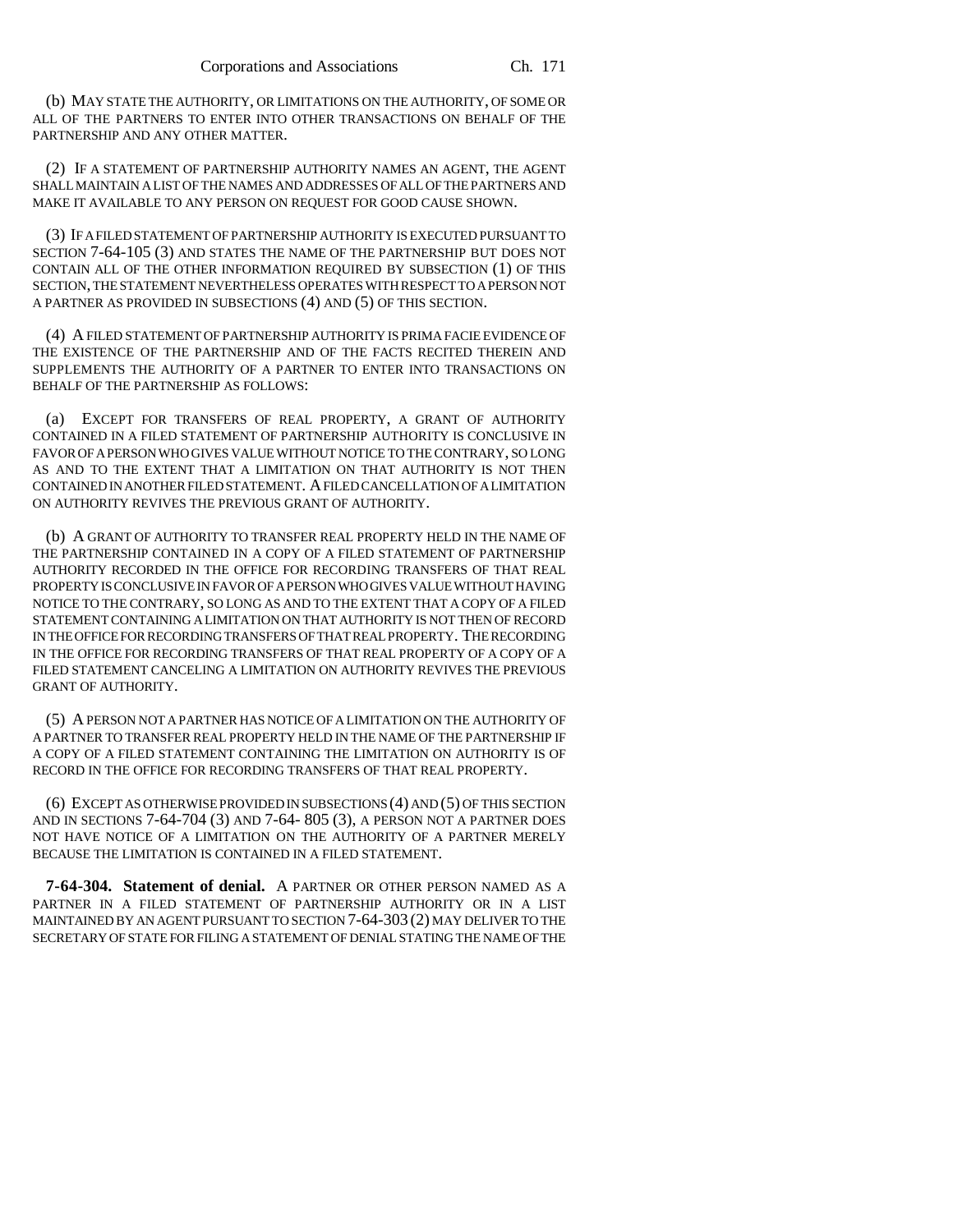PARTNERSHIP AND THE FACT THAT IS BEING DENIED, WHICH MAY INCLUDE DENIAL OF A PERSON'S AUTHORITY OR STATUS AS A PARTNER. A STATEMENT OF DENIAL IS A LIMITATION ON AUTHORITY AS PROVIDED IN SECTION 7-64-303 (4) AND (5).

**7-64-305. Partnership liable for partner's actionable conduct.** (1) A PARTNERSHIP IS LIABLE FOR LOSS OR INJURY CAUSED TO A PERSON, OR FOR A PENALTY INCURRED, AS A RESULT OF A WRONGFUL ACT OR OMISSION, OR OTHER ACTIONABLE CONDUCT, OF A PARTNER ACTING IN THE ORDINARY COURSE OF BUSINESS OF THE PARTNERSHIP OR WITH AUTHORITY OF THE PARTNERSHIP.

(2) IF, IN THE COURSE OF THE PARTNERSHIP'S BUSINESS OR WHILE ACTING WITH AUTHORITY OF THE PARTNERSHIP, A PARTNER RECEIVES OR CAUSES THE PARTNERSHIP TO RECEIVE MONEY OR PROPERTY OF A PERSON NOT A PARTNER, AND THE MONEY OR PROPERTY IS MISAPPLIED BY A PARTNER, THE PARTNERSHIP IS LIABLE FOR THE LOSS.

**7-64-306. Partner's liability.** (1) EXCEPT AS OTHERWISE PROVIDED IN THIS SECTION, ALL PARTNERS ARE LIABLE JOINTLY AND SEVERALLY FOR ALL PARTNERSHIP OBLIGATIONS UNLESS OTHERWISE AGREED BY THE CLAIMANT OR PROVIDED BY LAW.

(2) A PERSON ADMITTED AS A PARTNER INTO AN EXISTING PARTNERSHIP IS NOT PERSONALLY LIABLE FOR ANY PARTNERSHIP OBLIGATIONS INCURRED BEFORE THE PERSON'S ADMISSION AS A PARTNER.

(3) EXCEPT AS OTHERWISE PROVIDED IN A WRITTEN PARTNERSHIP AGREEMENT, A PERSON IS NOT, SOLELY BY REASON OF BEING A PARTNER, LIABLE, DIRECTLY OR INDIRECTLY, INCLUDING BY WAY OF INDEMNIFICATION, CONTRIBUTION, ASSESSMENT, OR OTHERWISE, FOR PARTNERSHIP OBLIGATIONS WHICH ARE INCURRED, CREATED, OR ASSUMED BY THE PARTNERSHIP WHILE THE PARTNERSHIP IS A LIMITED LIABILITY **PARTNERSHIP** 

(4) A PARTNER IN A LIMITED LIABILITY PARTNERSHIP DOES NOT BECOME LIABLE, DIRECTLY OR INDIRECTLY, FOR PARTNERSHIP OBLIGATIONS INCURRED, CREATED, OR ASSUMED WHILE THE PARTNERSHIP WAS A LIMITED LIABILITY PARTNERSHIP MERELY BECAUSE THE PARTNERSHIP CEASES TO BE A LIMITED LIABILITY PARTNERSHIP.

**7-64-307. Actions by and against partnership and partners.** (1) A PARTNERSHIP MAY SUE AND BE SUED IN THE NAME OF THE PARTNERSHIP.

(2) AN ACTION MAY BE BROUGHT AGAINST THE PARTNERSHIP AND ANY OR ALL OF THE PARTNERS IN THE SAME ACTION OR IN SEPARATE ACTIONS.

(3) A JUDGMENT AGAINST A PARTNERSHIP IS NOT BY ITSELF A JUDGMENT AGAINST A PARTNER. A JUDGMENT AGAINST A PARTNERSHIP MAY NOT BE SATISFIED FROM THE ASSETS OF A PARTNER LIABLE AS PROVIDED IN SECTION 7-64-306 FOR THE PARTNERSHIP OBLIGATION UNLESS THERE IS ALSO A JUDGMENT AGAINST THE PARTNER FOR SUCH OBLIGATION.

(4) A JUDGMENT CREDITOR OF A PARTNER MAY NOT LEVY EXECUTION AGAINST THE ASSETS OF THE PARTNER TO SATISFY A JUDGMENT BASED ON A CLAIM AGAINST THE PARTNERSHIP UNLESS: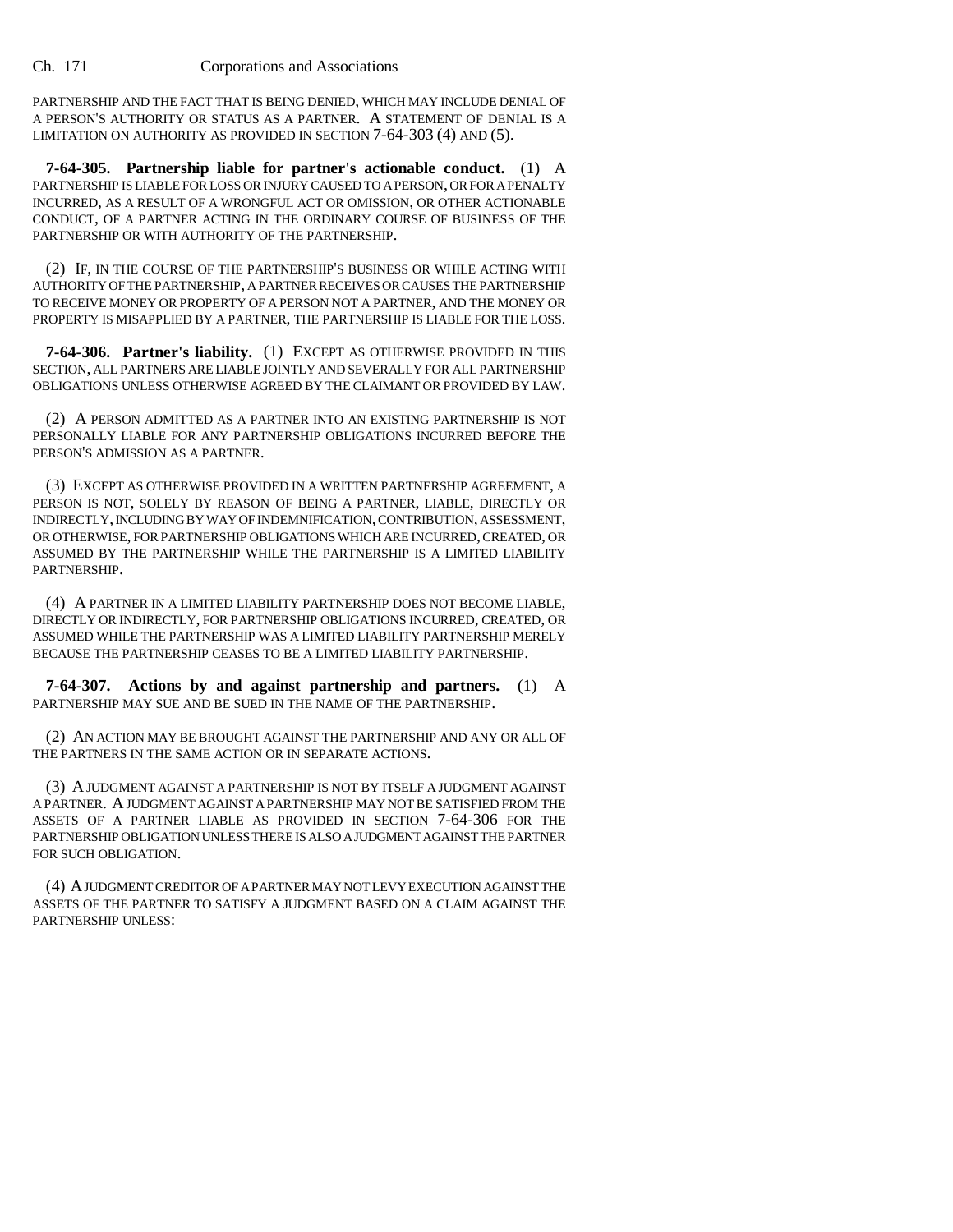(a) THE CLAIM IS FOR A PARTNERSHIP OBLIGATION FOR WHICH THE PARTNER IS LIABLE AS PROVIDED IN SECTION 7-64-306 AND EITHER:

(I) A JUDGMENT BASED ON THE SAME CLAIM HAS BEEN OBTAINED AGAINST THE PARTNERSHIP AND A WRIT OF EXECUTION ON THE JUDGMENT HAS BEEN RETURNED UNSATISFIED IN WHOLE OR IN PART;

(II) THE PARTNERSHIP IS A DEBTOR IN BANKRUPTCY;

(III) THE PARTNER HAS AGREED THAT THE CREDITOR NEED NOT EXHAUST PARTNERSHIP ASSETS; OR

(IV) A COURT GRANTS PERMISSION TO THE JUDGMENT CREDITOR TO LEVY EXECUTION AGAINST THE ASSETS OF A PARTNER BASED ON A FINDING THAT PARTNERSHIP ASSETS SUBJECT TO EXECUTION ARE CLEARLY INSUFFICIENT TO SATISFY THE JUDGMENT, THAT EXHAUSTION OF PARTNERSHIP ASSETS IS EXCESSIVELY BURDENSOME, OR THAT THE GRANT OF PERMISSION IS AN APPROPRIATE EXERCISE OF THE COURT'S EQUITABLE POWERS; OR

(b) LIABILITY IS IMPOSED ON THE PARTNER BY LAW OR CONTRACT INDEPENDENT OF THE EXISTENCE OF THE PARTNERSHIP.

(5) THIS SECTION APPLIES TO ANY PARTNERSHIP OBLIGATION RESULTING FROM A REPRESENTATION BY A PARTNER OR PURPORTED PARTNER UNDER SECTION 7-64-308.

**7-64-308. Liability of purported partner.** (1) IF A PERSON, BY WORDS OR CONDUCT, PURPORTS TO BE A PARTNER, OR CONSENTS TO BEING REPRESENTED BY ANOTHER AS A PARTNER, IN A PARTNERSHIP OR WITH ONE OR MORE PERSONS NOT PARTNERS, THE PURPORTED PARTNER IS LIABLE TO A PERSON TO WHOM THE REPRESENTATION IS MADE, IF THAT PERSON, RELYING ON THE REPRESENTATION, ENTERS INTO A TRANSACTION WITH THE ACTUAL OR PURPORTED PARTNERSHIP EXCEPT THAT, IN THE CASE OF A LIMITED LIABILITY PARTNERSHIP, THE PERSON'S LIABILITY IS SUBJECT TO SECTION 7-64-306 AS IF THE PERSON WERE A PARTNER. IF THE REPRESENTATION, EITHER BY THE PURPORTED PARTNER OR BY A PERSON WITH THE PURPORTED PARTNER'S CONSENT, IS MADE IN A PUBLIC MANNER, THE PURPORTED PARTNER IS LIABLE TO A PERSON WHO RELIES UPON THE PURPORTED PARTNERSHIP EVEN IF THE PURPORTED PARTNER IS NOT AWARE OF BEING HELD OUT AS A PARTNER TO THE CLAIMANT. IF A PARTNERSHIP OBLIGATION RESULTS, THE PURPORTED PARTNER IS LIABLE WITH RESPECT TO THAT OBLIGATION AS IF THE PURPORTED PARTNER WERE A PARTNER. IF NO PARTNERSHIP OBLIGATION RESULTS, THE PURPORTED PARTNER IS LIABLE WITH RESPECT TO THAT LIABILITY JOINTLY AND SEVERALLY WITH ANY OTHER PERSON CONSENTING TO THE REPRESENTATION.

(2) IF A PERSON IS THUS REPRESENTED TO BE A PARTNER IN AN EXISTING PARTNERSHIP, OR WITH ONE OR MORE PERSONS NOT PARTNERS, THE PURPORTED PARTNER IS AN AGENT OF PERSONS CONSENTING TO THE REPRESENTATION TO BIND THEM TO THE SAME EXTENT AND IN THE SAME MANNER AS IF THE PURPORTED PARTNER WERE A PARTNER, WITH RESPECT TO PERSONS WHO ENTER INTO TRANSACTIONS IN RELIANCE UPON THE REPRESENTATION. IF ALL OF THE PARTNERS OF THE EXISTING PARTNERSHIP CONSENT TO THE REPRESENTATION, A PARTNERSHIP ACT OR PARTNERSHIP OBLIGATION RESULTS. IF FEWER THAN ALL OF THE PARTNERS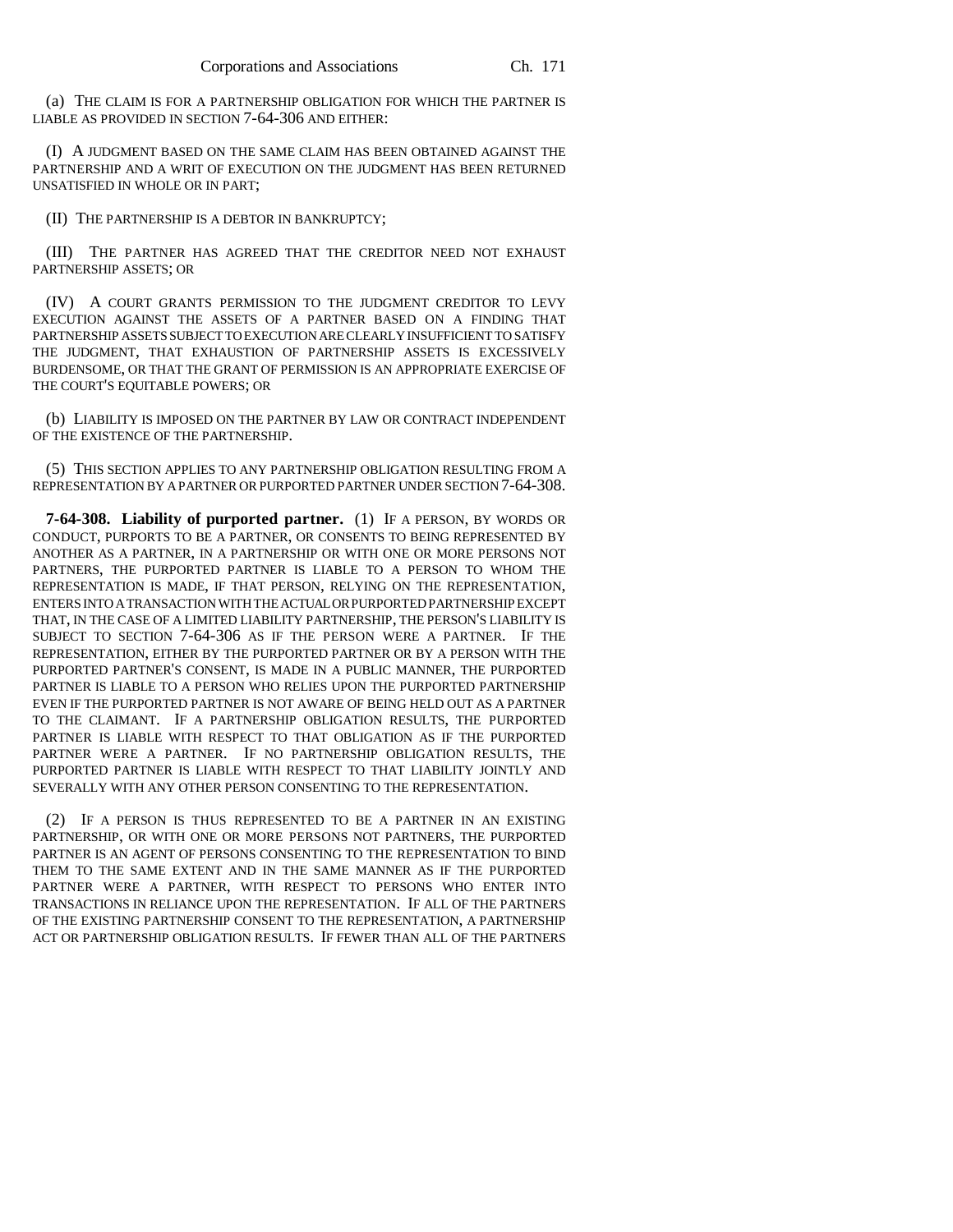OF THE EXISTING PARTNERSHIP CONSENT TO THE REPRESENTATION, THE PERSON ACTING AND THE PARTNERS CONSENTING TO THE REPRESENTATION ARE JOINTLY AND SEVERALLY LIABLE.

(3) A PERSON IS NOT LIABLE AS A PARTNER MERELY BECAUSE THE PERSON IS NAMED BY ANOTHER IN A STATEMENT OF PARTNERSHIP AUTHORITY.

(4) A PERSON DOES NOT CONTINUE TO BE LIABLE AS A PARTNER MERELY BECAUSE OF A FAILURE TO DELIVER TO THE SECRETARY OF STATE FOR FILING A STATEMENT OF DISSOCIATION OR AN AMENDMENT OF A STATEMENT OF PARTNERSHIP AUTHORITY TO INDICATE THE PARTNER'S DISSOCIATION FROM THE PARTNERSHIP.

(5) EXCEPT AS OTHERWISE PROVIDED IN SUBSECTIONS (1) AND (2) OF THIS SECTION, PERSONS WHO ARE NOT PARTNERS AS TO EACH OTHER ARE NOT LIABLE AS PARTNERS TO OTHER PERSONS.

## PART 4 RELATIONS OF PARTNERS TO EACH OTHER AND TO PARTNERSHIP

**7-64-401. Partner's rights and duties.** (1) EACH PARTNER IS DEEMED TO HAVE AN ACCOUNT THAT IS:

(a) CREDITED WITH AN AMOUNT EQUAL TO THE MONEY PLUS THE VALUE OF ANY OTHER PROPERTY, NET OF THE AMOUNT OF ANY LIABILITIES, THE PARTNER CONTRIBUTES TO THE PARTNERSHIP AND THE PARTNER'S SHARE OF THE PARTNERSHIP PROFITS; AND

(b) CHARGED WITH AN AMOUNT EQUAL TO THE MONEY PLUS THE VALUE OF ANY OTHER PROPERTY, NET OF THE AMOUNT OF ANY LIABILITIES, DISTRIBUTED BY THE PARTNERSHIP TO THE PARTNER AND THE PARTNER'S SHARE OF THE PARTNERSHIP LOSSES.

(2) EACH PARTNER IS ENTITLED TO AN EQUAL SHARE OF THE PARTNERSHIP PROFITS AND IS CHARGEABLE WITH A SHARE OF THE PARTNERSHIP LOSSES IN PROPORTION TO THE PARTNER'S SHARE OF THE PROFITS.

(3) A PARTNERSHIP SHALL REIMBURSE A PARTNER FOR PAYMENTS MADE AND INDEMNIFY A PARTNER FOR LIABILITIES INCURRED BY THE PARTNER IN THE ORDINARY COURSE OF THE BUSINESS OF THE PARTNERSHIP OR FOR THE PRESERVATION OF ITS BUSINESS OR PROPERTY; PROVIDED, HOWEVER, THAT SUCH PAYMENTS WERE MADE OR LIABILITIES INCURRED WITHOUT VIOLATION OF THE PARTNER'S DUTIES TO THE PARTNERSHIP OR THE OTHER PARTNERS.

(4) A PARTNERSHIP SHALL REIMBURSE A PARTNER FOR AN ADVANCE TO THE PARTNERSHIP BEYOND THE AMOUNT OF CAPITAL THE PARTNER AGREED TO CONTRIBUTE.

(5) A PAYMENT OR ADVANCE MADE BY A PARTNER WHICH GIVES RISE TO A PARTNERSHIP OBLIGATION UNDER SUBSECTION (3) OR (4) OF THIS SECTION CONSTITUTES A LOAN TO THE PARTNERSHIP WHICH ACCRUES INTEREST FROM THE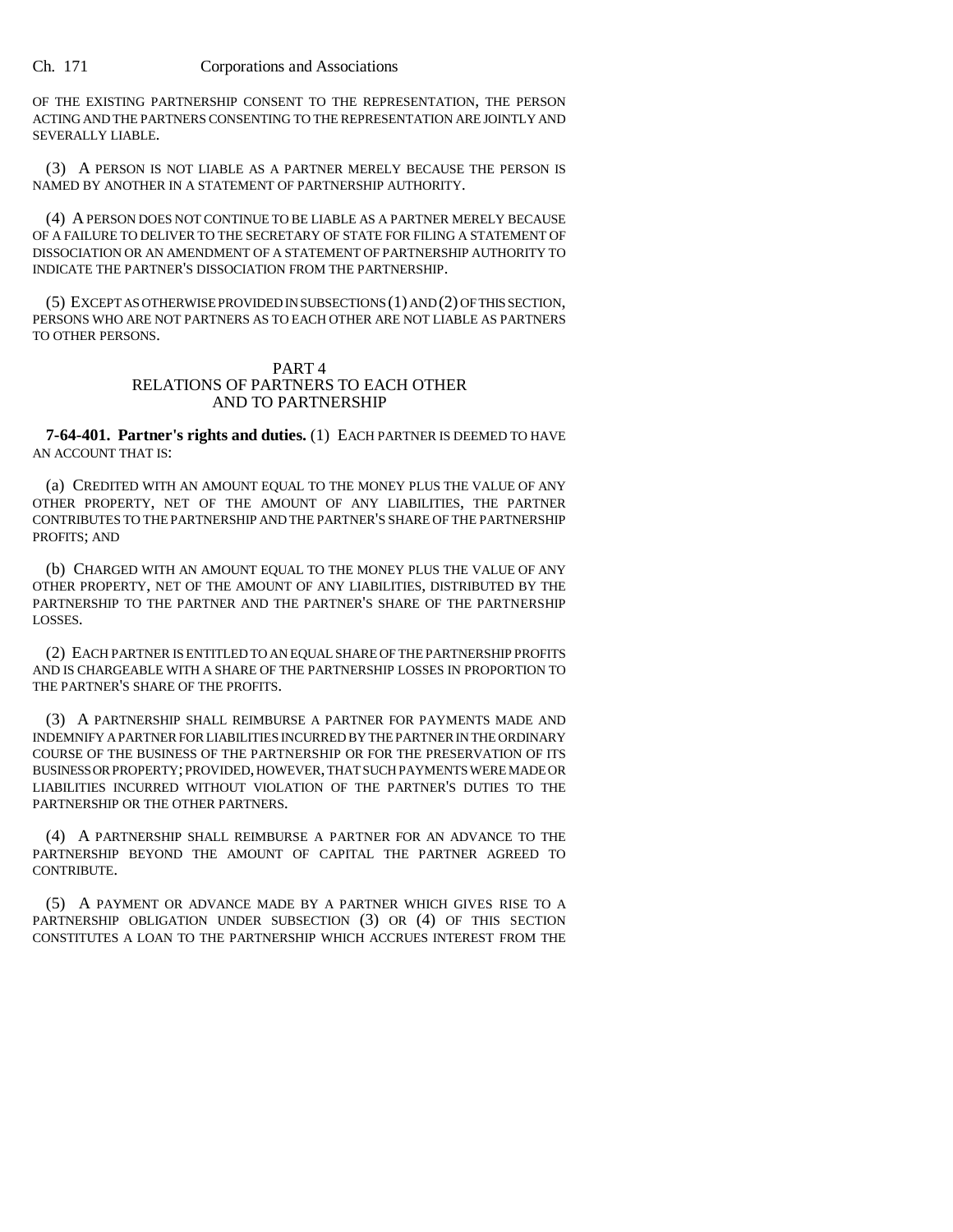DATE OF THE PAYMENT OR ADVANCE.

(6) EACH PARTNER HAS EQUAL RIGHTS IN THE MANAGEMENT AND CONDUCT OF THE PARTNERSHIP BUSINESS.

(7) A PARTNER MAY USE OR POSSESS PARTNERSHIP PROPERTY ONLY ON BEHALF OF THE PARTNERSHIP.

(8) A PARTNER IS NOT ENTITLED TO REMUNERATION FOR SERVICES PERFORMED FOR THE PARTNERSHIP EXCEPT FOR REASONABLE COMPENSATION FOR SERVICES RENDERED IN WINDING UP THE BUSINESS OF THE PARTNERSHIP.

(9) A PERSON MAY BECOME A PARTNER ONLY WITH THE CONSENT OF ALL OF THE PARTNERS.

(10) A DIFFERENCE ARISING AS TO A MATTER IN THE ORDINARY COURSE OF BUSINESS OF A PARTNERSHIP MAY BE DECIDED BY A MAJORITY OF THE PARTNERS. AN ACT OUTSIDE THE ORDINARY COURSE OF BUSINESS OF A PARTNERSHIP AND AN AMENDMENT TO THE PARTNERSHIP AGREEMENT MAY BE UNDERTAKEN ONLY WITH THE CONSENT OF ALL OF THE PARTNERS.

(11) THIS SECTION DOES NOT AFFECT THE OBLIGATIONS OF A PARTNERSHIP TO OTHER PERSONS UNDER SECTION 7-64-301.

**7-64-402. Distributions in kind.** A PARTNER HAS NO RIGHT TO RECEIVE, AND MAY NOT BE REQUIRED TO ACCEPT, A DISTRIBUTION IN KIND.

**7-64-403. Partner's rights and duties with respect to information.** (1) A PARTNERSHIP SHALL KEEP ITS BOOKS AND RECORDS, IF ANY, AT ITS CHIEF EXECUTIVE OFFICE.

(2) A PARTNERSHIP SHALL PROVIDE PARTNERS AND THEIR AGENTS AND ATTORNEYS ACCESS TO ITS BOOKS AND RECORDS. IT SHALL PROVIDE FORMER PARTNERS AND THEIR AGENTS AND ATTORNEYS ACCESS TO BOOKS AND RECORDS PERTAINING TO THE PERIOD DURING WHICH THEY WERE PARTNERS. THE RIGHT OF ACCESS PROVIDES THE OPPORTUNITY TO INSPECT AND COPY BOOKS AND RECORDS DURING ORDINARY BUSINESS HOURS. A PARTNERSHIP MAY IMPOSE A REASONABLE CHARGE, COVERING THE COSTS OF LABOR AND MATERIAL, FOR COPIES OF DOCUMENTS FURNISHED.

(3) EACH PARTNER AND THE PARTNERSHIP SHALL FURNISH TO A PARTNER, AND TO THE LEGAL REPRESENTATIVE OF A DECEASED PARTNER OR PARTNER UNDER LEGAL DISABILITY:

(a) WITHOUT DEMAND, ANY INFORMATION CONCERNING THE PARTNERSHIP'S BUSINESS AND AFFAIRS REASONABLY REQUIRED FOR THE PROPER EXERCISE OF THE PARTNER'S RIGHTS AND DUTIES UNDER THE PARTNERSHIP AGREEMENT OR THIS ARTICLE; AND

(b) ON DEMAND, ANY OTHER INFORMATION CONCERNING THE PARTNERSHIP'S BUSINESS AND AFFAIRS, EXCEPT TO THE EXTENT THE DEMAND OR THE INFORMATION DEMANDED IS UNREASONABLE OR OTHERWISE IMPROPER UNDER THE CIRCUMSTANCES.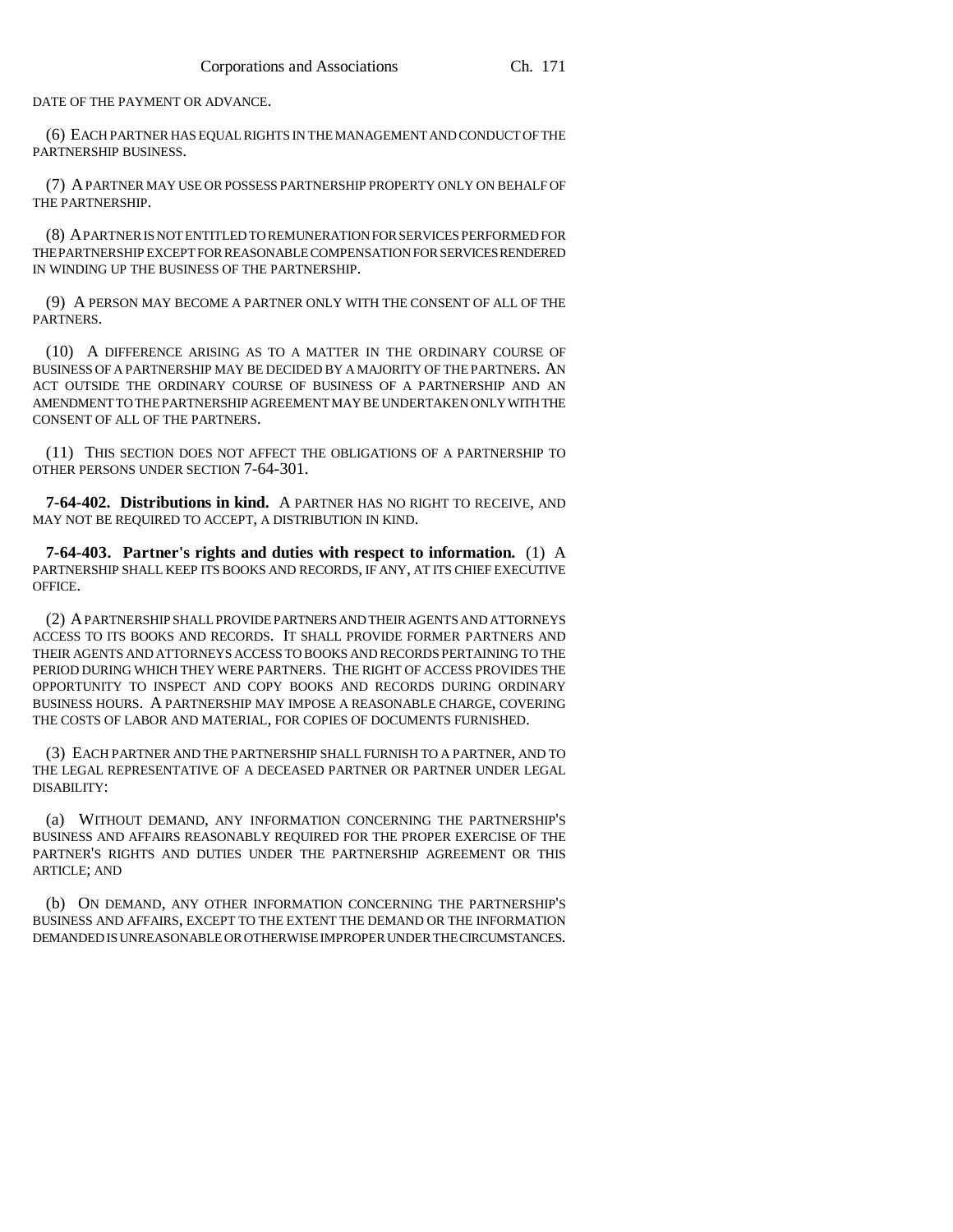**7-64-404. General standards of partner's conduct.** (1) THE DUTIES A PARTNER OWES TO THE PARTNERSHIP AND THE OTHER PARTNERS, IN ADDITION TO THOSE ESTABLISHED ELSEWHERE IN THIS ARTICLE, INCLUDE THE DUTIES TO:

(a) ACCOUNT TO THE PARTNERSHIP AND HOLD AS TRUSTEE FOR IT ANY PROPERTY, PROFIT, OR BENEFIT DERIVED BY THE PARTNER IN THE CONDUCT OR WINDING UP OF THE PARTNERSHIP BUSINESS OR DERIVED FROM A USE BY THE PARTNER OF PARTNERSHIP PROPERTY, INCLUDING THE APPROPRIATION OF A PARTNERSHIP OPPORTUNITY;

(b) REFRAIN FROM DEALING WITH THE PARTNERSHIP IN THE CONDUCT OR WINDING UP OF THE PARTNERSHIP BUSINESS AS OR ON BEHALF OF A PARTY HAVING AN INTEREST ADVERSE TO THE PARTNERSHIP;

(c) REFRAIN FROM COMPETING WITH THE PARTNERSHIP IN THE CONDUCT OF THE PARTNERSHIP BUSINESS BEFORE THE DISSOLUTION OF THE PARTNERSHIP; AND

(d) COMPLY WITH THE PROVISIONS OF THE PARTNERSHIP AGREEMENT.

(2) A PARTNER OWES TO THE PARTNERSHIP AND THE OTHER PARTNERS A DUTY OF CARE IN THE CONDUCT AND WINDING UP OF THE PARTNERSHIP BUSINESS WHICH SHALL BE LIMITED TO REFRAINING FROM ENGAGING IN GROSSLY NEGLIGENT OR RECKLESS CONDUCT, INTENTIONAL MISCONDUCT, OR A KNOWING VIOLATION OF LAW.

(3) A PARTNER SHALL DISCHARGE THE PARTNER'S DUTIES TO THE PARTNERSHIP AND THE OTHER PARTNERS AND EXERCISE ANY RIGHTS CONSISTENTLY WITH THE OBLIGATION OF GOOD FAITH AND FAIR DEALING.

(4) A PARTNER DOES NOT VIOLATE A DUTY OR OBLIGATION TO THE PARTNERSHIP OR THE OTHER PARTNERS SOLELY BECAUSE THE PARTNER'S CONDUCT FURTHERS THE PARTNER'S OWN INTEREST.

(5) A PARTNER MAY LEND MONEY TO AND TRANSACT OTHER BUSINESS WITH THE PARTNERSHIP, AND AS TO EACH LOAN OR TRANSACTION THE RIGHTS AND OBLIGATIONS OF THE PARTNER MAY BE EXERCISED OR PERFORMED IN THE SAME MANNER AS THOSE OF A PERSON WHO IS NOT A PARTNER, SUBJECT TO OTHER APPLICABLE LAW.

(6) IF A PARTNERSHIP IS FORMED, THE DUTIES A PARTNER OWES TO THE PARTNERSHIP AND THE OTHER PARTNERS PERTAIN TO ALL TRANSACTIONS CONNECTED WITH THE FORMATION, CONDUCT, OR LIQUIDATION OF THE PARTNERSHIP.

(7) THIS SECTION APPLIES TO A PERSON WINDING UP THE PARTNERSHIP BUSINESS AS THE PERSONAL OR LEGAL REPRESENTATIVE OF THE LAST SURVIVING PARTNER AS IF THE PERSON WERE A PARTNER.

**7-64-405. Actions by partnership and partners.** (1) A PARTNERSHIP MAY MAINTAIN AN ACTION AGAINST A PARTNER FOR A BREACH OF THE PARTNERSHIP AGREEMENT, OR FOR THE VIOLATION OF A DUTY TO THE PARTNERSHIP, CAUSING HARM TO THE PARTNERSHIP.

(2) A PARTNER MAY MAINTAIN AN ACTION AGAINST THE PARTNERSHIP OR ANOTHER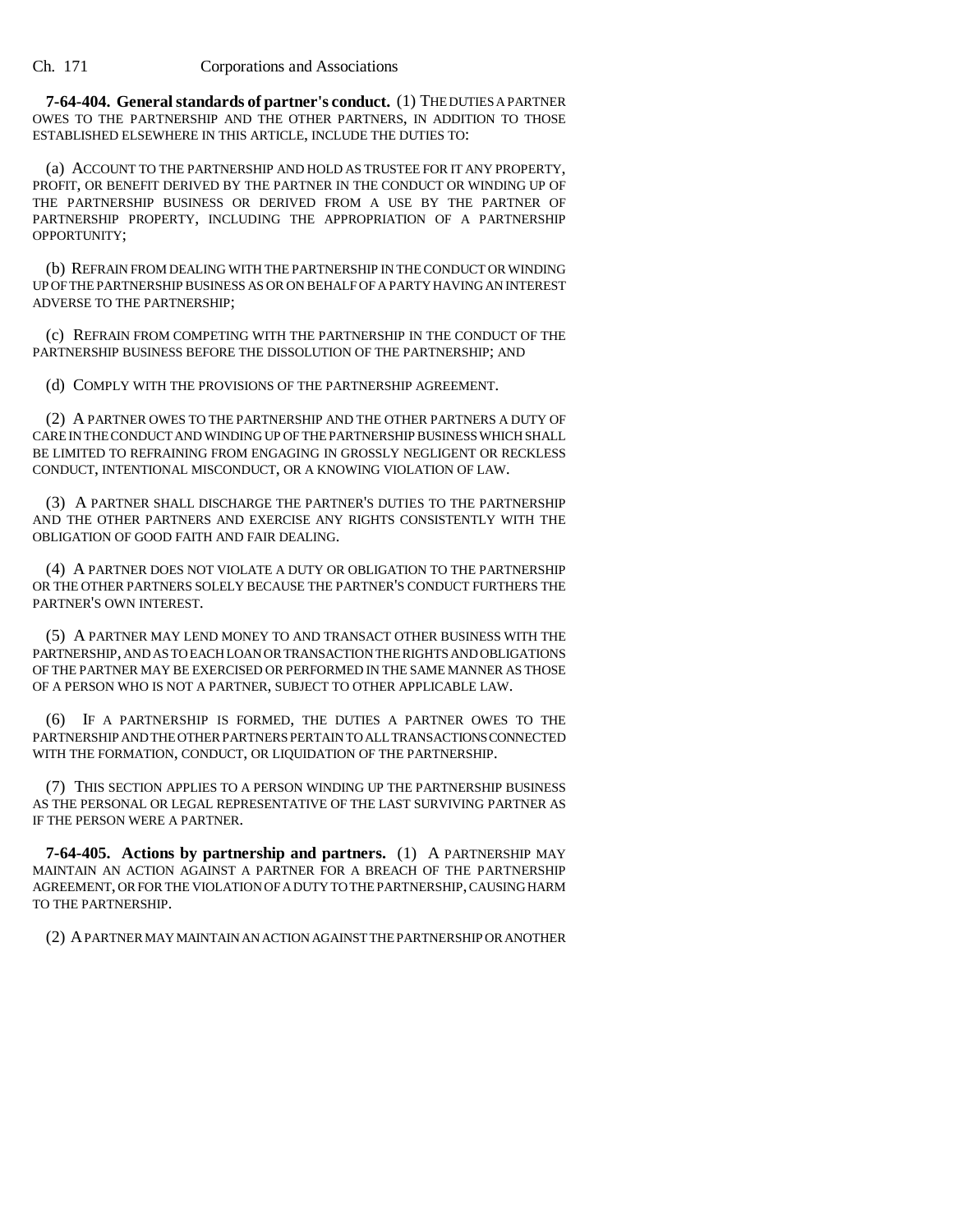PARTNER FOR LEGAL OR EQUITABLE RELIEF, WITH OR WITHOUT AN ACCOUNTING AS TO PARTNERSHIP BUSINESS, TO:

(a) ENFORCE THE PARTNER'S RIGHTS UNDER THE PARTNERSHIP AGREEMENT;

(b) ENFORCE THE PARTNER'S RIGHTS UNDER THIS ARTICLE, INCLUDING:

(I) THE PARTNER'S RIGHTS UNDER SECTION 7-64-401, 7-64-403, OR 7-64-404;

(II) THE PARTNER'S RIGHT ON DISSOCIATION TO HAVE THE PARTNER'S INTEREST IN THE PARTNERSHIP PURCHASED PURSUANT TO SECTION 7-64-701 OR ENFORCE ANY OTHER RIGHT UNDER PART 6 OR PART 7 OF THIS ARTICLE; OR

(III) THE PARTNER'S RIGHT TO COMPEL A DISSOLUTION AND WINDING UP OF THE PARTNERSHIP BUSINESS UNDER SECTION 7-64-801 OR ENFORCE ANY OTHER RIGHT UNDER PART 8 OF THIS ARTICLE; OR

(c) ENFORCE THE RIGHTS AND OTHERWISE PROTECT THE INTERESTS OF THE PARTNER, INCLUDING RIGHTS AND INTERESTS ARISING INDEPENDENTLY OF THE PARTNERSHIP RELATIONSHIP.

(3) THE ACCRUAL OF, AND ANY TIME LIMITATION ON, A RIGHT OF ACTION FOR A REMEDY UNDER THIS SECTION IS GOVERNED BY OTHER LAW. A RIGHT TO AN ACCOUNTING UPON A DISSOLUTION AND WINDING UP DOES NOT REVIVE A CLAIM BARRED BY LAW.

**7-64-406. Continuation of partnership beyond definite term or particular undertaking.** (1) IF A PARTNERSHIP FOR A DEFINITE TERM OR PARTICULAR UNDERTAKING IS CONTINUED, WITHOUT AN EXPRESS AGREEMENT, AFTER THE EXPIRATION OF THE TERM OR COMPLETION OF THE UNDERTAKING, THE RIGHTS AND DUTIES OF THE PARTNERS REMAIN THE SAME AS THEY WERE AT THE EXPIRATION OR COMPLETION, SO FAR AS IS CONSISTENT WITH A PARTNERSHIP AT WILL.

(2) IF THE PARTNERS, OR THOSE OF THEM WHO HABITUALLY ACTED IN THE BUSINESS DURING THE TERM OR UNDERTAKING, CONTINUE THE BUSINESS WITHOUT ANY SETTLEMENT OR LIQUIDATION OF THE PARTNERSHIP, THEY ARE PRESUMED TO HAVE AGREED THAT THE PARTNERSHIP WILL CONTINUE.

## PART 5 TRANSFEREES AND CREDITORS OF PARTNER

**7-64-501. Partner not co-owner of partnership property.** A PARTNER IS NOT A CO-OWNER OF PARTNERSHIP PROPERTY AND HAS NO INTEREST IN PARTNERSHIP PROPERTY WHICH CAN BE TRANSFERRED, EITHER VOLUNTARILY OR INVOLUNTARILY.

**7-64-502. Partner's transferable interest in partnership.** A PARTNER'S TRANSFERABLE INTEREST IS PERSONAL PROPERTY. ONLY A PARTNER'S TRANSFERABLE INTEREST MAY BE TRANSFERRED.

**7-64-503. Transfer of partner's transferable interest.** (1) A TRANSFER, IN WHOLE OR IN PART, OF A PARTNER'S TRANSFERABLE INTEREST IN THE PARTNERSHIP: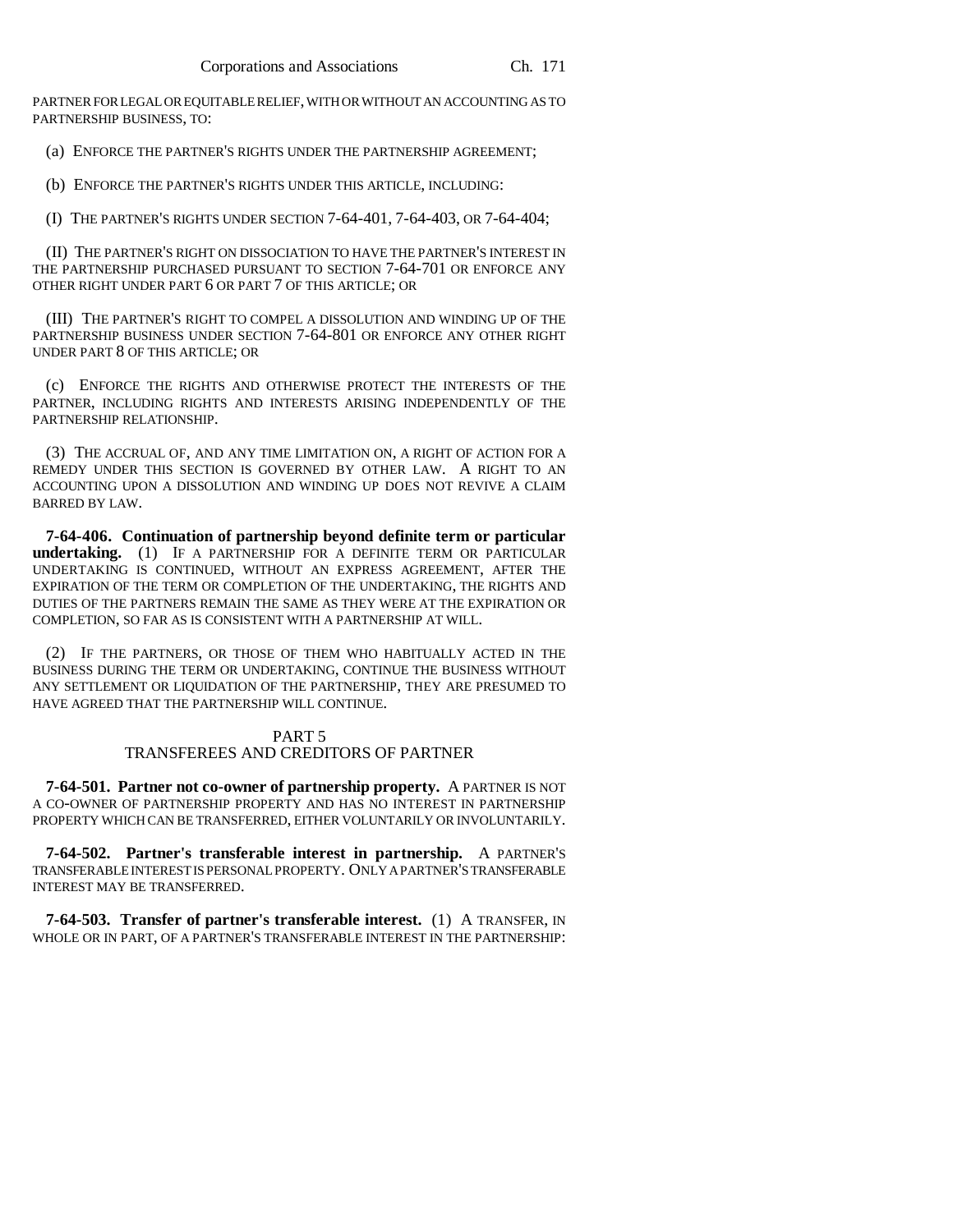(a) IS PERMISSIBLE;

(b) DOES NOT BY ITSELF CAUSE THE PARTNER'S DISSOCIATION OR A DISSOLUTION AND WINDING UP OF THE PARTNERSHIP BUSINESS; AND

(c) DOES NOT ENTITLE THE TRANSFEREE TO PARTICIPATE IN THE MANAGEMENT OR CONDUCT OF THE PARTNERSHIP BUSINESS, TO REQUIRE ACCESS TO INFORMATION CONCERNING PARTNERSHIP TRANSACTIONS, OR TO INSPECT OR COPY THE PARTNERSHIP BOOKS OR RECORDS.

(2) A TRANSFEREE OF A PARTNER'S TRANSFERABLE INTEREST IN THE PARTNERSHIP HAS A RIGHT:

(a) TO RECEIVE, IN ACCORDANCE WITH THE TRANSFER, DISTRIBUTIONS TO WHICH THE TRANSFEROR WOULD OTHERWISE BE ENTITLED;

(b) TO RECEIVE UPON THE DISSOLUTION AND WINDING UP OF THE PARTNERSHIP BUSINESS, IN ACCORDANCE WITH THE TRANSFER, THE NET AMOUNT OTHERWISE DISTRIBUTABLE TO THE TRANSFEROR; AND

(c) TO SEEK UNDER SECTION 7-64-801 (1) (f) A JUDICIAL DETERMINATION THAT IT IS EQUITABLE TO WIND UP THE PARTNERSHIP BUSINESS.

(3) IN A DISSOLUTION AND WINDING UP, A TRANSFEREE IS ENTITLED TO AN ACCOUNT OF PARTNERSHIP TRANSACTIONS ONLY FROM THE DATE OF THE LATEST ACCOUNT AGREED TO BY ALL OF THE PARTNERS.

(4) UPON TRANSFER, THE TRANSFEROR RETAINS THE RIGHTS AND DUTIES OF A PARTNER OTHER THAN THE INTEREST TRANSFERRED.

(5) A PARTNERSHIP NEED NOT GIVE EFFECT TO A TRANSFEREE'S RIGHTS UNDER THIS SECTION UNTIL IT HAS NOTICE OF THE TRANSFER. ON REQUEST OF THE PARTNERSHIP OR ANY PARTNER, THE TRANSFEREE SHALL FURNISH REASONABLE PROOF OF THE TRANSFER.

(6) A TRANSFER OF A PARTNER'S TRANSFERABLE INTEREST IN THE PARTNERSHIP IN VIOLATION OF A RESTRICTION ON TRANSFER CONTAINED IN THE PARTNERSHIP AGREEMENT IS INEFFECTIVE AS TO A PERSON HAVING NOTICE OF THE RESTRICTION AT THE TIME OF TRANSFER.

**7-64-504. Partner's transferable interest subject to charging order.** (1) ON APPLICATION BY A JUDGMENT CREDITOR OF A PARTNER OR OF A PARTNER'S TRANSFEREE, A COURT HAVING JURISDICTION MAY CHARGE THE TRANSFERABLE INTEREST OF THE JUDGMENT DEBTOR TO SATISFY THE JUDGMENT. THE COURT MAY APPOINT A RECEIVER OF THE SHARE OF THE DISTRIBUTIONS DUE OR TO BECOME DUE TO THE JUDGMENT DEBTOR IN RESPECT OF THE PARTNERSHIP AND MAKE ALL OTHER ORDERS, DIRECTIONS, ACCOUNTS, AND INQUIRIES THE JUDGMENT DEBTOR MIGHT HAVE MADE OR WHICH THE CIRCUMSTANCES OF THE CASE MAY REQUIRE.

(2) A CHARGING ORDER CONSTITUTES A LIEN ON THE JUDGMENT DEBTOR'S TRANSFERABLE INTEREST IN THE PARTNERSHIP. THE COURT MAY ORDER A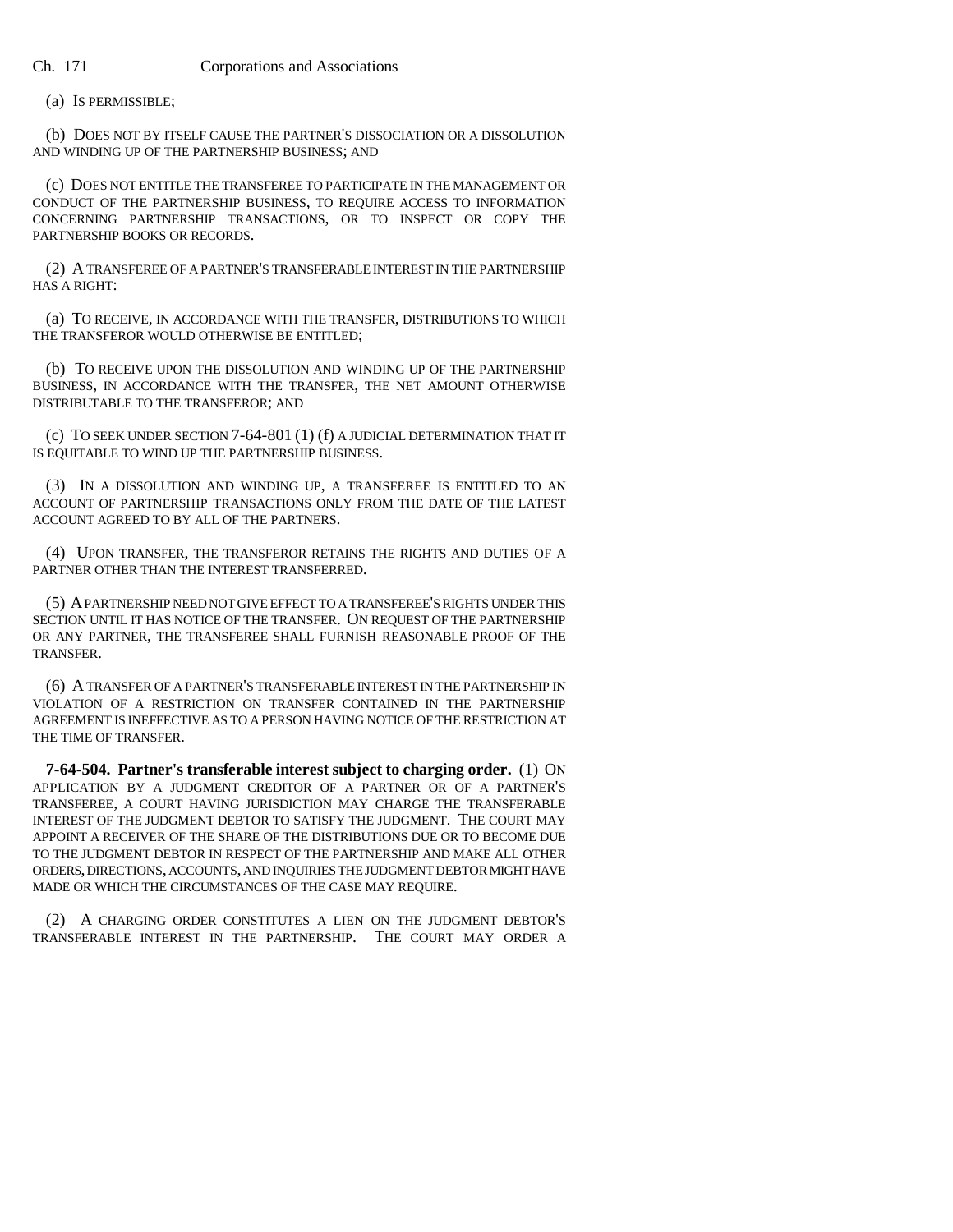FORECLOSURE OF THE TRANSFERABLE INTEREST SUBJECT TO THE CHARGING ORDER AT ANY TIME. THE PURCHASER AT THE FORECLOSURE SALE HAS THE RIGHTS OF A TRANSFEREE.

(3) AT ANY TIME BEFORE FORECLOSURE, A TRANSFERABLE INTEREST CHARGED MAY BE REDEEMED:

(a) BY THE JUDGMENT DEBTOR;

(b) WITH PROPERTY OTHER THAN PARTNERSHIP PROPERTY, BY ONE OR MORE OF THE OTHER PARTNERS; OR

(c) BY THE PARTNERSHIP WITH THE CONSENT OF ALL OF THE PARTNERS WHOSE TRANSFERABLE INTERESTS ARE NOT SO CHARGED OR WITH SUCH LESSER CONSENT AS MAY BE PERMITTED BY THE PARTNERSHIP AGREEMENT.

(4) THIS ARTICLE DOES NOT DEPRIVE A PARTNER OF A RIGHT UNDER EXEMPTION LAWS WITH RESPECT TO THE PARTNER'S TRANSFERABLE INTEREST IN THE PARTNERSHIP.

(5) THIS SECTION PROVIDES THE EXCLUSIVE REMEDY BY WHICH A JUDGMENT CREDITOR OF A PARTNER OR PARTNER'S TRANSFEREE MAY SATISFY A JUDGMENT OUT OF THE JUDGMENT DEBTOR'S TRANSFERABLE INTEREST IN THE PARTNERSHIP.

## PART 6 PARTNER'S DISSOCIATION

**7-64-601. Events causing partner's dissociation.** (1) A PARTNER IS DISSOCIATED FROM A PARTNERSHIP UPON THE OCCURRENCE OF ANY OF THE FOLLOWING EVENTS:

(a) THE PARTNERSHIP'S HAVING NOTICE OF THE PARTNER'S EXPRESS WILL TO WITHDRAW AS A PARTNER, EXCEPT THAT, IF THE PARTNERSHIP HAS NOTICE THAT THE PARTNER'S WILL IS TO WITHDRAW AT A LATER DATE, THEN THE DISSOCIATION SHALL OCCUR AT THE LATER DATE SPECIFIED BY THE PARTNER;

(b) AN EVENT AGREED TO IN THE PARTNERSHIP AGREEMENT AS CAUSING THE PARTNER'S DISSOCIATION;

(c) THE PARTNER'S EXPULSION PURSUANT TO THE PARTNERSHIP AGREEMENT;

(d) THE PARTNER'S EXPULSION BY THE UNANIMOUS VOTE OF THE OTHER PARTNERS IF:

(I) IT IS UNLAWFUL TO CARRY ON THE PARTNERSHIP BUSINESS WITH THAT PARTNER;

(II) THERE HAS BEEN A TRANSFER OF ALL OR SUBSTANTIALLY ALL OF THAT PARTNER'S TRANSFERABLE INTEREST, OTHER THAN A TRANSFER FOR SECURITY PURPOSES WHICH HAS NOT BEEN FORECLOSED, OR A COURT ORDER CHARGING THE PARTNER'S INTEREST WHICH HAS NOT BEEN FORECLOSED;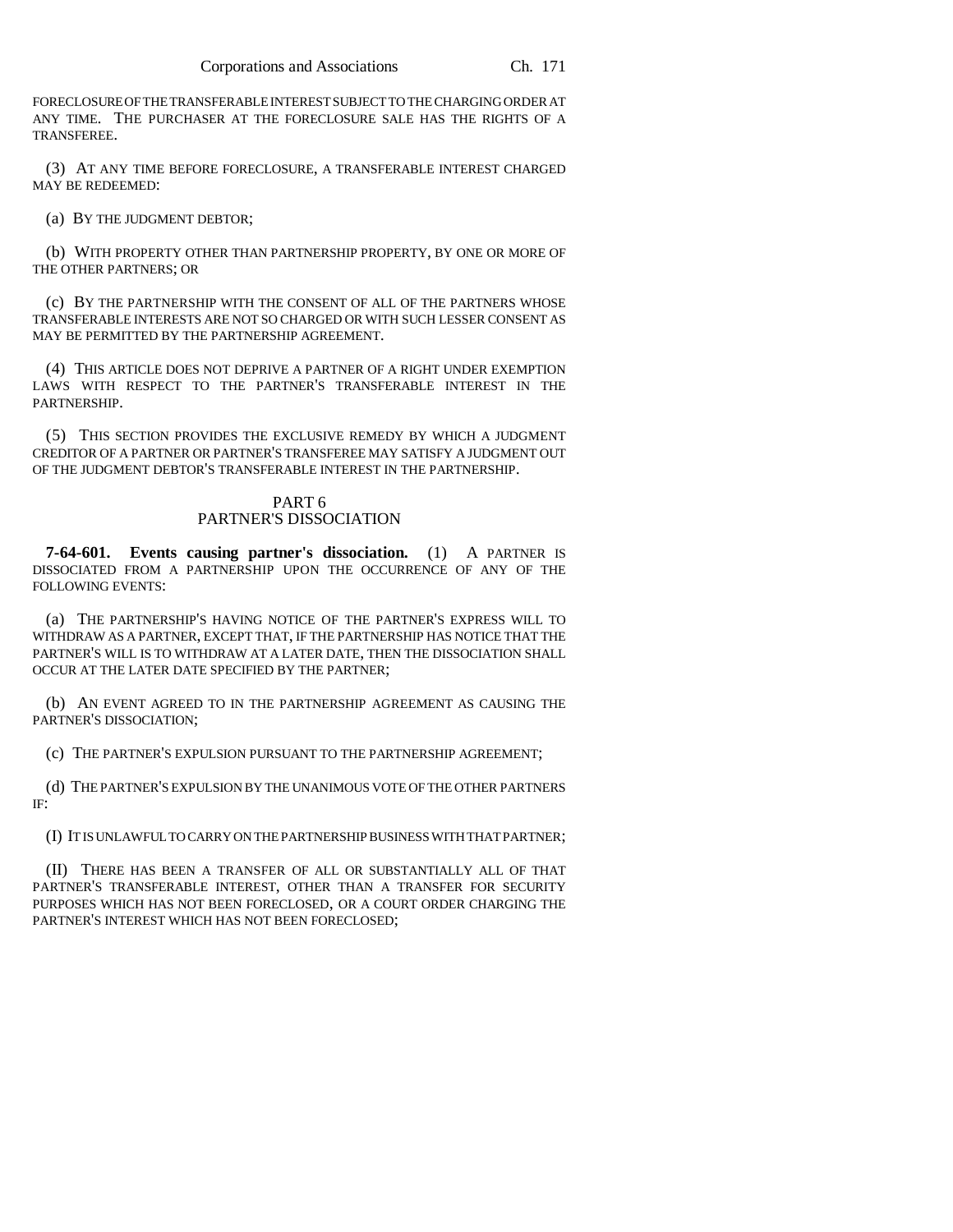(III) WITHIN NINETY DAYS AFTER THE PARTNERSHIP NOTIFIES A CORPORATE PARTNER THAT IT WILL BE EXPELLED BECAUSE IT HAS BEEN DISSOLVED OR ITS RIGHT TO CONDUCT BUSINESS HAS BEEN SUSPENDED BY THE JURISDICTION OF ITS INCORPORATION, THERE IS NO REVOCATION OF THE DISSOLUTION OR NO REINSTATEMENT OF ITS RIGHT TO CONDUCT BUSINESS; OR

(IV) A PARTNERSHIP, LIMITED PARTNERSHIP, LIMITED PARTNERSHIP ASSOCIATION, OR LIMITED LIABILITY COMPANY THAT IS A PARTNER HAS BEEN DISSOLVED AND ITS BUSINESS IS BEING WOUND UP;

(e) ON APPLICATION BY THE PARTNERSHIP OR ANOTHER PARTNER, THE PARTNER'S EXPULSION BY JUDICIAL DETERMINATION BECAUSE:

(I) THE PARTNER ENGAGED IN WRONGFUL CONDUCT THAT ADVERSELY AND MATERIALLY AFFECTED THE PARTNERSHIP BUSINESS;

(II) THE PARTNER WILLFULLY OR PERSISTENTLY COMMITTED A MATERIAL BREACH OF THE PARTNERSHIP AGREEMENT OR OF A DUTY OWED TO THE PARTNERSHIP OR THE OTHER PARTNERS UNDER SECTION 7-64-404; OR

(III) THE PARTNER ENGAGED IN CONDUCT RELATING TO THE PARTNERSHIP BUSINESS WHICH MAKES IT NOT REASONABLY PRACTICABLE TO CARRY ON THE BUSINESS IN PARTNERSHIP WITH THE PARTNER;

(f) THE PARTNER'S:

(I) BECOMING A DEBTOR IN BANKRUPTCY;

(II) EXECUTING AN ASSIGNMENT FOR THE BENEFIT OF CREDITORS;

(III) SEEKING, CONSENTING TO, OR ACQUIESCING IN THE APPOINTMENT OF A TRUSTEE, RECEIVER, OR LIQUIDATOR OF THAT PARTNER OR OF ALL OR SUBSTANTIALLY ALL OF THAT PARTNER'S PROPERTY; OR

(IV) FAILING, WITHIN NINETY DAYS AFTER THE APPOINTMENT, TO HAVE VACATED OR STAYED THE APPOINTMENT OF A TRUSTEE, RECEIVER, OR LIQUIDATOR OF THE PARTNER OR OF ALL OR SUBSTANTIALLY ALL OF THE PARTNER'S PROPERTY OBTAINED WITHOUT THE PARTNER'S CONSENT OR ACQUIESCENCE, OR FAILING WITHIN NINETY DAYS AFTER THE EXPIRATION OF A STAY TO HAVE THE APPOINTMENT VACATED;

(g) IN THE CASE OF A PARTNER WHO IS AN INDIVIDUAL:

(I) THE PARTNER'S DEATH;

(II) THE APPOINTMENT OF A GUARDIAN OR GENERAL CONSERVATOR FOR THE PARTNER; OR

(III) A JUDICIAL DETERMINATION THAT THE PARTNER HAS OTHERWISE BECOME INCAPABLE OF PERFORMING THE PARTNER'S DUTIES UNDER THE PARTNERSHIP AGREEMENT;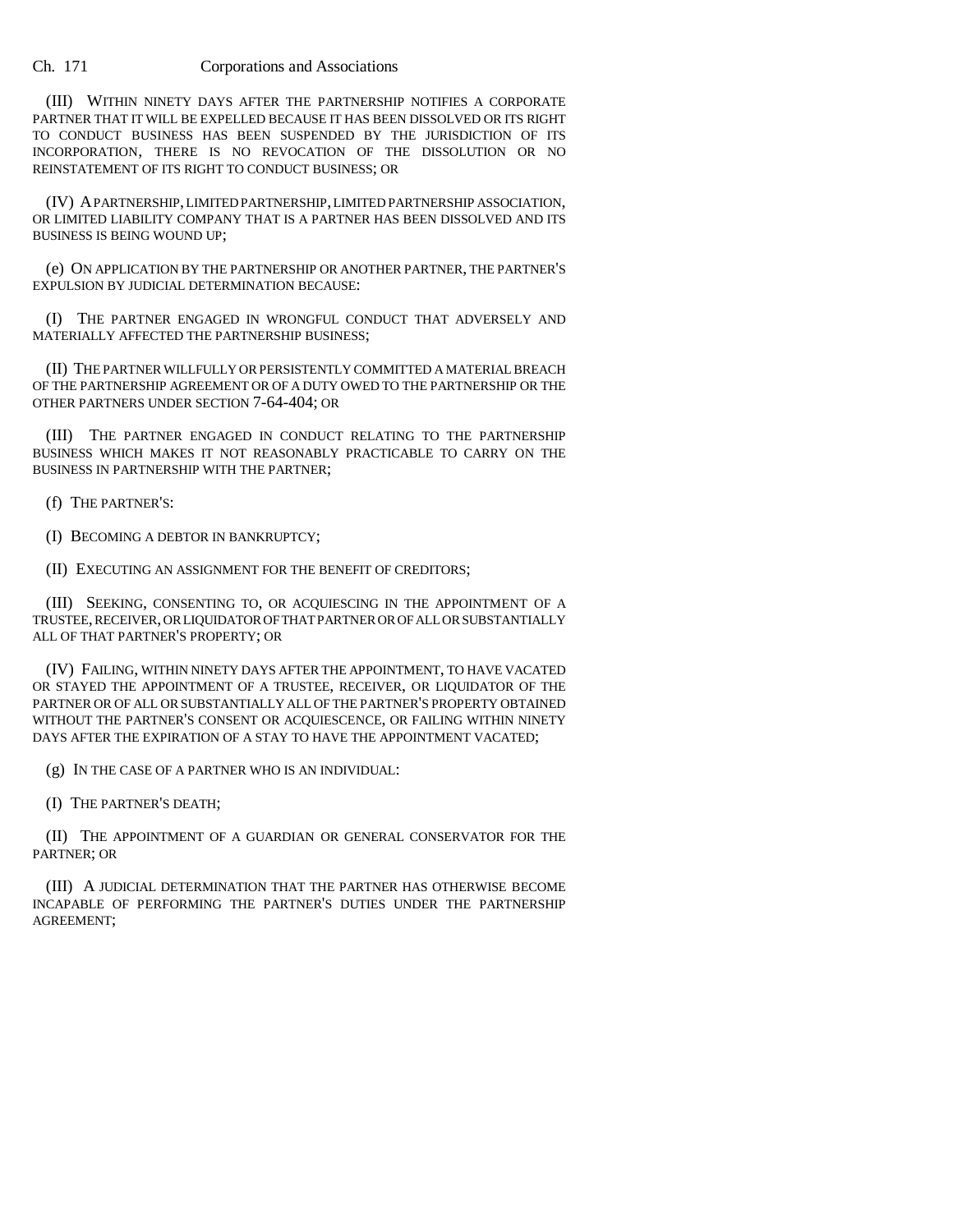(h) IN THE CASE OF A PARTNER THAT IS A TRUST OR IS ACTING AS A PARTNER BY VIRTUE OF BEING A TRUSTEE OF A TRUST, DISTRIBUTION OF THE TRUST'S ENTIRE TRANSFERABLE INTEREST IN THE PARTNERSHIP, BUT NOT MERELY BY REASON OF THE SUBSTITUTION OF A SUCCESSOR TRUSTEE;

(i) IN THE CASE OF A PARTNER THAT IS AN ESTATE OR IS ACTING AS A PARTNER BY VIRTUE OF BEING A PERSONAL REPRESENTATIVE OF AN ESTATE, DISTRIBUTION OF THE ESTATE'S ENTIRE TRANSFERABLE INTEREST IN THE PARTNERSHIP, BUT NOT MERELY BY REASON OF THE SUBSTITUTION OF A SUCCESSOR PERSONAL REPRESENTATIVE; OR

(j) TERMINATION OF A PARTNER'S EXISTENCE.

**7-64-602. Partner's power to dissociate - wrongful dissociation.** (1) A PARTNER HAS THE POWER TO DISSOCIATE AT ANY TIME, RIGHTFULLY OR WRONGFULLY, BY EXPRESS WILL PURSUANT TO SECTION 7-64-601 (1) (a).

(2) A PARTNER'S DISSOCIATION IS WRONGFUL ONLY IF:

(a) IT IS IN BREACH OF AN EXPRESS PROVISION OF THE PARTNERSHIP AGREEMENT; OR

(b) IN THE CASE OF A PARTNERSHIP FOR A DEFINITE TERM OR PARTICULAR UNDERTAKING, BEFORE THE EXPIRATION OF THE TERM OR THE COMPLETION OF THE UNDERTAKING:

(I) THE PARTNER WITHDRAWS BY EXPRESS WILL, UNLESS THE WITHDRAWAL FOLLOWS WITHIN NINETY DAYS AFTER ANOTHER PARTNER'S DISSOCIATION BY DEATH OR OTHERWISE UNDER SECTION 7-64-601 (1) (f) TO (1) (j) OR WRONGFUL DISSOCIATION UNDER THIS SUBSECTION (2);

(II) THE PARTNER IS EXPELLED BY JUDICIAL DETERMINATION UNDER SECTION  $7-64-601(1)$  (e);

(III) THE PARTNER IS DISSOCIATED UNDER SECTION 7-64-601 (1) (f); OR

(IV) IN THE CASE OF A PARTNER WHO IS NOT AN INDIVIDUAL, TRUST OTHER THAN A BUSINESS TRUST, OR ESTATE, THE PARTNER IS EXPELLED OR OTHERWISE DISSOCIATED BECAUSE IT WILLFULLY DISSOLVED OR TERMINATED.

(3) A PARTNER WHO WRONGFULLY DISSOCIATES IS LIABLE TO THE PARTNERSHIP AND TO THE OTHER PARTNERS FOR DAMAGES CAUSED BY THE DISSOCIATION. THE LIABILITY IS IN ADDITION TO ANY OTHER OBLIGATION OF THE PARTNER TO THE PARTNERSHIP OR TO THE OTHER PARTNERS.

**7-64-603. Effect of partner's dissociation.** (1) IF A PARTNER'S DISSOCIATION RESULTS IN A DISSOLUTION AND WINDING UP OF THE PARTNERSHIP BUSINESS, PART 8 OF THIS ARTICLE APPLIES; OTHERWISE, PART 7 OF THIS ARTICLE APPLIES.

(2) UPON A PARTNER'S DISSOCIATION:

(a) THE PARTNER'S RIGHT TO PARTICIPATE IN THE MANAGEMENT AND CONDUCT OF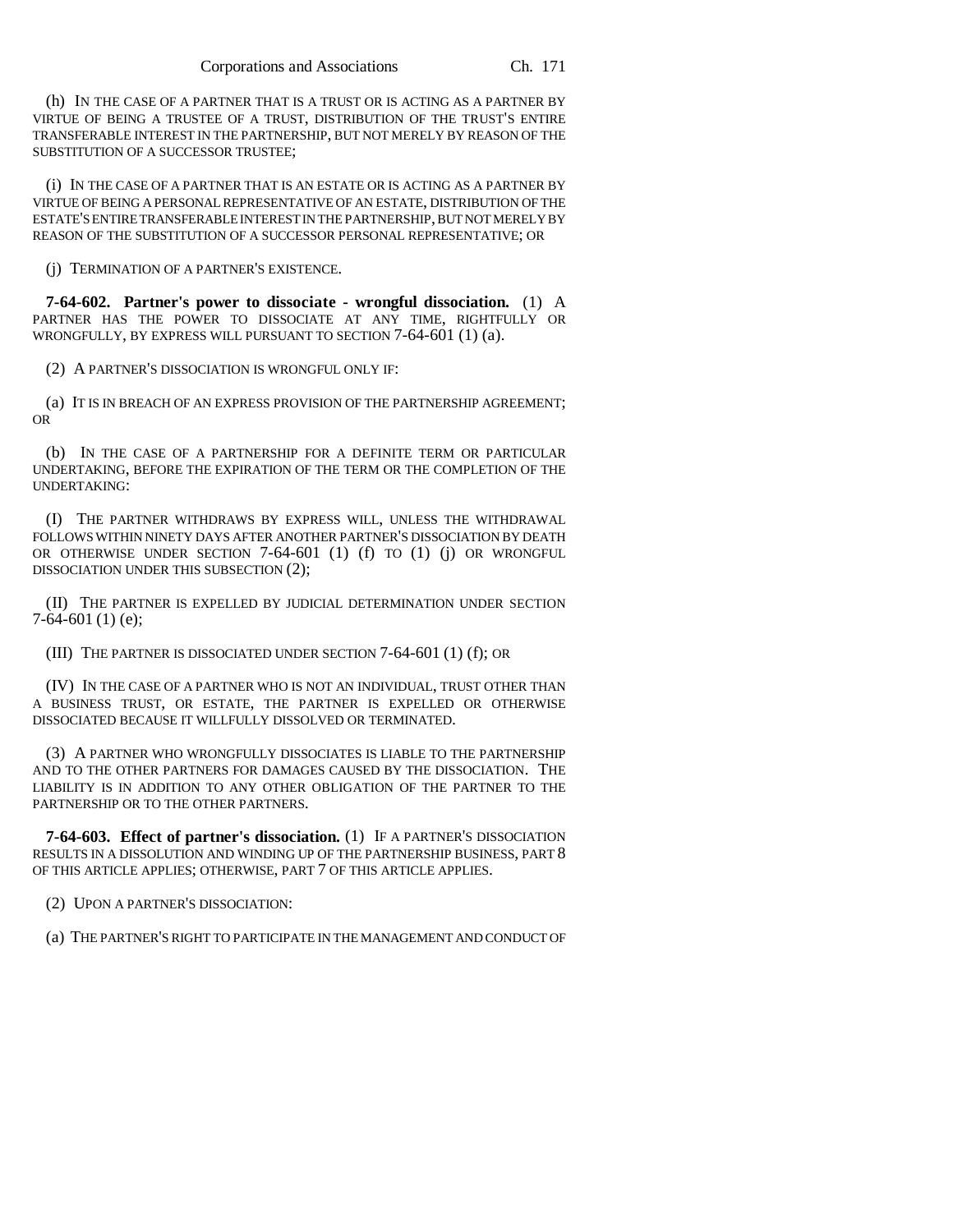THE PARTNERSHIP BUSINESS TERMINATES, EXCEPT AS OTHERWISE PROVIDED IN SECTION 7-64-803;

(b) THE PARTNER'S DUTIES UNDER SECTION 7-64-404 (1) (c) TERMINATE; AND

(c) THE PARTNER'S DUTIES UNDER SECTION  $7-64-404$  (1) (a), (1) (b), AND (2) CONTINUE ONLY WITH REGARD TO MATTERS ARISING AND EVENTS OCCURRING BEFORE THE PARTNER'S DISSOCIATION, UNLESS THE PARTNER PARTICIPATES IN WINDING UP THE PARTNERSHIP'S BUSINESS PURSUANT TO SECTION 7-64-803.

## PART 7 PARTNER'S DISSOCIATION WHEN BUSINESS NOT WOUND UP

**7-64-701. Purchase of dissociated partner's interest.** (1) IF A PARTNER IS DISSOCIATED FROM A PARTNERSHIP WITHOUT RESULTING IN A DISSOLUTION AND WINDING UP OF THE PARTNERSHIP BUSINESS UNDER SECTION 7-64-801, THE PARTNERSHIP SHALL CAUSE THE DISSOCIATED PARTNER'S INTEREST IN THE PARTNERSHIP TO BE PURCHASED FOR A BUYOUT PRICE DETERMINED PURSUANT TO SUBSECTION (2) OF THIS SECTION.

(2) THE BUYOUT PRICE OF A DISSOCIATED PARTNER'S INTEREST IS AN AMOUNT EQUAL TO THE VALUE OF THE PARTNER'S INTEREST IN THE PARTNERSHIP. INTEREST SHALL BE PAID FROM THE DATE OF DISSOCIATION TO THE DATE OF PAYMENT.

(3) DAMAGES FOR WRONGFUL DISSOCIATION UNDER SECTION 7-64-602 (2), AND ALL OTHER AMOUNTS OWING, WHETHER OR NOT PRESENTLY DUE, FROM THE DISSOCIATED PARTNER TO THE PARTNERSHIP, SHALL BE OFFSET AGAINST THE BUYOUT PRICE. INTEREST SHALL BE PAID FROM THE DATE THE AMOUNT OWED BECOMES DUE TO THE DATE OF PAYMENT.

(4) A PARTNERSHIP SHALL INDEMNIFY A DISSOCIATED PARTNER WHOSE INTEREST IS BEING PURCHASED AGAINST ALL PARTNERSHIP OBLIGATIONS, WHETHER INCURRED BEFORE OR AFTER THE DISSOCIATION, EXCEPT PARTNERSHIP OBLIGATIONS INCURRED BY AN ACT OF THE DISSOCIATED PARTNER UNDER SECTION 7-64-702.

(5) IF NO AGREEMENT FOR THE PURCHASE OF A DISSOCIATED PARTNER'S INTEREST IS REACHED WITHIN ONE HUNDRED TWENTY DAYS AFTER A WRITTEN DEMAND FOR PAYMENT, THE PARTNERSHIP SHALL PAY, OR CAUSE TO BE PAID, IN CASH TO THE DISSOCIATED PARTNER THE AMOUNT THE PARTNERSHIP ESTIMATES TO BE THE BUYOUT PRICE AND ACCRUED INTEREST, REDUCED BY ANY OFFSETS AND ACCRUED INTEREST UNDER SUBSECTION (3) OF THIS SECTION.

(6) IF A DEFERRED PAYMENT IS AUTHORIZED UNDER SUBSECTION (8) OF THIS SECTION, THE PARTNERSHIP MAY TENDER A WRITTEN OFFER TO PAY THE AMOUNT IT ESTIMATES TO BE THE BUYOUT PRICE AND ACCRUED INTEREST, REDUCED BY ANY OFFSETS UNDER SUBSECTION (3) OF THIS SECTION, STATING THE TIME OF PAYMENT, THE AMOUNT AND TYPE OF SECURITY FOR PAYMENT, AND THE OTHER TERMS AND CONDITIONS OF THE OBLIGATION.

(7) THE PAYMENT OR TENDER REQUIRED BY SUBSECTION (5) OR (6) OF THIS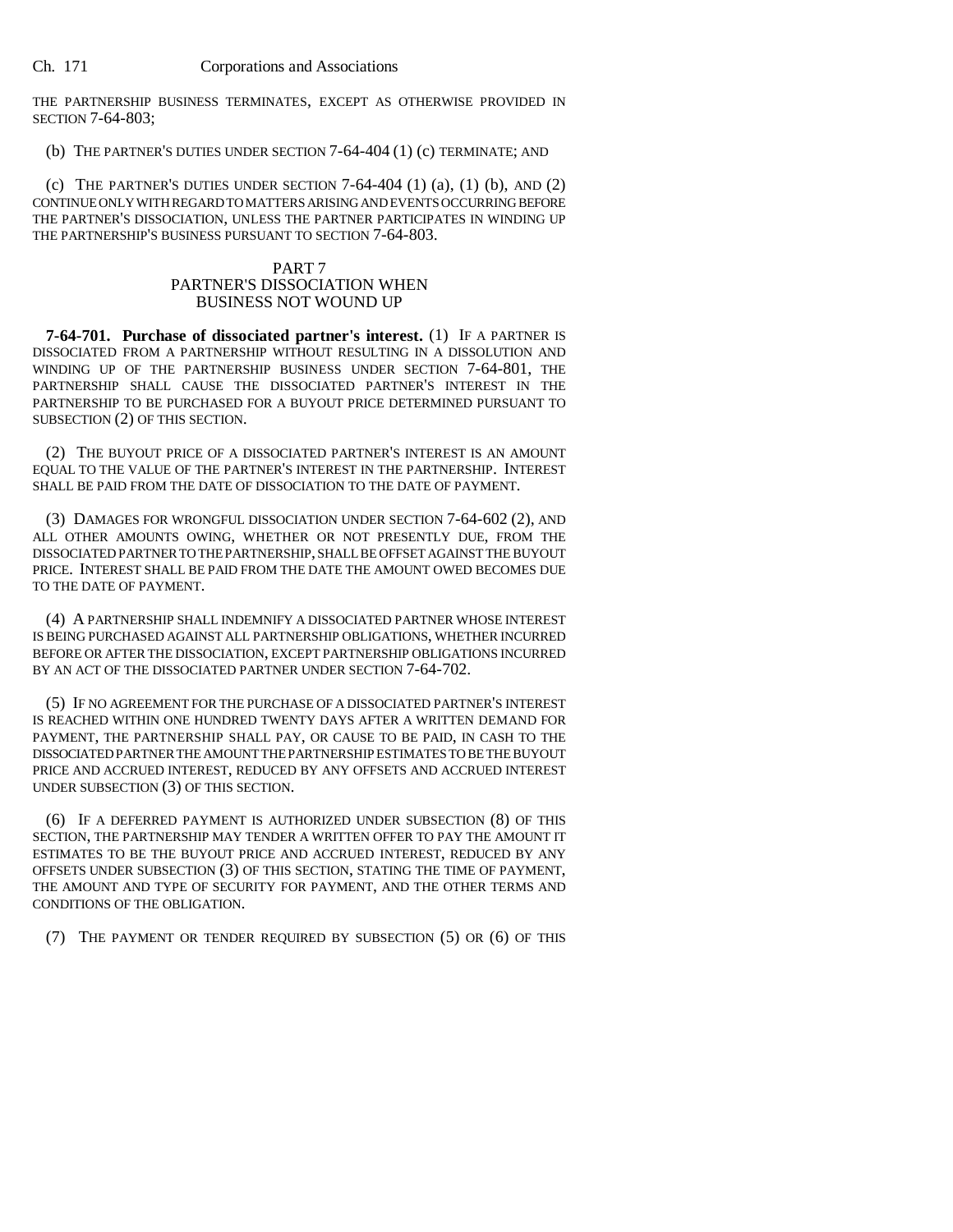SECTION SHALL BE ACCOMPANIED BY THE FOLLOWING:

(a) A WRITTEN STATEMENT OF PARTNERSHIP ASSETS AND LIABILITIES AS OF THE DATE OF DISSOCIATION;

(b) THE LATEST AVAILABLE PARTNERSHIP BALANCE SHEET AND INCOME STATEMENT, IF ANY;

(c) A WRITTEN EXPLANATION OF HOW THE ESTIMATED AMOUNT OF THE PAYMENT WAS CALCULATED; AND

(d) A WRITTEN STATEMENT THAT THE PAYMENT IS IN FULL SATISFACTION OF THE OBLIGATION TO PURCHASE UNLESS, WITHIN ONE HUNDRED TWENTY DAYS AFTER RECEIPT OF THE WRITTEN STATEMENT, THE DISSOCIATED PARTNER COMMENCES AN ACTION TO DETERMINE THE BUYOUT PRICE, ANY OFFSETS UNDER SUBSECTION (3) OF THIS SECTION, OR OTHER TERMS OF THE OBLIGATION TO PURCHASE.

(8) PAYMENT OF ANY PORTION OF THE BUYOUT PRICE TO A PARTNER WHO WRONGFULLY DISSOCIATES BEFORE THE EXPIRATION OF A DEFINITE TERM OR THE COMPLETION OF A PARTICULAR UNDERTAKING MAY BE DEFERRED UNTIL THE EXPIRATION OF THE TERM OR COMPLETION OF THE UNDERTAKING, UNLESS THE PARTNER ESTABLISHES TO THE SATISFACTION OF THE COURT THAT EARLIER PAYMENT WILL NOT CAUSE UNDUE HARDSHIP TO THE BUSINESS OF THE PARTNERSHIP. A DEFERRED PAYMENT SHALL BE ADEQUATELY SECURED AND BEAR INTEREST.

(9) A DISSOCIATED PARTNER MAY MAINTAIN AN ACTION AGAINST THE PARTNERSHIP, PURSUANT TO SECTION 7-64-405 (2) (b) (II), TO DETERMINE THE BUYOUT PRICE OF THAT PARTNER'S INTEREST, ANY OFFSETS UNDER SUBSECTION (3) OF THIS SECTION, OR OTHER TERMS OF THE OBLIGATION TO PURCHASE. THE ACTION SHALL BE COMMENCED WITHIN ONE HUNDRED TWENTY DAYS AFTER THE PARTNERSHIP HAS TENDERED PAYMENT OR AN OFFER TO PAY OR WITHIN ONE YEAR AFTER WRITTEN DEMAND FOR PAYMENT IF NO PAYMENT OR OFFER TO PAY IS TENDERED. THE COURT SHALL DETERMINE THE BUYOUT PRICE OF THE DISSOCIATED PARTNER'S INTEREST, ANY OFFSET DUE UNDER SUBSECTION (3) OF THIS SECTION, AND ACCRUED INTEREST AND ENTER JUDGMENT FOR ANY ADDITIONAL PAYMENT OR REFUND. IF DEFERRED PAYMENT IS AUTHORIZED UNDER SUBSECTION (8) OF THIS SECTION, THE COURT SHALL ALSO DETERMINE THE SECURITY FOR PAYMENT AND OTHER TERMS OF THE OBLIGATION TO PURCHASE. THE COURT MAY ASSESS REASONABLE ATTORNEYS' FEES AND THE FEES AND EXPENSES OF APPRAISERS OR OTHER EXPERTS FOR A PARTY TO THE ACTION, IN AMOUNTS THE COURT FINDS EQUITABLE, AGAINST A PARTY THAT THE COURT FINDS ACTED ARBITRARILY, VEXATIOUSLY, OR NOT IN GOOD FAITH. THE FINDING MAY BE BASED ON THE PARTNERSHIP'S FAILURE TO TENDER PAYMENT OR AN OFFER TO PAY OR TO COMPLY WITH SUBSECTION (7) OF THIS SECTION.

**7-64-702. Dissociated partner's power to bind and liability to partnership.** (1) FOR TWO YEARS AFTER A PARTNER DISSOCIATES WITHOUT RESULTING IN A DISSOLUTION AND WINDING UP OF THE PARTNERSHIP BUSINESS, THE PARTNERSHIP, INCLUDING A SURVIVING PARTNERSHIP UNDER PART 9 OF THIS ARTICLE, IS BOUND BY AN ACT OF THE DISSOCIATED PARTNER WHICH WOULD HAVE BOUND THE PARTNERSHIP UNDER SECTION 7-64-301 BEFORE DISSOCIATION ONLY IF AT THE TIME OF ENTERING INTO THE TRANSACTION THE OTHER PARTY: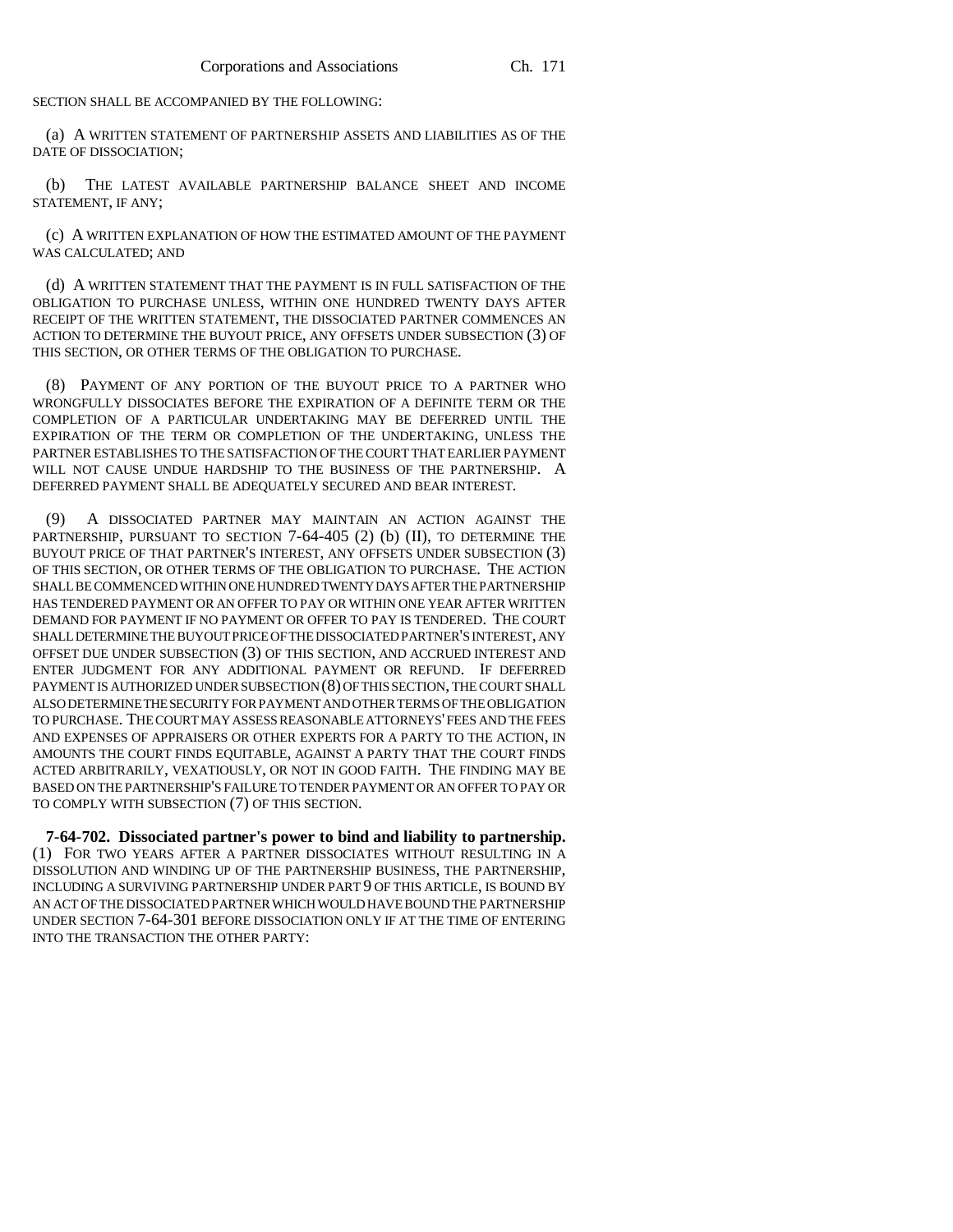(a) REASONABLY BELIEVED THAT THE DISSOCIATED PARTNER WAS THEN A PARTNER; AND

(b) DID NOT HAVE NOTICE OF THE PARTNER'S DISSOCIATION.

(2) A DISSOCIATED PARTNER IS LIABLE TO THE PARTNERSHIP FOR ANY DAMAGE CAUSED TO THE PARTNERSHIP ARISING FROM AN OBLIGATION INCURRED BY THE DISSOCIATED PARTNER AFTER DISSOCIATION FOR WHICH THE PARTNERSHIP IS LIABLE UNDER SUBSECTION (1) OF THIS SECTION.

**7-64-703. Dissociated partner's liability to other persons.** (1) A PARTNER'S DISSOCIATION DOES NOT OF ITSELF DISCHARGE THE PARTNER'S LIABILITY FOR A PARTNERSHIP OBLIGATION INCURRED BEFORE DISSOCIATION. A DISSOCIATED PARTNER IS NOT LIABLE FOR A PARTNERSHIP OBLIGATION INCURRED AFTER DISSOCIATION, EXCEPT AS OTHERWISE PROVIDED IN SUBSECTION (2) OF THIS SECTION.

(2) A PARTNER WHO DISSOCIATES WITHOUT RESULTING IN A DISSOLUTION AND WINDING UP OF THE PARTNERSHIP BUSINESS IS LIABLE AS A PARTNER TO THE OTHER PARTY IN A TRANSACTION ENTERED INTO BY THE PARTNERSHIP, OR A SURVIVING PARTNERSHIP UNDER PART 9 OF THIS ARTICLE, WITHIN TWO YEARS AFTER THE PARTNER'S DISSOCIATION, ONLY IF THE PARTNERSHIP OBLIGATION ARISING FROM SUCH TRANSACTION IS ONE FOR WHICH THE PARTNER WOULD HAVE BEEN LIABLE UNDER SECTION 7-64-306 HAD SUCH PARTNER NOT DISSOCIATED AND, AT THE TIME OF ENTERING INTO THE TRANSACTION, THE OTHER PARTY:

(a) SUBSTANTIALLY RELIED ON A REASONABLE BELIEF THAT THE DISSOCIATED PARTNER WAS THEN A PARTNER; AND

(b) DID NOT HAVE NOTICE OF THE PARTNER'S DISSOCIATION.

(3) BY AGREEMENT WITH THE PARTNERSHIP CREDITOR AND THE PARTNERS CONTINUING THE BUSINESS, A DISSOCIATED PARTNER MAY BE RELEASED FROM LIABILITY FOR A PARTNERSHIP OBLIGATION.

(4) A DISSOCIATED PARTNER IS RELEASED FROM LIABILITY FOR A PARTNERSHIP OBLIGATION IF A PARTNERSHIP CREDITOR, WITH NOTICE OF THE PARTNER'S DISSOCIATION BUT WITHOUT THE PARTNER'S CONSENT, AGREES TO A MATERIAL ALTERATION IN THE NATURE OR TIME OF PAYMENT OF A PARTNERSHIP OBLIGATION.

**7-64-704. Statement of dissociation.** (1) A DISSOCIATED PARTNER OR THE PARTNERSHIP MAY DELIVER TO THE SECRETARY OF STATE FOR FILING A STATEMENT OF DISSOCIATION STATING THE NAME OF THE PARTNERSHIP AND THAT THE PARTNER IS DISSOCIATED FROM THE PARTNERSHIP.

(2) A STATEMENT OF DISSOCIATION IS A LIMITATION ON THE AUTHORITY OF A DISSOCIATED PARTNER FOR PURPOSES OF SECTION 7-64-303 (4) AND (5).

(3) FOR PURPOSES OF SECTIONS 7-64-702 (1) (b) AND 7-64-703 (2) (b), A PERSON OTHER THAN THE PARTNERSHIP OR ONE OF ITS PARTNERS HAS NOTICE OF THE DISSOCIATION NINETY DAYS AFTER THE STATEMENT OF DISSOCIATION IS FILED.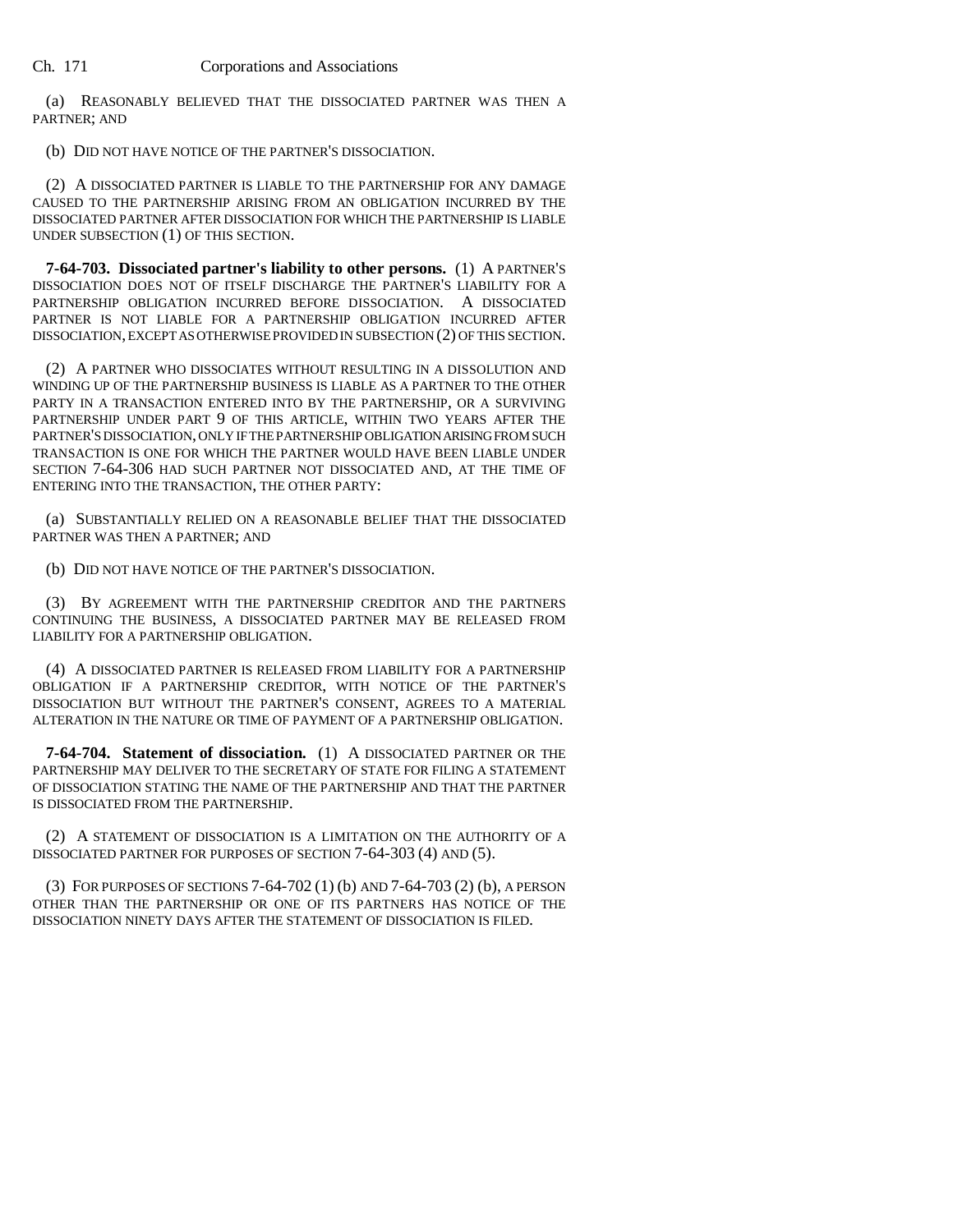**7-64-705. Continued use of partnership name.** CONTINUED USE OF A PARTNERSHIP NAME, OR A DISSOCIATED PARTNER'S NAME AS PART THEREOF, BY PARTNERS CONTINUING THE BUSINESS DOES NOT OF ITSELF MAKE THE DISSOCIATED PARTNER LIABLE FOR AN OBLIGATION OF THE PARTNERS OR THE PARTNERSHIP CONTINUING THE BUSINESS.

## PART 8 WINDING UP PARTNERSHIP BUSINESS

**7-64-801. Events causing dissolution and winding up of partnership business.** (1) A PARTNERSHIP IS DISSOLVED, AND ITS BUSINESS SHALL BE WOUND UP, ONLY UPON THE OCCURRENCE OF ANY OF THE FOLLOWING EVENTS:

(a) IN A PARTNERSHIP AT WILL, THE PARTNERSHIP'S HAVING NOTICE FROM A PARTNER, OTHER THAN A PARTNER WHO IS DISSOCIATED UNDER SECTION 7-64-601(1) (b) TO (1) (j), OF THAT PARTNER'S EXPRESS WILL TO WITHDRAW AS A PARTNER; EXCEPT THAT, IF THE PARTNERSHIP HAS NOTICE THAT THE PARTNER'S WILL IS TO WITHDRAW AT A LATER DATE, THEN THE DISSOLUTION SHALL OCCUR AT THE LATER DATE SPECIFIED BY THE PARTNER;

(b) IN A PARTNERSHIP FOR A DEFINITE TERM OR PARTICULAR UNDERTAKING:

(I) WITHIN NINETY DAYS AFTER A PARTNER'S WRONGFUL DISSOCIATION UNDER SECTION 7-64-602(2) OR A PARTNER'S DISSOCIATION BY DEATH OR OTHERWISE UNDER SECTION 7-64-601 (1) (f) TO (1) (j), THE EXPRESS WILL OF AT LEAST HALF OF THE REMAINING PARTNERS TO WIND UP THE PARTNERSHIP BUSINESS, FOR WHICH PURPOSE A PARTNER'S RIGHTFUL DISSOCIATION, PURSUANT TO SECTION 7-64-602 (2) (b) (I), CONSTITUTES THE EXPRESSION OF THAT PARTNER'S WILL;

(II) THE EXPRESS WILL OF ALL OF THE PARTNERS TO WIND UP THE PARTNERSHIP BUSINESS; OR

(III) THE EXPIRATION OF THE TERM OR THE COMPLETION OF THE UNDERTAKING;

(c) AN EVENT AGREED TO IN THE PARTNERSHIP AGREEMENT RESULTING IN THE WINDING UP OF THE PARTNERSHIP BUSINESS;

(d) AN EVENT THAT MAKES IT UNLAWFUL FOR ALL OR SUBSTANTIALLY ALL OF THE BUSINESS OF THE PARTNERSHIP TO BE CONTINUED, BUT A CURE OF ILLEGALITY WITHIN NINETY DAYS AFTER THE PARTNERSHIP HAS NOTICE OF THE EVENT IS EFFECTIVE RETROACTIVELY TO THE DATE OF THE EVENT FOR PURPOSES OF THIS SECTION;

(e) ON APPLICATION BY A PARTNER, A JUDICIAL DETERMINATION THAT:

(I) THE ECONOMIC PURPOSE OF THE PARTNERSHIP IS LIKELY TO BE UNREASONABLY FRUSTRATED;

(II) ANOTHER PARTNER HAS ENGAGED IN CONDUCT RELATING TO THE PARTNERSHIP BUSINESS WHICH MAKES IT NOT REASONABLY PRACTICABLE TO CARRY ON THE BUSINESS IN PARTNERSHIP WITH THAT PARTNER;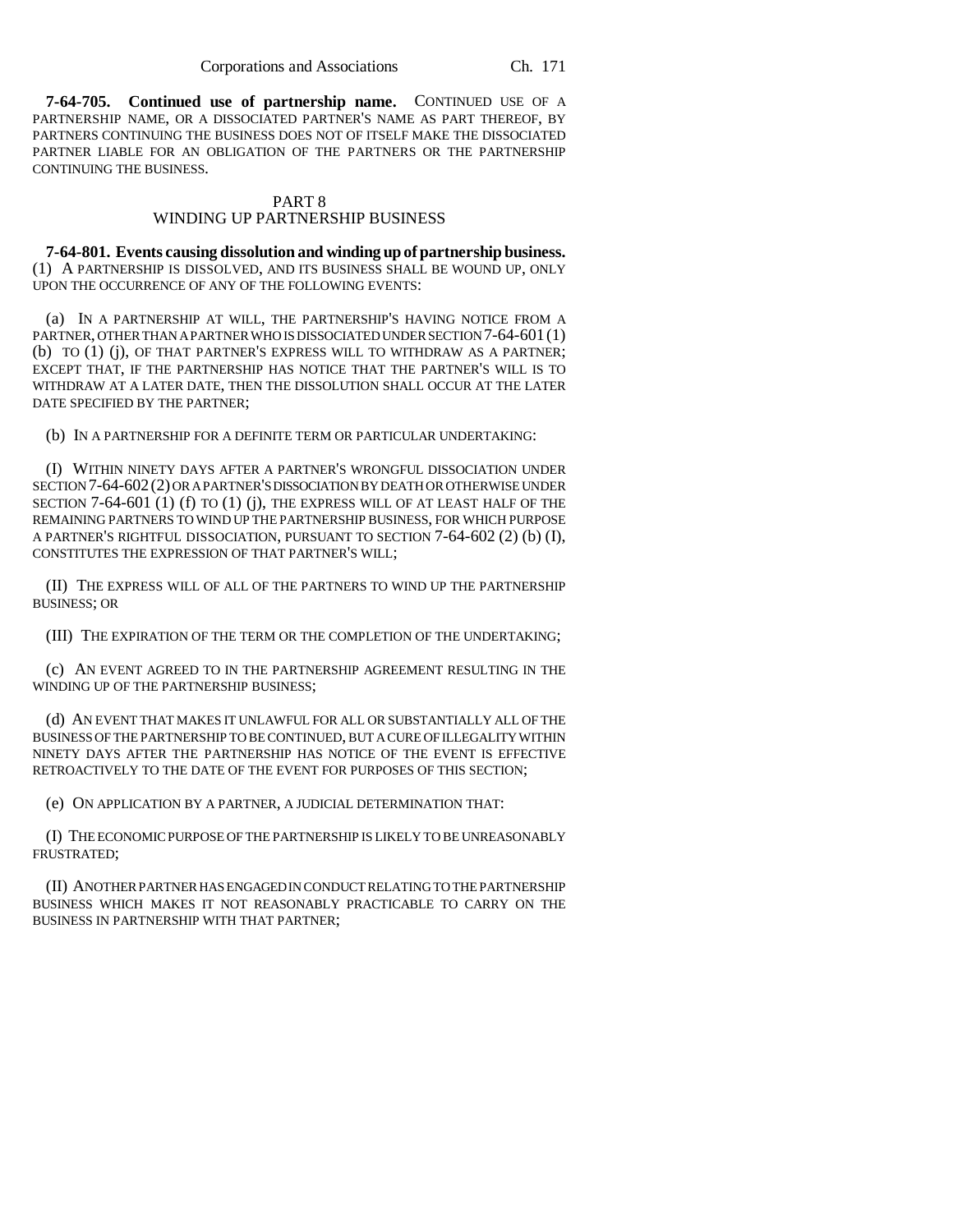(III) IT IS NOT OTHERWISE REASONABLY PRACTICABLE TO CARRY ON THE PARTNERSHIP BUSINESS IN CONFORMITY WITH THE PARTNERSHIP AGREEMENT; OR

(IV) THE PARTNERSHIP IS NOT REASONABLY LIKELY TO PAY LIABILITIES AGAINST WHICH IT INDEMNIFIES THE DISSOCIATED PARTNER;

(f) ON APPLICATION BY A TRANSFEREE OF A PARTNER'S TRANSFERABLE INTEREST, A JUDICIAL DETERMINATION THAT IT IS EQUITABLE TO WIND UP THE PARTNERSHIP BUSINESS:

(I) AFTER THE EXPIRATION OF THE TERM OR COMPLETION OF THE UNDERTAKING, IF THE PARTNERSHIP WAS FOR A DEFINITE TERM OR PARTICULAR UNDERTAKING AT THE TIME OF THE TRANSFER OR ENTRY OF THE CHARGING ORDER THAT GAVE RISE TO THE TRANSFER; OR

(II) AT ANY TIME, IF THE PARTNERSHIP WAS A PARTNERSHIP AT WILL AT THE TIME OF THE TRANSFER OR ENTRY OF THE CHARGING ORDER THAT GAVE RISE TO THE TRANSFER.

**7-64-802. Partnership continues after dissolution.** (1) SUBJECT TO SUBSECTION (2) OF THIS SECTION, A PARTNERSHIP CONTINUES AFTER DISSOLUTION ONLY FOR THE PURPOSE OF WINDING UP ITS BUSINESS. THE PARTNERSHIP IS TERMINATED WHEN THE WINDING UP OF ITS BUSINESS IS COMPLETED.

(2) AT ANY TIME AFTER THE DISSOLUTION OF A PARTNERSHIP AND BEFORE THE WINDING UP OF ITS BUSINESS IS COMPLETED, ALL OF THE PARTNERS, INCLUDING ANY DISSOCIATING PARTNER OTHER THAN A WRONGFULLY DISSOCIATING PARTNER, MAY WAIVE THE RIGHT TO HAVE THE PARTNERSHIP'S BUSINESS WOUND UP AND THE PARTNERSHIP TERMINATED. IN THAT EVENT:

(a) THE PARTNERSHIP RESUMES CARRYING ON ITS BUSINESS AS IF DISSOLUTION HAD NEVER OCCURRED, AND ANY DEBT, OBLIGATION, OR LIABILITY INCURRED BY THE PARTNERSHIP OR A PARTNER AFTER THE DISSOLUTION AND BEFORE THE WAIVER IS DETERMINED AS IF DISSOLUTION HAD NEVER OCCURRED; AND

(b) THE RIGHTS OF A THIRD PARTY ACCRUING UNDER SECTION 7-64-804 (1) OR ARISING OUT OF CONDUCT IN RELIANCE ON THE DISSOLUTION BEFORE THE THIRD PARTY HAS NOTICE OF THE WAIVER MAY NOT BE ADVERSELY AFFECTED.

**7-64-803. Right to wind up partnership business.** (1) AFTER DISSOLUTION, A PARTNER WHO HAS NOT WRONGFULLY DISSOCIATED MAY PARTICIPATE IN WINDING UP THE PARTNERSHIP'S BUSINESS, BUT ON APPLICATION OF ANY PARTNER, PARTNER'S LEGAL REPRESENTATIVE, OR TRANSFEREE, THE DISTRICT COURT, FOR GOOD CAUSE SHOWN, MAY ORDER JUDICIAL SUPERVISION OF THE WINDING UP.

(2) THE LEGAL REPRESENTATIVE OF THE LAST SURVIVING PARTNER MAY WIND UP A PARTNERSHIP'S BUSINESS.

(3) A PERSON WINDING UP A PARTNERSHIP'S BUSINESS MAY PRESERVE THE PARTNERSHIP BUSINESS OR PROPERTY AS A GOING CONCERN FOR A REASONABLE TIME, PROSECUTE AND DEFEND ACTIONS AND PROCEEDINGS, WHETHER CIVIL, CRIMINAL, OR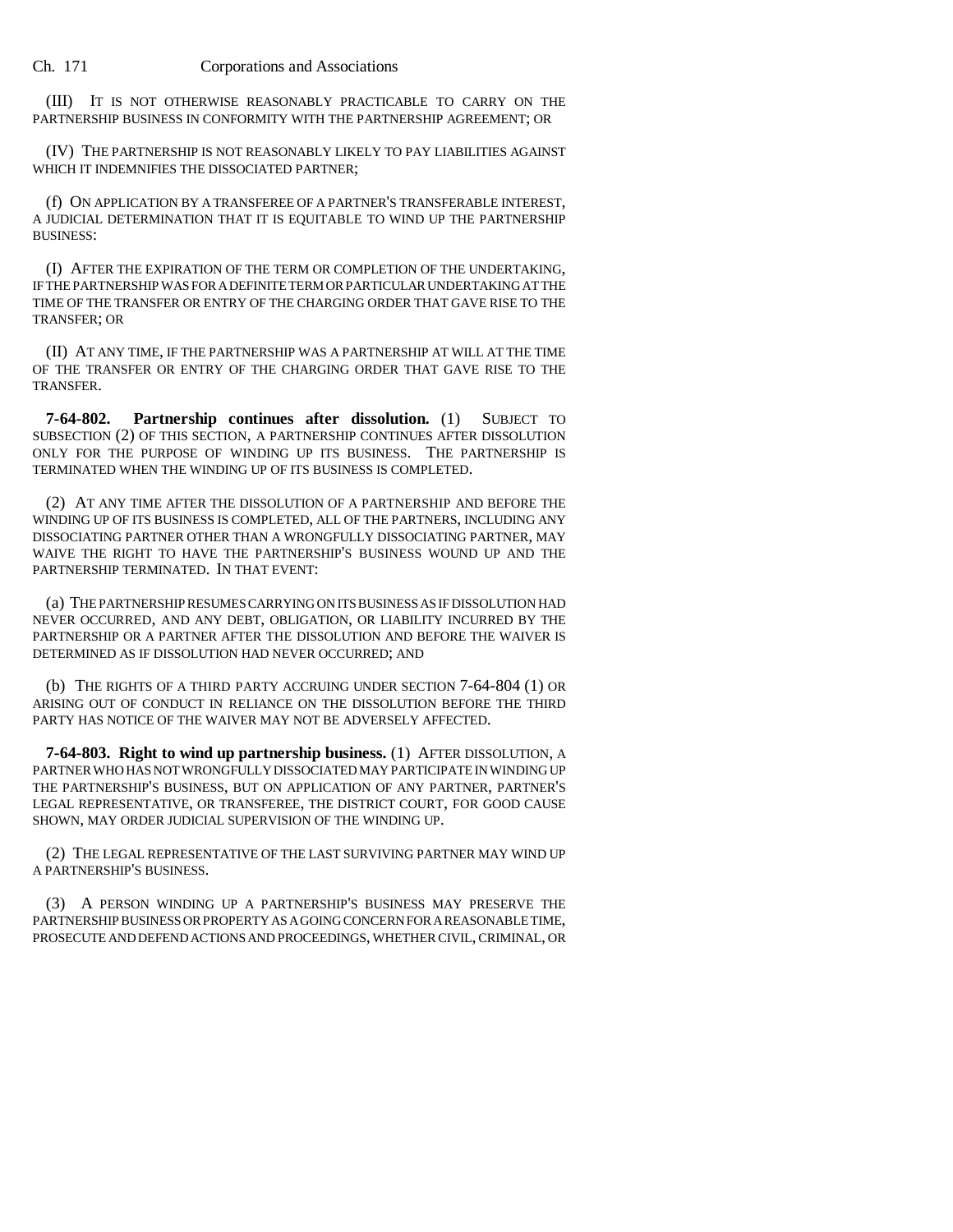ADMINISTRATIVE, SETTLE DISPUTES, SETTLE AND CLOSE THE PARTNERSHIP'S BUSINESS, DISPOSE OF AND TRANSFER THE PARTNERSHIP'S PROPERTY, DISCHARGE OR PROVIDE FOR THE PARTNERSHIP OBLIGATIONS, DISTRIBUTE THE ASSETS OF THE PARTNERSHIP PURSUANT TO SECTION 7-64-807, AND PERFORM OTHER NECESSARY ACTS.

**7-64-804. Partner's power to bind partnership after dissolution.** (1) SUBJECT TO SECTION 7-64-805, A PARTNERSHIP IS BOUND BY A PARTNER'S ACT AFTER DISSOLUTION THAT:

(a) IS APPROPRIATE FOR WINDING UP THE PARTNERSHIP BUSINESS; OR

(b) WOULD HAVE BOUND THE PARTNERSHIP UNDER SECTION 7-64-301 BEFORE DISSOLUTION, IF THE OTHER PARTY TO THE TRANSACTION DID NOT HAVE NOTICE OF THE DISSOLUTION.

**7-64-805. Statement of dissolution.** (1) AFTER DISSOLUTION, A PARTNER WHO HAS NOT WRONGFULLY DISSOCIATED MAY DELIVER TO THE SECRETARY OF STATE FOR FILING A STATEMENT OF DISSOLUTION STATING THE NAME OF THE PARTNERSHIP AND THAT THE PARTNERSHIP HAS DISSOLVED AND IS WINDING UP ITS BUSINESS.

(2) A STATEMENT OF DISSOLUTION CANCELS A FILED STATEMENT OF PARTNERSHIP AUTHORITY FOR PURPOSES OF SECTION 7-64-303 (4) AND IS A LIMITATION ON AUTHORITY FOR PURPOSES OF SECTION 7-64-303 (5).

(3) FOR PURPOSES OF SECTIONS 7-64-301 AND 7-64-804, A PERSON NOT A PARTNER HAS NOTICE OF THE DISSOLUTION AND THE LIMITATION ON THE PARTNERS' AUTHORITY AS A RESULT OF THE STATEMENT OF DISSOLUTION NINETY DAYS AFTER IT IS FILED.

(4) NOTWITHSTANDING DISSOLUTION OR THE FILING OR RECORDING OF A STATEMENT OF DISSOLUTION, A PARTNERSHIP MAY DELIVER TO THE SECRETARY OF STATE FOR FILING AND, IF APPROPRIATE, RECORD A STATEMENT OF PARTNERSHIP AUTHORITY WHICH WILL OPERATE WITH RESPECT TO A PERSON NOT A PARTNER AS PROVIDED IN SECTION 7-64-303 (4) AND (5) IN ANY TRANSACTION, WHETHER OR NOT THE TRANSACTION IS APPROPRIATE FOR WINDING UP THE PARTNERSHIP BUSINESS.

**7-64-806. Partner's liability to other partners after dissolution.** (1) EXCEPT AS OTHERWISE PROVIDED IN SUBSECTION (2) OF THIS SECTION OR IN SECTION 7-64-306, AFTER DISSOLUTION A PARTNER IS LIABLE TO THE OTHER PARTNERS FOR THE PARTNER'S SHARE OF ANY PARTNERSHIP OBLIGATION INCURRED UNDER SECTION 7-64-804.

(2) A PARTNER WHO, WITH KNOWLEDGE OF THE DISSOLUTION, INCURS A PARTNERSHIP OBLIGATION UNDER SECTION 7-64-804 (2) BY AN ACT THAT IS NOT APPROPRIATE FOR WINDING UP THE PARTNERSHIP BUSINESS IS LIABLE TO THE PARTNERSHIP FOR ANY DAMAGE CAUSED TO THE PARTNERSHIP ARISING FROM THE OBLIGATION.

**7-64-807. Settlement of accounts and contributions among partners.** (1) IN WINDING UP A PARTNERSHIP'S BUSINESS, THE ASSETS OF THE PARTNERSHIP, INCLUDING THE CONTRIBUTIONS OF THE PARTNERS REQUIRED BY THIS SECTION, SHALL BE APPLIED TO DISCHARGE OR PROVIDE FOR PARTNERSHIP OBLIGATIONS TO CREDITORS,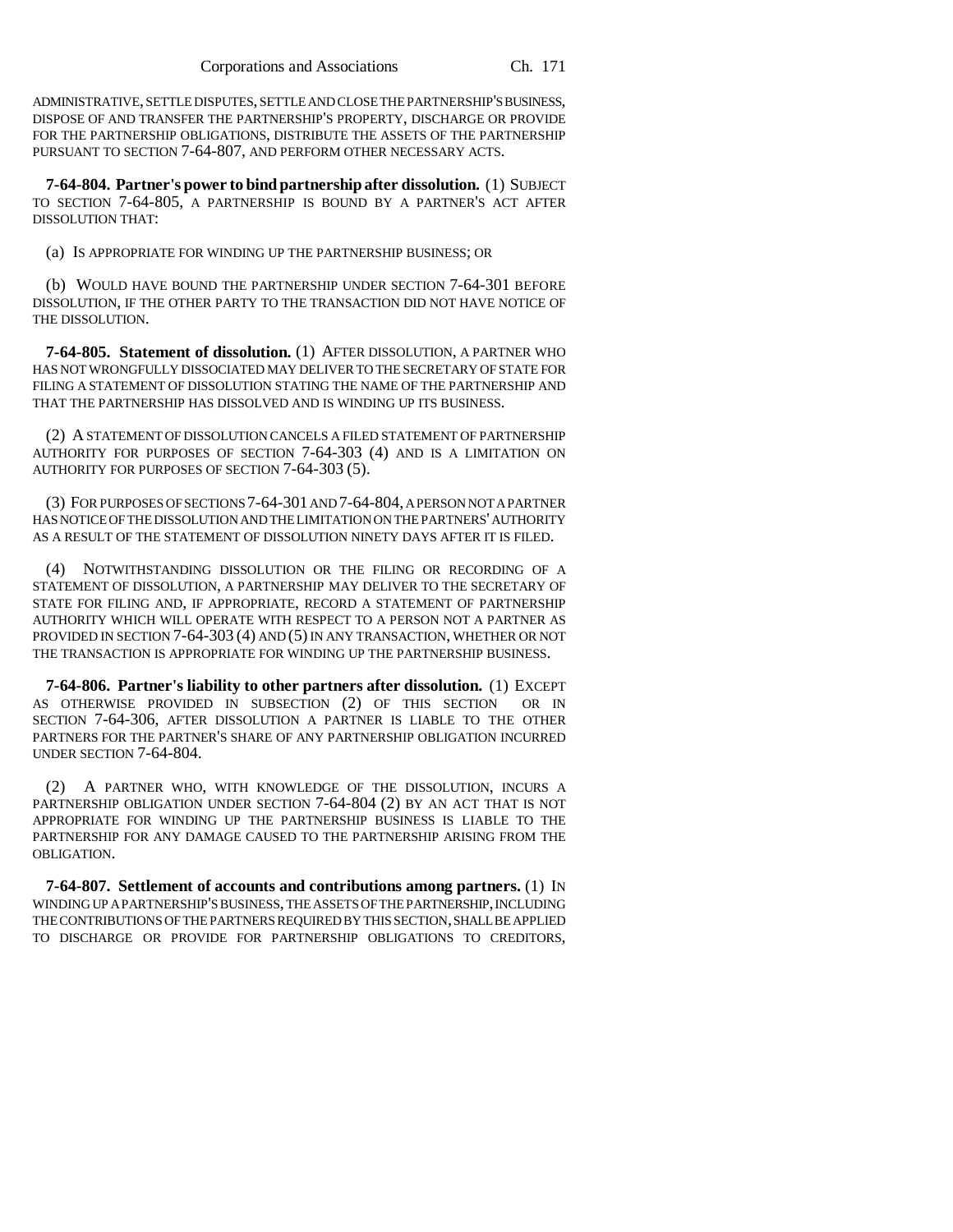INCLUDING, TO THE EXTENT PERMITTED BY LAW, PARTNERS WHO ARE CREDITORS. ANY SURPLUS SHALL BE APPLIED TO PAY IN CASH THE NET AMOUNT DISTRIBUTABLE TO PARTNERS IN ACCORDANCE WITH THEIR RIGHT TO DISTRIBUTIONS UNDER SUBSECTION (2) OF THIS SECTION.

(2) EACH PARTNER IS ENTITLED TO A SETTLEMENT OF ALL PARTNERSHIP ACCOUNTS UPON WINDING UP THE PARTNERSHIP BUSINESS. IN SETTLING ACCOUNTS AMONG THE PARTNERS, THE PROFITS AND LOSSES THAT RESULT FROM THE LIQUIDATION OF THE PARTNERSHIP ASSETS SHALL BE CREDITED AND CHARGED TO THE PARTNERS' ACCOUNTS. THE PARTNERSHIP SHALL MAKE A DISTRIBUTION TO A PARTNER IN AN AMOUNT EQUAL TO ANY EXCESS OF THE CREDITS OVER THE CHARGES IN THE PARTNER'S ACCOUNT. A PARTNER SHALL CONTRIBUTE TO THE PARTNERSHIP AN AMOUNT EQUAL TO ANY EXCESS OF THE CHARGES OVER THE CREDITS IN THE PARTNER'S ACCOUNT.

(3) IF A PARTNER FAILS TO CONTRIBUTE, ALL OF THE OTHER PARTNERS SHALL CONTRIBUTE, IN THE PROPORTIONS IN WHICH THOSE PARTNERS SHARE PARTNERSHIP LOSSES, THE ADDITIONAL AMOUNT NECESSARY TO DISCHARGE OR PROVIDE FOR THE PARTNERSHIP OBLIGATIONS.

(4) A PARTNER OR PARTNER'S LEGAL REPRESENTATIVE MAY RECOVER FROM THE OTHER PARTNERS ANY CONTRIBUTIONS THE PARTNER MAKES TO THE EXTENT THE AMOUNT CONTRIBUTED EXCEEDS THAT PARTNER'S SHARE OF THE PARTNERSHIP OBLIGATIONS.

(5) AFTER THE SETTLEMENT OF ACCOUNTS, EACH PARTNER SHALL CONTRIBUTE, IN THE PROPORTION IN WHICH THE PARTNER SHARES PARTNERSHIP LOSSES, THE AMOUNT NECESSARY TO DISCHARGE OR PROVIDE FOR PARTNERSHIP OBLIGATIONS THAT WERE NOT KNOWN AT THE TIME OF THE SETTLEMENT.

(6) THE ESTATE OF A DECEASED PARTNER IS LIABLE FOR THE PARTNER'S OBLIGATION TO CONTRIBUTE TO THE PARTNERSHIP.

(7) AN ASSIGNEE FOR THE BENEFIT OF CREDITORS OF A PARTNERSHIP OR A PARTNER, OR A PERSON APPOINTED BY A COURT TO REPRESENT CREDITORS OF A PARTNERSHIP OR A PARTNER, MAY ENFORCE A PARTNER'S OBLIGATION TO CONTRIBUTE TO THE PARTNERSHIP.

(8) NOTWITHSTANDING ANY OTHER SUBSECTION OF THIS SECTION, NO PARTNER SHALL BE OBLIGATED TO CONTRIBUTE UNDER THIS SECTION WITH RESPECT TO ANY AMOUNTS THAT ARE ATTRIBUTABLE TO A PARTNERSHIP OBLIGATION INCURRED WHILE THE PARTNERSHIP IS A LIMITED LIABILITY PARTNERSHIP.

## PART 9 CONVERSIONS AND MERGERS

**7-64-901. Definitions.** AS USED IN THIS PART 9:

(1) "DOMESTIC LIMITED PARTNERSHIP" MEANS A LIMITED PARTNERSHIP FORMED UNDER ARTICLE 61 OR 62 OF THIS TITLE.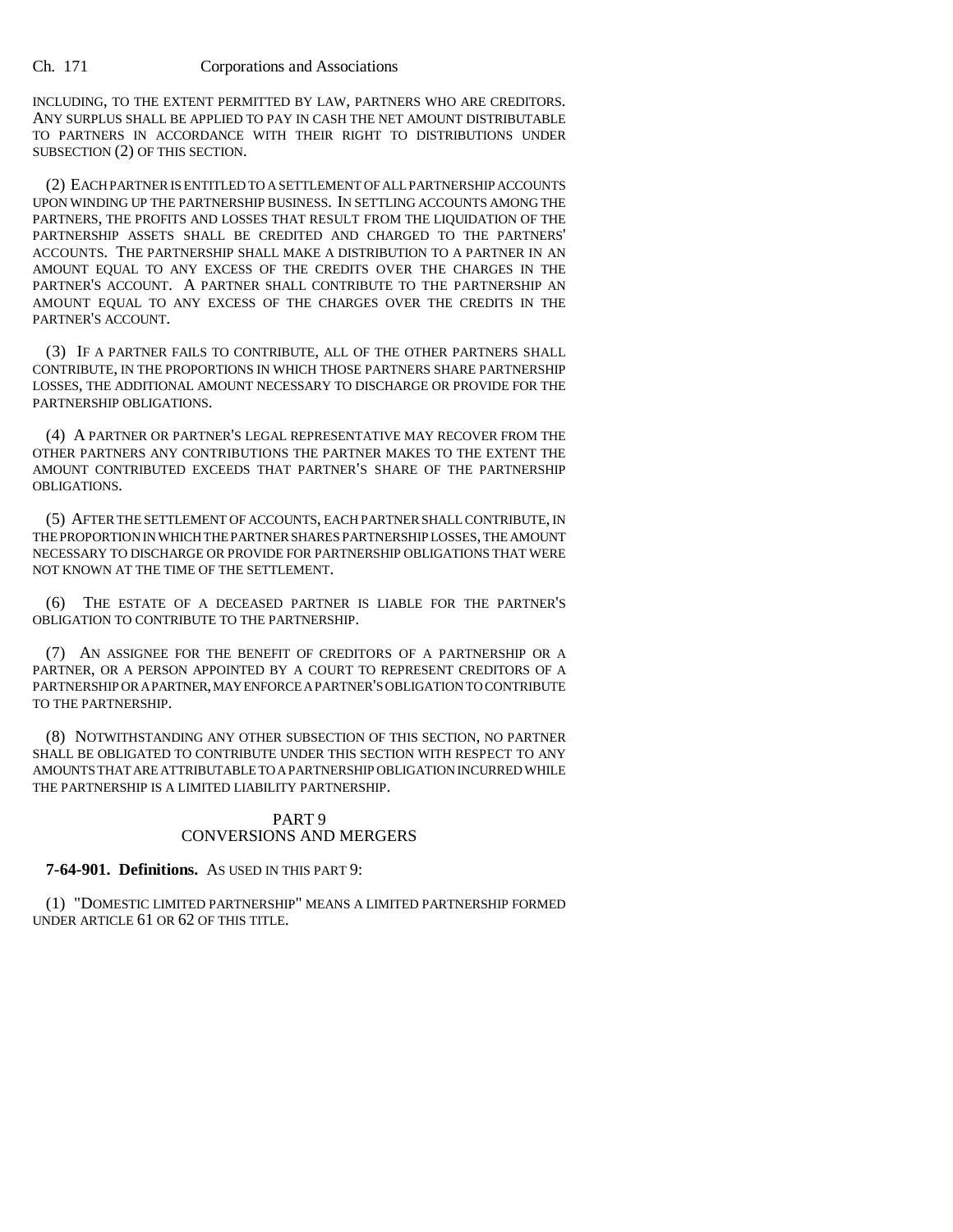(2) "DOMESTIC PARTNERSHIP" MEANS A PARTNERSHIP THAT IS FORMED UNDER THIS ARTICLE OR ARTICLE 60 OF THIS TITLE.

(3) "FOREIGN LIMITED PARTNERSHIP" MEANS A LIMITED PARTNERSHIP OTHER THAN A DOMESTIC LIMITED PARTNERSHIP.

(4) "FOREIGN PARTNERSHIP" MEANS A PARTNERSHIP OTHER THAN A DOMESTIC PARTNERSHIP.

(5) "PARTNER" INCLUDES BOTH A GENERAL PARTNER AND A LIMITED PARTNER.

(6) "PARTNERSHIP AGREEMENT" MEANS THE PARTNERSHIP AGREEMENT IN A DOMESTIC PARTNERSHIP, A FOREIGN PARTNERSHIP, A DOMESTIC LIMITED PARTNERSHIP, OR A FOREIGN LIMITED PARTNERSHIP.

**7-64-902. Conversion of partnership to limited partnership.** (1) A PARTNERSHIP MAY BE CONVERTED TO A DOMESTIC LIMITED PARTNERSHIP PURSUANT TO THIS SECTION, AND A DOMESTIC PARTNERSHIP MAY BE CONVERTED TO A FOREIGN LIMITED PARTNERSHIP PURSUANT TO THIS SECTION.

(2) THE TERMS AND CONDITIONS OF A CONVERSION OF A PARTNERSHIP TO A LIMITED PARTNERSHIP UNDER THIS SECTION SHALL BE APPROVED BY ALL OF THE PARTNERS OR BY A NUMBER OR PERCENTAGE SPECIFIED FOR CONVERSION IN THE PARTNERSHIP AGREEMENT.

(3) AFTER THE CONVERSION IS APPROVED AS PROVIDED IN SUBSECTION (2) OF THIS SECTION, THE PARTNERSHIP SHALL CAUSE TO BE FILED A CERTIFICATE OF LIMITED PARTNERSHIP IN THIS STATE, OR, IF APPLICABLE, SHALL COMPLY WITH THE REQUIREMENTS OF THE JURISDICTION IN WHICH THE FOREIGN LIMITED PARTNERSHIP IS TO BE FORMED. A CERTIFICATE OF LIMITED PARTNERSHIP FILED IN THIS STATE SHALL INCLUDE:

(a) A STATEMENT THAT THE PARTNERSHIP WAS CONVERTED TO A DOMESTIC LIMITED PARTNERSHIP FROM A PARTNERSHIP;

(b) ITS FORMER NAME; AND

(c) A STATEMENT OF THE NUMBER OF VOTES CAST BY THE PARTNERS FOR AND AGAINST THE CONVERSION AND, IF THE VOTE IS LESS THAN UNANIMOUS, THE NUMBER OR PERCENTAGE REQUIRED TO APPROVE THE CONVERSION UNDER THE PARTNERSHIP AGREEMENT.

(4) THE CONVERSION TO A DOMESTIC LIMITED PARTNERSHIP TAKES EFFECT ON THE EFFECTIVE DATE OF THE CERTIFICATE OF LIMITED PARTNERSHIP. THE CONVERSION TO A FOREIGN LIMITED PARTNERSHIP TAKES EFFECT AS PROVIDED BY THE LAWS OF THE JURISDICTION IN WHICH THE FOREIGN LIMITED PARTNERSHIP IS FORMED.

(5) A GENERAL PARTNER WHO BECOMES A LIMITED PARTNER AS A RESULT OF THE CONVERSION REMAINS LIABLE AS A GENERAL PARTNER FOR A PARTNERSHIP OBLIGATION INCURRED BEFORE THE CONVERSION TAKES EFFECT. IF THE OTHER PARTY TO A TRANSACTION WITH THE LIMITED PARTNERSHIP REASONABLY BELIEVES, WHEN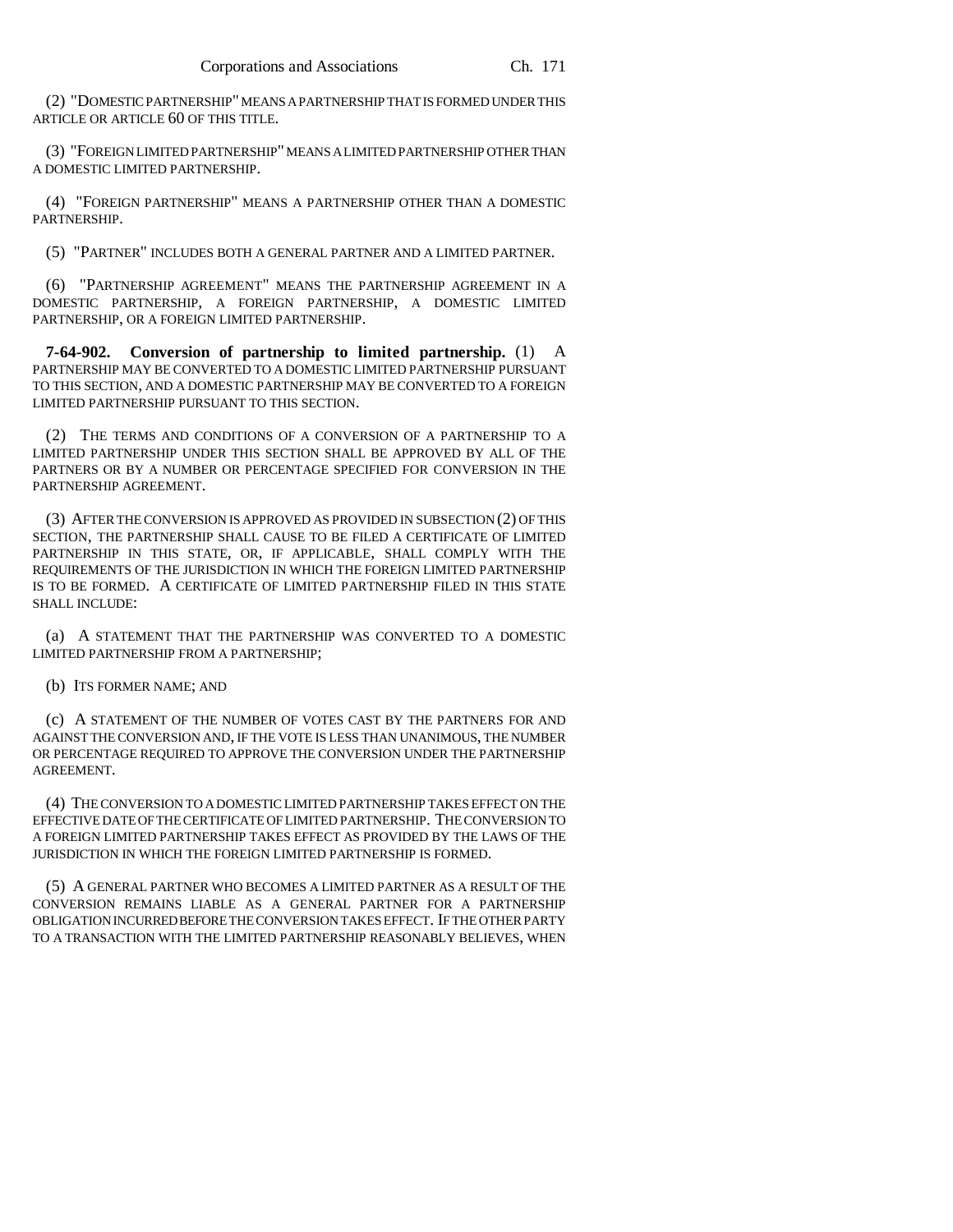ENTERING THE TRANSACTION, THAT THE LIMITED PARTNER IS A GENERAL PARTNER, THE LIMITED PARTNER IS LIABLE FOR A DEBT, OBLIGATION, OR LIABILITY INCURRED BY THE LIMITED PARTNERSHIP WITHIN NINETY DAYS AFTER THE CONVERSION TAKES EFFECT. THE LIMITED PARTNER'S LIABILITY FOR ALL OTHER DEBTS, OBLIGATIONS, OR LIABILITIES OF THE LIMITED PARTNERSHIP INCURRED AFTER THE CONVERSION TAKES EFFECT IS THAT OF A LIMITED PARTNER AS PROVIDED IN ARTICLE 61 OR 62 OF THIS TITLE, AS THE CASE MAY BE, OR, IF APPLICABLE, THE LAWS OF THE JURISDICTION IN WHICH THE FOREIGN LIMITED PARTNERSHIP IS FORMED.

(6) ANY CONVERSION INVOLVING A FOREIGN PARTNERSHIP OR A FOREIGN LIMITED PARTNERSHIP SHALL ALSO COMPLY WITH THE APPLICABLE LAWS OF THE JURISDICTION IN WHICH THE FOREIGN PARTNERSHIP OR THE FOREIGN LIMITED PARTNERSHIP IS FORMED.

**7-64-903. Conversion of limited partnership to partnership.** (1) A LIMITED PARTNERSHIP MAY BE CONVERTED TO A DOMESTIC PARTNERSHIP PURSUANT TO THIS SECTION, AND A DOMESTIC LIMITED PARTNERSHIP MAY BE CONVERTED TO A FOREIGN PARTNERSHIP PURSUANT TO THIS SECTION.

(2) UNLESS A LESSER VOTE IS PROVIDED FOR IN THE LIMITED PARTNERSHIP AGREEMENT, THE CONVERSION OF A LIMITED PARTNERSHIP TO A PARTNERSHIP SHALL BE APPROVED BY ALL OF THE PARTNERS. IF A LIMITED PARTNERSHIP CONVERTS TO A PARTNERSHIP UNDER THIS SECTION, A LIMITED PARTNER WHO DID NOT CONSENT TO THE CONVERSION IS CONSIDERED TO BE A PARTNER WHO HAS WITHDRAWN FROM THE LIMITED PARTNERSHIP EFFECTIVE IMMEDIATELY BEFORE THE EFFECTIVE DATE OF THE CONVERSION UNLESS, WITHIN SIXTY DAYS AFTER THE LATER OF THE EFFECTIVE DATE OF THE CONVERSION OR THE DATE THE PARTNER RECEIVES NOTICE OF THE CONVERSION, THE PARTNER NOTIFIES THE PARTNERSHIP OF THE PARTNER'S DESIRE NOT TO WITHDRAW. A WITHDRAWAL UNDER THE DESCRIBED CIRCUMSTANCES IS NOT A WRONGFUL WITHDRAWAL.

(3) AFTER THE CONVERSION IS APPROVED AS PROVIDED IN SUBSECTION (2) OF THIS SECTION, THE LIMITED PARTNERSHIP SHALL CANCEL ITS CERTIFICATE OF LIMITED PARTNERSHIP AND ALL SIMILAR CERTIFICATES FILED OR RECORDED IN THIS STATE OR IN ANY OTHER JURISDICTION.

(4) THE CONVERSION TAKES EFFECT WHEN THE CERTIFICATE OF LIMITED PARTNERSHIP OR COMPARABLE FILING IN THE JURISDICTION OF FORMATION OF THE LIMITED PARTNERSHIP IS CANCELED.

(5) A LIMITED PARTNER WHO BECOMES A GENERAL PARTNER AS A RESULT OF THE CONVERSION REMAINS LIABLE ONLY AS A LIMITED PARTNER FOR A DEBT, OBLIGATION, OR LIABILITY INCURRED BY THE LIMITED PARTNERSHIP BEFORE THE CONVERSION TAKES EFFECT. SUBJECT TO SECTION 7-64-306, THE PARTNER IS LIABLE AS A GENERAL PARTNER FOR A PARTNERSHIP OBLIGATION INCURRED AFTER THE CONVERSION TAKES EFFECT.

**7-64-904. Effect of conversion; entity unchanged.** (1) A PARTNERSHIP OR LIMITED PARTNERSHIP THAT HAS BEEN CONVERTED PURSUANT TO THIS PART 9 IS FOR ALL PURPOSES THE SAME ENTITY THAT EXISTED BEFORE THE CONVERSION.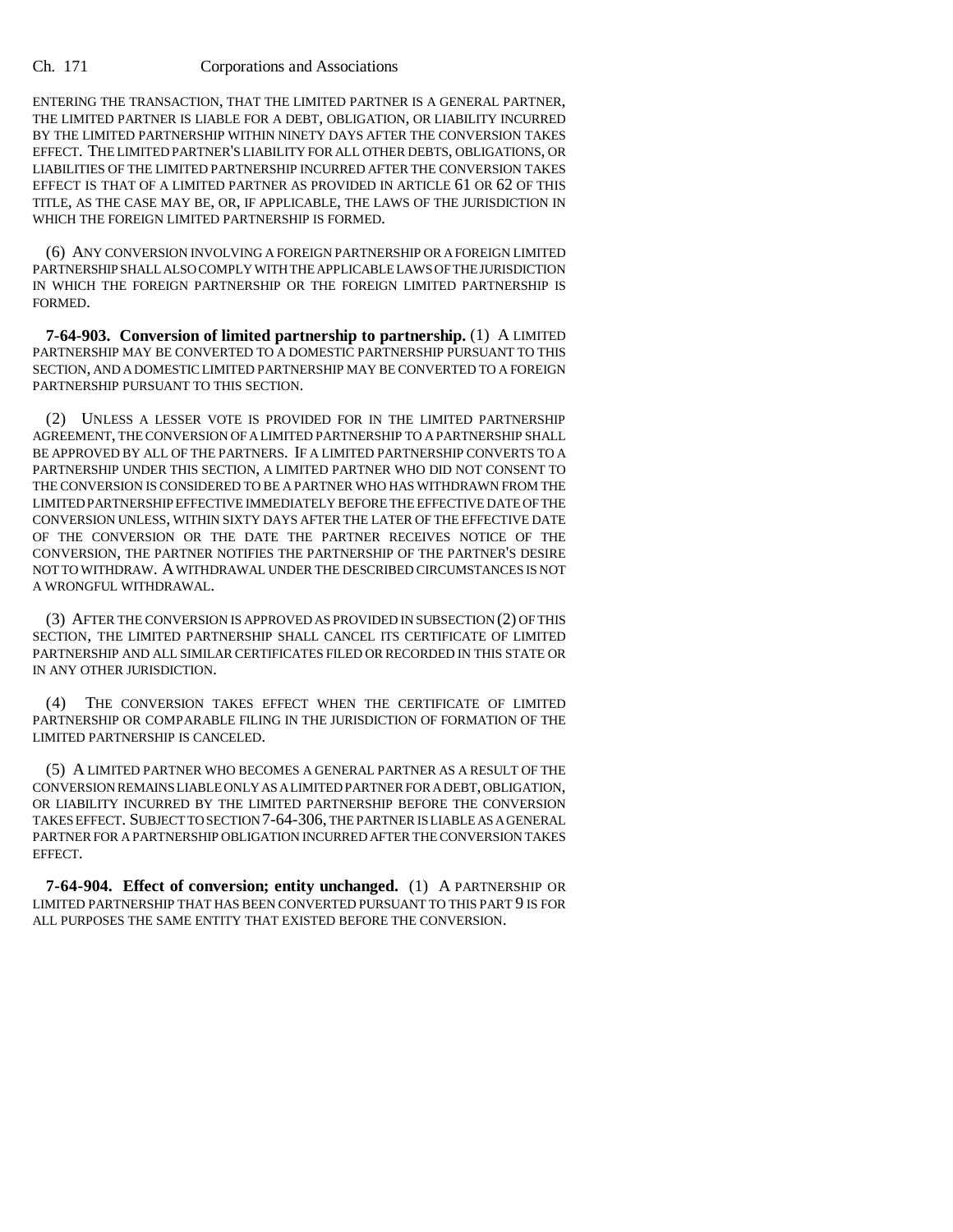(2) WHEN A CONVERSION TAKES EFFECT:

(a) ALL PROPERTY OWNED BY THE CONVERTING PARTNERSHIP OR LIMITED PARTNERSHIP REMAINS VESTED IN THE CONVERTED ENTITY;

(b) ALL DEBTS, OBLIGATIONS, OR LIABILITIES OF THE CONVERTING PARTNERSHIP OR LIMITED PARTNERSHIP CONTINUE AS DEBTS, OBLIGATIONS, OR LIABILITIES OF THE CONVERTED ENTITY; AND

(c) AN ACTION OR PROCEEDING PENDING AGAINST THE CONVERTING PARTNERSHIP OR LIMITED PARTNERSHIP MAY BE CONTINUED AS IF THE CONVERSION HAD NOT OCCURRED.

**7-64-905.** Merger of partnerships. (1) PURSUANT TO A PLAN OF MERGER APPROVED AS PROVIDED IN SUBSECTION (3) OF THIS SECTION, A PARTNERSHIP MAY BE MERGED WITH ONE OR MORE PARTNERSHIPS OR LIMITED PARTNERSHIPS; EXCEPT THAT AT LEAST ONE PARTY TO THE MERGER SHALL BE A DOMESTIC PARTNERSHIP OR A DOMESTIC LIMITED PARTNERSHIP.

(2) THE PLAN OF MERGER SHALL SET FORTH:

(a) THE NAME OF EACH PARTNERSHIP OR LIMITED PARTNERSHIP THAT IS A PARTY TO THE MERGER;

(b) THE NAME OF THE SURVIVING ENTITY INTO WHICH THE OTHER PARTNERSHIPS OR LIMITED PARTNERSHIPS WILL MERGE;

(c) WHETHER THE SURVIVING ENTITY IS A DOMESTIC PARTNERSHIP, A FOREIGN PARTNERSHIP, A DOMESTIC LIMITED PARTNERSHIP, OR A FOREIGN LIMITED PARTNERSHIP, AND THE STATUS OF EACH PARTNER;

(d) THE TERMS AND CONDITIONS OF THE MERGER;

(e) THE MANNER AND BASIS OF CONVERTING THE INTERESTS OF EACH PARTY TO THE MERGER INTO INTERESTS OR DEBTS, OBLIGATIONS, OR LIABILITIES OF THE SURVIVING ENTITY, OR INTO MONEY OR OTHER PROPERTY IN WHOLE OR IN PART; AND

(f) THE STREET ADDRESS OF THE SURVIVING ENTITY'S CHIEF EXECUTIVE OFFICE.

(3) THE PLAN OF MERGER SHALL BE APPROVED:

(a) IN THE CASE OF A PARTNERSHIP THAT IS A PARTY TO THE MERGER, BY ALL OF THE PARTNERS, OR SUCH LESSER NUMBER OR PERCENTAGE SPECIFIED FOR MERGER IN THE PARTNERSHIP AGREEMENT OR BY THE LAW OF THE STATE OR FOREIGN JURISDICTION WHICH GOVERNS THE PARTNERSHIP; AND

(b) IN THE CASE OF A LIMITED PARTNERSHIP THAT IS A PARTY TO THE MERGER, BY THE VOTE REQUIRED FOR APPROVAL OF A MERGER BY THE LAW OF THE STATE OR FOREIGN JURISDICTION IN WHICH THE LIMITED PARTNERSHIP IS ORGANIZED AND, IN THE ABSENCE OF SUCH A SPECIFICALLY APPLICABLE LAW, BY ALL OF THE PARTNERS, UNLESS A LESSER VOTE IS PROVIDED FOR IN THE LIMITED PARTNERSHIP AGREEMENT.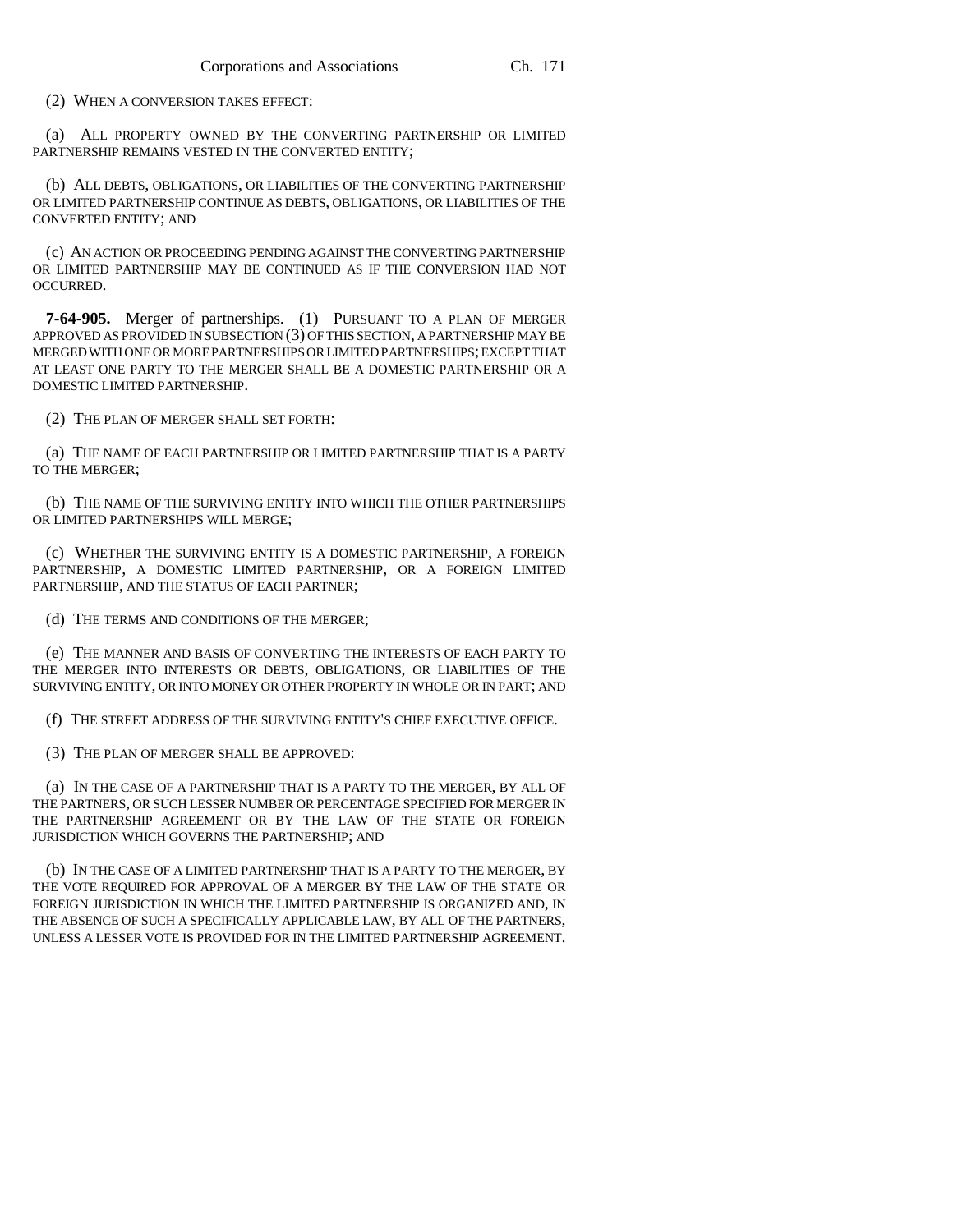IF A LIMITED PARTNERSHIP IS A PARTY TO A MERGER, A LIMITED PARTNER WHO DID NOT CONSENT TO THE MERGER IS CONSIDERED TO BE A PARTNER WHO HAS WITHDRAWN FROM THE LIMITED PARTNERSHIP EFFECTIVE IMMEDIATELY BEFORE THE EFFECTIVE DATE OF THE MERGER UNLESS, WITHIN SIXTY DAYS AFTER THE LATER OF THE EFFECTIVE DATE OF THE MERGER OR THE DATE THE PARTNER RECEIVES NOTICE OF THE MERGER, THE PARTNER NOTIFIES THE LIMITED PARTNERSHIP OF THE PARTNER'S DESIRE NOT TO WITHDRAW. A WITHDRAWAL UNDER THE DESCRIBED CIRCUMSTANCES IS NOT A WRONGFUL WITHDRAWAL.

(4) AFTER A PLAN OF MERGER IS APPROVED AND BEFORE THE MERGER TAKES EFFECT, THE PLAN MAY BE AMENDED OR ABANDONED AS PROVIDED IN THE PLAN.

(5) THE MERGER TAKES EFFECT ON THE LATER OF:

(a) THE APPROVAL OF THE PLAN OF MERGER BY ALL PARTIES TO THE MERGER, AS PROVIDED IN SUBSECTION (3) OF THIS SECTION;

(b) THE FILING OF ALL DOCUMENTS REQUIRED BY LAW TO BE FILED AS A CONDITION TO THE EFFECTIVENESS OF THE MERGER; OR

(c) THE DATE, IF ANY, SPECIFIED IN THE PLAN OF MERGER AS THE DATE THE MERGER IS EFFECTIVE; EXCEPT THAT, IF APPLICABLE LAW LIMITS THE DATE TO WHICH THE EFFECTIVENESS OF THE MERGER MAY BE DELAYED, THE DATE DETERMINED UNDER THIS PARAGRAPH (c) SHALL BE THE EARLIER OF:

(I) THE DATE SPECIFIED IN THE PLAN OF MERGER AS THE DATE THE MERGER IS EFFECTIVE; OR

(II) THE LAST DAY PERMITTED BY APPLICABLE LAW AS THE DATE ON WHICH THE MERGER MAY BE EFFECTIVE.

**7-64-906. Effect of merger.** (1) WHEN A MERGER TAKES EFFECT:

(a) THE SEPARATE EXISTENCE OF EVERY PARTNERSHIP OR LIMITED PARTNERSHIP THAT IS A PARTY TO THE MERGER, OTHER THAN THE SURVIVING ENTITY, CEASES;

(b) ALL PROPERTY OWNED BY EACH OF THE MERGED PARTNERSHIPS OR LIMITED PARTNERSHIPS VESTS IN THE SURVIVING ENTITY;

(c) ALL DEBTS, OBLIGATIONS, OR LIABILITIES OF EVERY PARTNERSHIP OR LIMITED PARTNERSHIP THAT IS A PARTY TO THE MERGER BECOME THE DEBTS, OBLIGATIONS, OR LIABILITIES OF THE SURVIVING ENTITY;

(d) AN ACTION OR PROCEEDING PENDING AGAINST A PARTNERSHIP OR LIMITED PARTNERSHIP THAT IS A PARTY TO THE MERGER MAY BE CONTINUED AS IF THE MERGER HAD NOT OCCURRED, OR THE SURVIVING ENTITY MAY BE SUBSTITUTED AS A PARTY TO THE ACTION OR PROCEEDING.

(2) SUBJECT TO SECTION 7-64-306, A PARTNER OF THE SURVIVING PARTNERSHIP OR LIMITED PARTNERSHIP IS LIABLE FOR: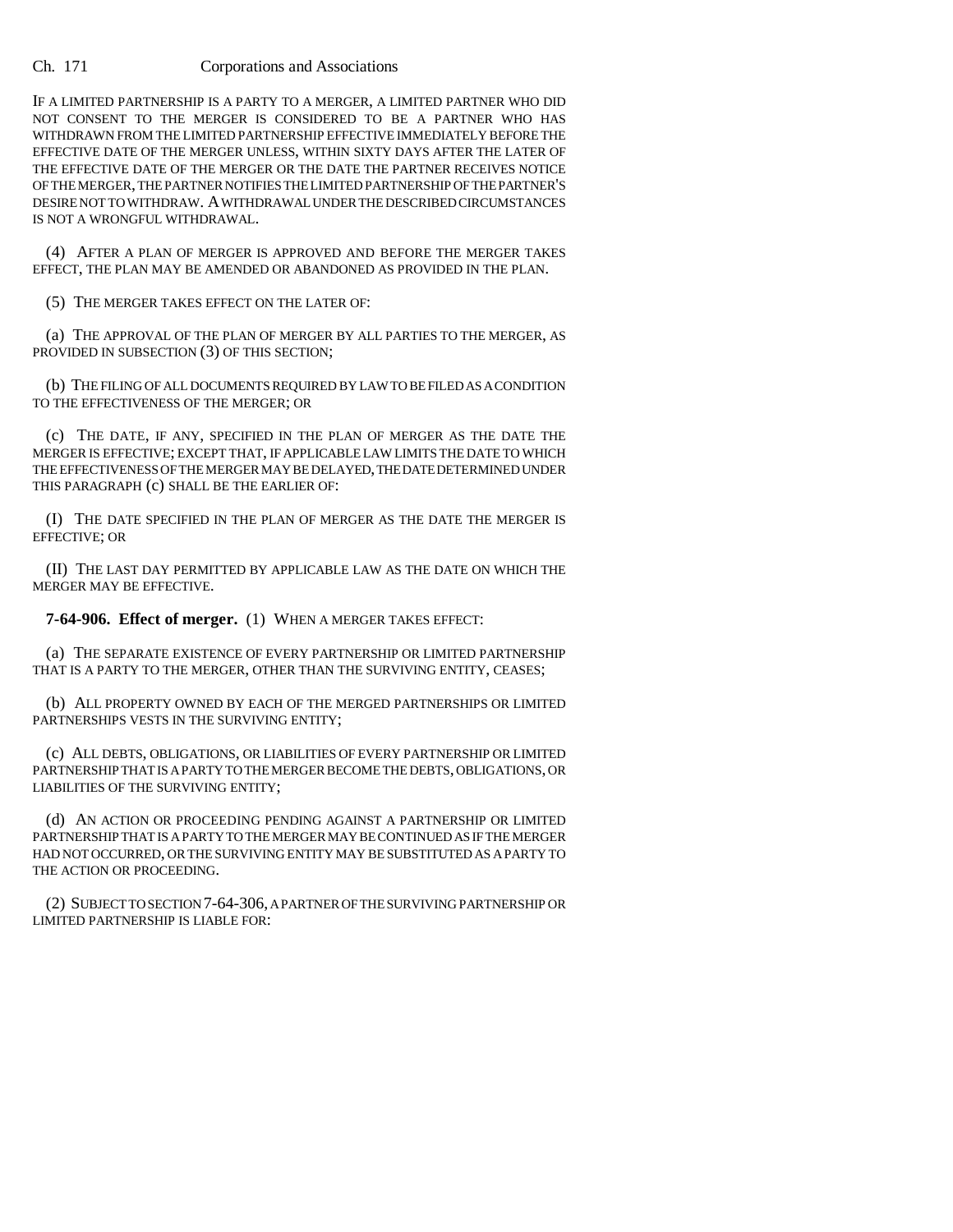(a) ALL DEBTS, OBLIGATIONS, OR LIABILITIES OF A PARTY TO THE MERGER FOR WHICH THE PARTNER WAS PERSONALLY LIABLE BEFORE THE MERGER;

(b) ALL OTHER DEBTS, OBLIGATIONS, OR LIABILITIES OF THE SURVIVING ENTITY INCURRED BEFORE THE MERGER BY A PARTY TO THE MERGER, BUT THOSE OBLIGATIONS MAY BE SATISFIED ONLY OUT OF PROPERTY OF THE ENTITY; AND

(c) ALL DEBTS, OBLIGATIONS, OR LIABILITIES OF THE SURVIVING ENTITY INCURRED AFTER THE MERGER TAKES EFFECT, BUT THOSE DEBTS, OBLIGATIONS, OR LIABILITIES MAY BE SATISFIED ONLY OUT OF PROPERTY OF THE ENTITY IF THE PARTNER IS A LIMITED PARTNER.

(3) IF THE DEBTS, OBLIGATIONS, OR LIABILITIES INCURRED BEFORE THE MERGER BY A PARTY TO THE MERGER ARE NOT SATISFIED OUT OF THE PROPERTY OF THE SURVIVING PARTNERSHIP OR LIMITED PARTNERSHIP, THE GENERAL PARTNERS OF THAT PARTY IMMEDIATELY BEFORE THE EFFECTIVE DATE OF THE MERGER SHALL CONTRIBUTE TO THE SURVIVING ENTITY THE AMOUNT NECESSARY TO SATISFY THAT PARTY'S DEBTS, OBLIGATIONS, OR LIABILITIES, SUCH CONTRIBUTIONS BEING MADE AS PROVIDED IN SECTION 7-64-807 OR IN THE APPLICABLE LIMITED PARTNERSHIP LAW OF THE JURISDICTION IN WHICH THE PARTY IS FORMED, AS THE CASE MAY BE, AS IF THE MERGED PARTY WERE DISSOLVED.

(4) A PARTNER OF A PARTY TO A MERGER WHO DOES NOT BECOME A PARTNER OF THE SURVIVING PARTNERSHIP OR LIMITED PARTNERSHIP IS DISSOCIATED FROM THE ENTITY, OF WHICH THAT PARTNER WAS A PARTNER, AS OF THE DATE THE MERGER TAKES EFFECT. THE SURVIVING ENTITY SHALL CAUSE THE PARTNER'S INTEREST IN THE ENTITY TO BE PURCHASED UNDER SECTION 7-64-701 OR ANOTHER STATUTE SPECIFICALLY APPLICABLE TO THAT PARTNER'S INTEREST WITH RESPECT TO A MERGER. THE SURVIVING ENTITY IS BOUND UNDER SECTION 7-64-702 BY AN ACT OF A GENERAL PARTNER DISSOCIATED UNDER THIS SUBSECTION (4), AND THE PARTNER IS LIABLE UNDER SECTION 7-64-703 FOR TRANSACTIONS ENTERED INTO BY THE SURVIVING ENTITY AFTER THE MERGER TAKES EFFECT.

**7-64-907. Statement of merger.** (1) AFTER A MERGER, THE SURVIVING PARTNERSHIP OR LIMITED PARTNERSHIP MAY DELIVER TO THE SECRETARY OF STATE FOR FILING A STATEMENT THAT ONE OR MORE PARTNERSHIPS OR LIMITED PARTNERSHIPS HAVE MERGED INTO THE SURVIVING ENTITY.

(2) A STATEMENT OF MERGER SHALL CONTAIN:

(a) THE NAME OF EACH PARTNERSHIP OR LIMITED PARTNERSHIP THAT IS A PARTY TO THE MERGER;

(b) THE NAME OF THE SURVIVING ENTITY INTO WHICH THE OTHER PARTNERSHIPS OR LIMITED PARTNERSHIPS WERE MERGED;

(c) THE STREET ADDRESS OF THE SURVIVING ENTITY'S CHIEF EXECUTIVE OFFICE AND OF AN OFFICE IN THIS STATE, IF ANY; AND

(d) WHETHER THE SURVIVING ENTITY IS A DOMESTIC PARTNERSHIP, A FOREIGN PARTNERSHIP, A DOMESTIC LIMITED PARTNERSHIP, OR A FOREIGN LIMITED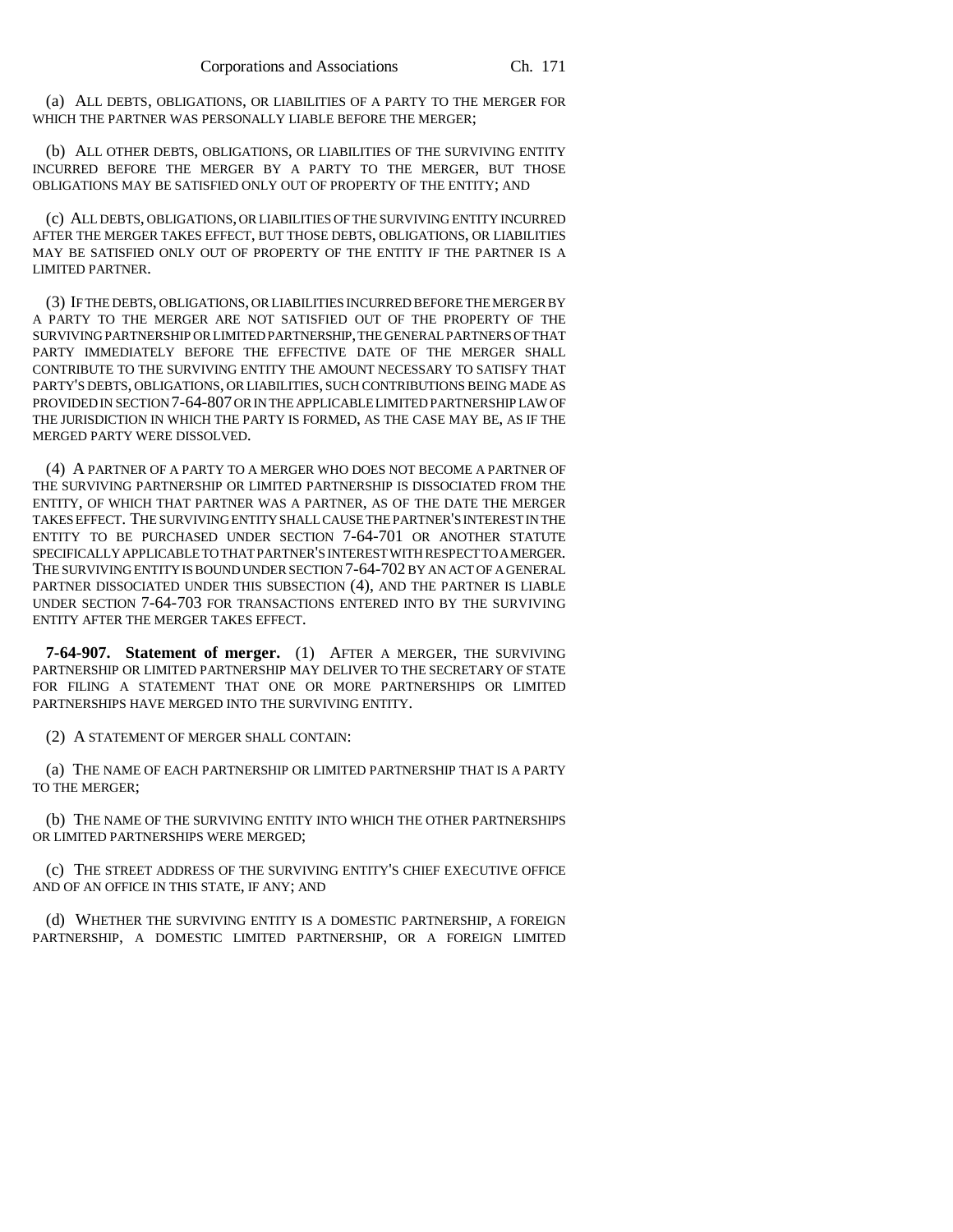PARTNERSHIP, AND THE STATUS OF EACH PARTNER.

(3) EXCEPT AS OTHERWISE PROVIDED IN SUBSECTION (4) OF THIS SECTION, FOR PURPOSES OF SECTION 7-64-302, PROPERTY OF THE SURVIVING PARTNERSHIP OR LIMITED PARTNERSHIP THAT BEFORE THE MERGER WAS HELD IN THE NAME OF ANOTHER PARTY TO THE MERGER IS PROPERTY HELD IN THE NAME OF THE SURVIVING ENTITY UPON FILING A STATEMENT OF MERGER.

(4) FOR PURPOSES OF SECTION 7-64-302, REAL PROPERTY OF THE SURVIVING PARTNERSHIP OR LIMITED PARTNERSHIP THAT BEFORE THE MERGER WAS HELD IN THE NAME OF ANOTHER PARTY TO THE MERGER IS PROPERTY HELD IN THE NAME OF THE SURVIVING ENTITY UPON RECORDING A CERTIFIED COPY OF THE STATEMENT OF MERGER IN THE OFFICE FOR RECORDING TRANSFERS OF SUCH REAL PROPERTY.

(5) A FILED AND, IF APPROPRIATE, RECORDED STATEMENT OF MERGER, EXECUTED AND DECLARED TO BE ACCURATE PURSUANT TO SECTION 7-64-105 (3), STATING THE NAME OF A PARTNERSHIP OR LIMITED PARTNERSHIP THAT IS A PARTY TO THE MERGER IN WHOSE NAME PROPERTY WAS HELD BEFORE THE MERGER AND THE NAME OF THE SURVIVING ENTITY, BUT NOT CONTAINING ALL OF THE OTHER INFORMATION REQUIRED BY SUBSECTION (2) OF THIS SECTION, OPERATES WITH RESPECT TO THE PARTNERSHIPS OR LIMITED PARTNERSHIPS NAMED TO THE EXTENT PROVIDED IN SUBSECTIONS (3) AND (4) OF THIS SECTION.

**7-64-908. Nonexclusive.** THIS PART 9 IS NOT EXCLUSIVE; ACCORDINGLY, PARTNERSHIPS OR LIMITED PARTNERSHIPS MAY BE CONVERTED OR MERGED IN ANY OTHER MANNER PROVIDED BY LAW.

## PART 10 LIMITED LIABILITY PARTNERSHIPS; LIMITED LIABILITY LIMITED PARTNERSHIPS; FOREIGN LIMITED LIABILITY PARTNERSHIPS; FOREIGN LIMITED LIABILITY LIMITED PARTNERSHIPS

**7-64-1001. Definitions.** AS USED IN THIS PART 10:

(1) "PARTNER" INCLUDES BOTH A GENERAL PARTNER AND A LIMITED PARTNER.

(2) "PARTNERSHIP AGREEMENT" MEANS THE PARTNERSHIP AGREEMENT IN A PARTNERSHIP OR A LIMITED PARTNERSHIP.

**7-64-1002. Registration.** (1) A PARTNERSHIP MAY REGISTER AS A LIMITED LIABILITY PARTNERSHIP, AND A LIMITED PARTNERSHIP FORMED UNDER ARTICLE 61 OR 62 OF THIS TITLE MAY REGISTER AS A LIMITED LIABILITY LIMITED PARTNERSHIP, BY DELIVERING A REGISTRATION STATEMENT TO THE SECRETARY OF STATE FOR FILING. THE REGISTRATION SHALL BE EFFECTIVE UPON THE EFFECTIVE DATE OF THE REGISTRATION STATEMENT. IF A CERTIFICATE OF LIMITED PARTNERSHIP IS BEING FILED, THE REGISTRATION STATEMENT UNDER THIS SUBSECTION (1) MAY BE COMBINED WITH OR STATED IN THE CERTIFICATE OF LIMITED PARTNERSHIP. THE REGISTRATION STATEMENT SHALL BE APPROVED IN THE MANNER PROVIDED IN THE PARTNERSHIP AGREEMENT OR, IF NOT SO PROVIDED, SHALL BE APPROVED BY ALL OF THE GENERAL PARTNERS. THE REGISTRATION STATEMENT SHALL BE SIGNED BY A GENERAL PARTNER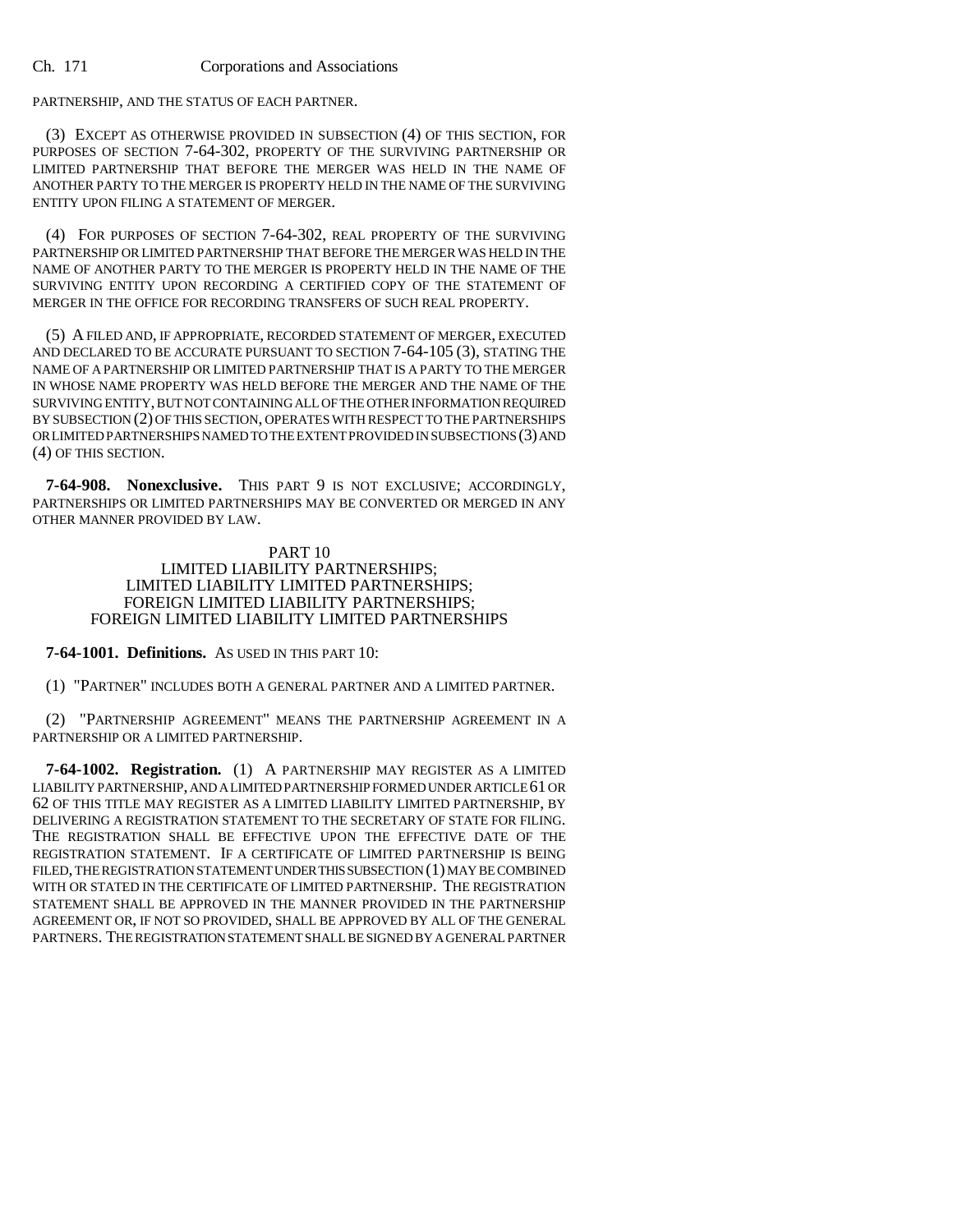AND SHALL SET FORTH:

(a) THE NAME OF THE LIMITED LIABILITY PARTNERSHIP OR LIMITED LIABILITY LIMITED PARTNERSHIP;

(b) THE ADDRESS OF ITS CHIEF EXECUTIVE OFFICE;

(c) IF ITS CHIEF EXECUTIVE OFFICE IS NOT LOCATED IN THIS STATE, THE ADDRESS OF A REGISTERED OFFICE AND THE NAME AND STREET ADDRESS OF A REGISTERED AGENT FOR SERVICE OF PROCESS IN THIS STATE; AND

(d) A DECLARATION THAT IT IS A LIMITED LIABILITY PARTNERSHIP OR A LIMITED LIABILITY LIMITED PARTNERSHIP, AS THE CASE MAY BE.

(2) A FOREIGN LIMITED LIABILITY PARTNERSHIP OR A FOREIGN LIMITED LIABILITY LIMITED PARTNERSHIP MAY REGISTER AS SUCH WITH THE SECRETARY OF STATE BY DELIVERING A REGISTRATION STATEMENT TO THE SECRETARY OF STATE FOR FILING. THE REGISTRATION STATEMENT SHALL BE APPROVED IN THE MANNER PROVIDED IN THE PARTNERSHIP AGREEMENT OR, IF NOT SO PROVIDED, SHALL BE APPROVED BY ALL OF THE GENERAL PARTNERS. THE REGISTRATION STATEMENT SHALL BE SIGNED BY A GENERAL PARTNER AND SHALL SET FORTH:

(a) THE NAME OF THE FOREIGN LIMITED LIABILITY PARTNERSHIP OR FOREIGN LIMITED LIABILITY LIMITED PARTNERSHIP;

(b) THE ADDRESS OF ITS CHIEF EXECUTIVE OFFICE;

(c) IF ITS CHIEF EXECUTIVE OFFICE IS NOT LOCATED IN THIS STATE, THE ADDRESS OF A REGISTERED OFFICE AND THE NAME AND STREET ADDRESS OF A REGISTERED AGENT FOR SERVICE OF PROCESS IN THIS STATE; AND

(d) A DECLARATION THAT IT IS A FOREIGN LIMITED LIABILITY PARTNERSHIP OR A FOREIGN LIMITED LIABILITY LIMITED PARTNERSHIP, AS THE CASE MAY BE.

(3) THE REGISTRATION OF A PARTNERSHIP OR A LIMITED PARTNERSHIP PURSUANT TO SUBSECTION (1) OF THIS SECTION AND THE REGISTRATION OF A FOREIGN LIMITED LIABILITY PARTNERSHIP OR FOREIGN LIMITED LIABILITY LIMITED PARTNERSHIP PURSUANT TO SUBSECTION (2) OF THIS SECTION SHALL CONTINUE UNTIL:

(a) THE REGISTRATION IS REVOKED PURSUANT TO SECTION 7-64-1008 (1) UNLESS THE REGISTRATION IS REINSTATED PURSUANT TO SECTION 7-64-1008 (3); OR

(b) THE REGISTRATION IS WITHDRAWN PURSUANT TO SUBSECTION (4) OF THIS SECTION.

(4) A PARTNERSHIP OR A LIMITED PARTNERSHIP MAY DELIVER TO THE SECRETARY OF STATE FOR FILING A STATEMENT OF WITHDRAWAL OF REGISTRATION. THE STATEMENT OF WITHDRAWAL OF REGISTRATION SHALL BE SIGNED BY AT LEAST ONE GENERAL PARTNER AND SHALL BE APPROVED IN THE MANNER PROVIDED IN THE PARTNERSHIP AGREEMENT OR, IF NOT SO PROVIDED, SHALL BE APPROVED BY ALL OF THE GENERAL PARTNERS. THE WITHDRAWAL OF REGISTRATION SHALL BE EFFECTIVE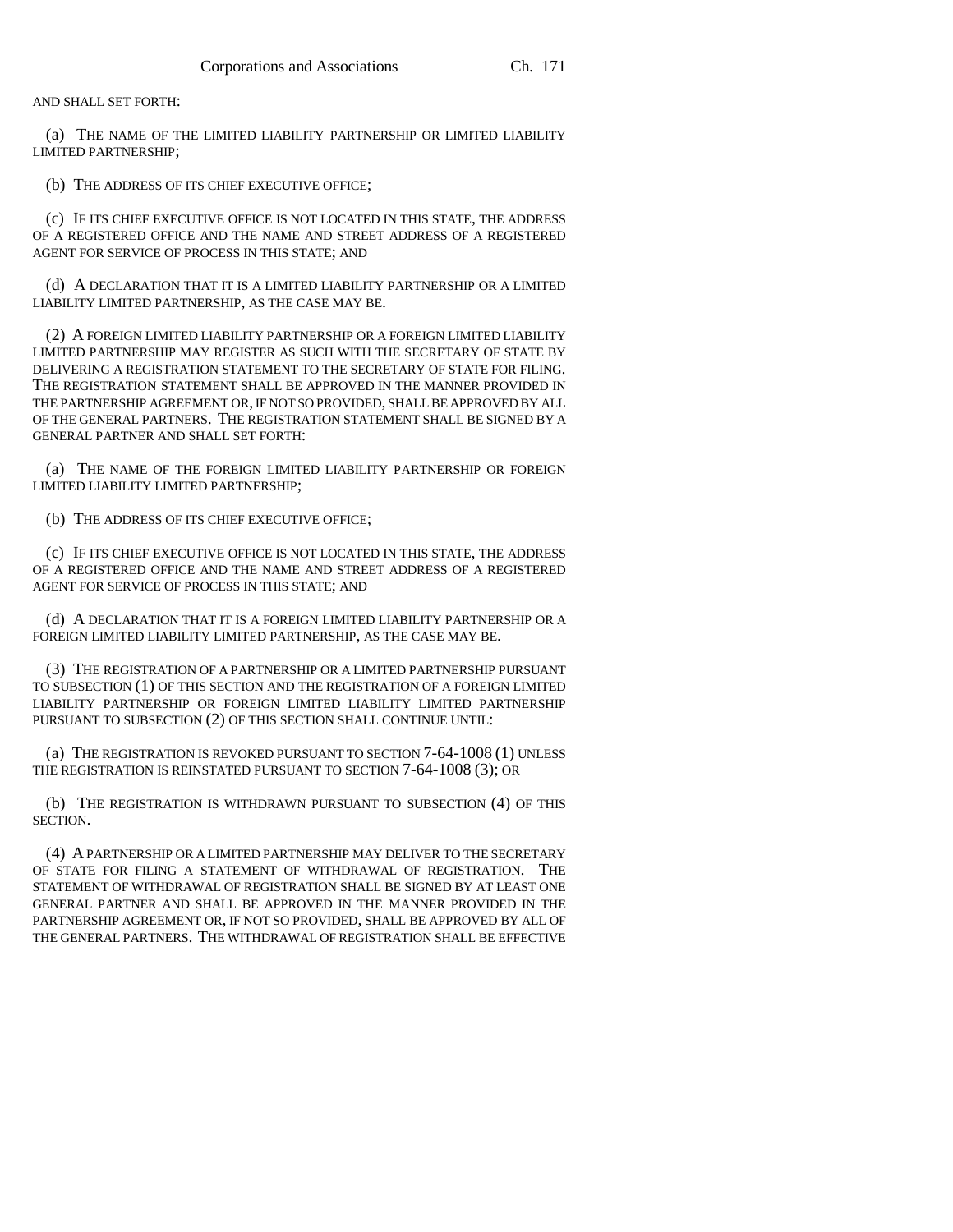UPON THE EFFECTIVE DATE OF THE STATEMENT OF WITHDRAWAL OF REGISTRATION.

(5) A FOREIGN LIMITED LIABILITY PARTNERSHIP OR A FOREIGN LIMITED LIABILITY LIMITED PARTNERSHIP MAY NOT TRANSACT BUSINESS IN THIS STATE AND MAY NOT MAINTAIN ANY ACTION, SUIT, OR PROCEEDING IN ANY COURT IN THIS STATE UNTIL IT HAS REGISTERED PURSUANT TO SUBSECTION (2) OF THIS SECTION. THE FAILURE OF THE FOREIGN LIMITED LIABILITY PARTNERSHIP OR FOREIGN LIMITED LIABILITY LIMITED PARTNERSHIP TO REGISTER IN THIS STATE DOES NOT IMPAIR THE VALIDITY OF ANY CONTRACT OR ACT OF THE FOREIGN LIMITED LIABILITY PARTNERSHIP OR FOREIGN LIMITED LIABILITY LIMITED PARTNERSHIP OR PREVENT THE FOREIGN LIMITED LIABILITY PARTNERSHIP OR FOREIGN LIMITED LIABILITY LIMITED PARTNERSHIP FROM DEFENDING ANY ACTION, SUIT, OR PROCEEDING IN ANY COURT IN THIS STATE. THE LIABILITY OF A PARTNER IN A FOREIGN LIMITED LIABILITY PARTNERSHIP OR A FOREIGN LIMITED LIABILITY LIMITED PARTNERSHIP SHALL NOT BE AFFECTED SOLELY BY REASON OF SUCH PARTNERSHIP'S HAVING TRANSACTED BUSINESS IN THIS STATE WITHOUT REGISTRATION. A FOREIGN LIMITED LIABILITY PARTNERSHIP OR A FOREIGN LIMITED LIABILITY LIMITED PARTNERSHIP, BY TRANSACTING BUSINESS IN THIS STATE WITHOUT REGISTRATION, APPOINTS THE SECRETARY OF STATE AS ITS AGENT ON WHOM ANY NOTICE, PROCESS, OR DEMAND MAY BE SERVED.

(6) A PARTNERSHIP OR A LIMITED PARTNERSHIP THAT HAS BEEN REGISTERED UNDER THIS PART 10 IS FOR ALL PURPOSES THE SAME ENTITY THAT EXISTED BEFORE IT REGISTERED.

(7) EXCEPT AS TO PERSONS WHO WERE PARTNERS AT THE TIME OF FILING, THE FILING OF A REGISTRATION STATEMENT SHALL BE CONCLUSIVE THAT ALL CONDITIONS PRECEDENT TO REGISTRATION UNDER THIS SECTION HAVE BEEN MET.

**7-64-1003. Name.** (1) THE NAME OF EACH LIMITED LIABILITY PARTNERSHIP AS SET FORTH IN ITS REGISTRATION STATEMENT AND THE NAME OF EACH LIMITED LIABILITY LIMITED PARTNERSHIP AS SET FORTH IN ITS CERTIFICATE OF LIMITED PARTNERSHIP OR REGISTRATION STATEMENT SHALL:

(a) IN THE CASE OF A LIMITED LIABILITY PARTNERSHIP, CONTAIN THE WORDS "LIMITED LIABILITY PARTNERSHIP" OR THE ABBREVIATION "L.L.P." OR "LLP", AND, IN THE CASE OF A LIMITED LIABILITY LIMITED PARTNERSHIP, CONTAIN THE WORDS "LIMITED LIABILITY LIMITED PARTNERSHIP" OR THE ABBREVIATION "L.L.L.P." OR "LLLP".

(b) BE DEEMED TO BE IN COMPLIANCE WITH SECTION 7-62-102 (1) (a) IF ITS NAME IS IN COMPLIANCE WITH PARAGRAPH (a) OF THIS SUBSECTION (1).

(2) EXCEPT AS AUTHORIZED BY SUBSECTION (3) OF THIS SECTION, THE NAME OF A LIMITED LIABILITY PARTNERSHIP OR A LIMITED LIABILITY LIMITED PARTNERSHIP SHALL NOT BE THE SAME AS OR DECEPTIVELY SIMILAR TO:

(a) THE CORPORATE NAME OF ANY DOMESTIC CORPORATION OR DOMESTIC NONPROFIT CORPORATION;

(b) THE NAME OF ANY DOMESTIC LIMITED PARTNERSHIP, DOMESTIC LIMITED LIABILITY PARTNERSHIP, OR DOMESTIC LIMITED LIABILITY LIMITED PARTNERSHIP, AS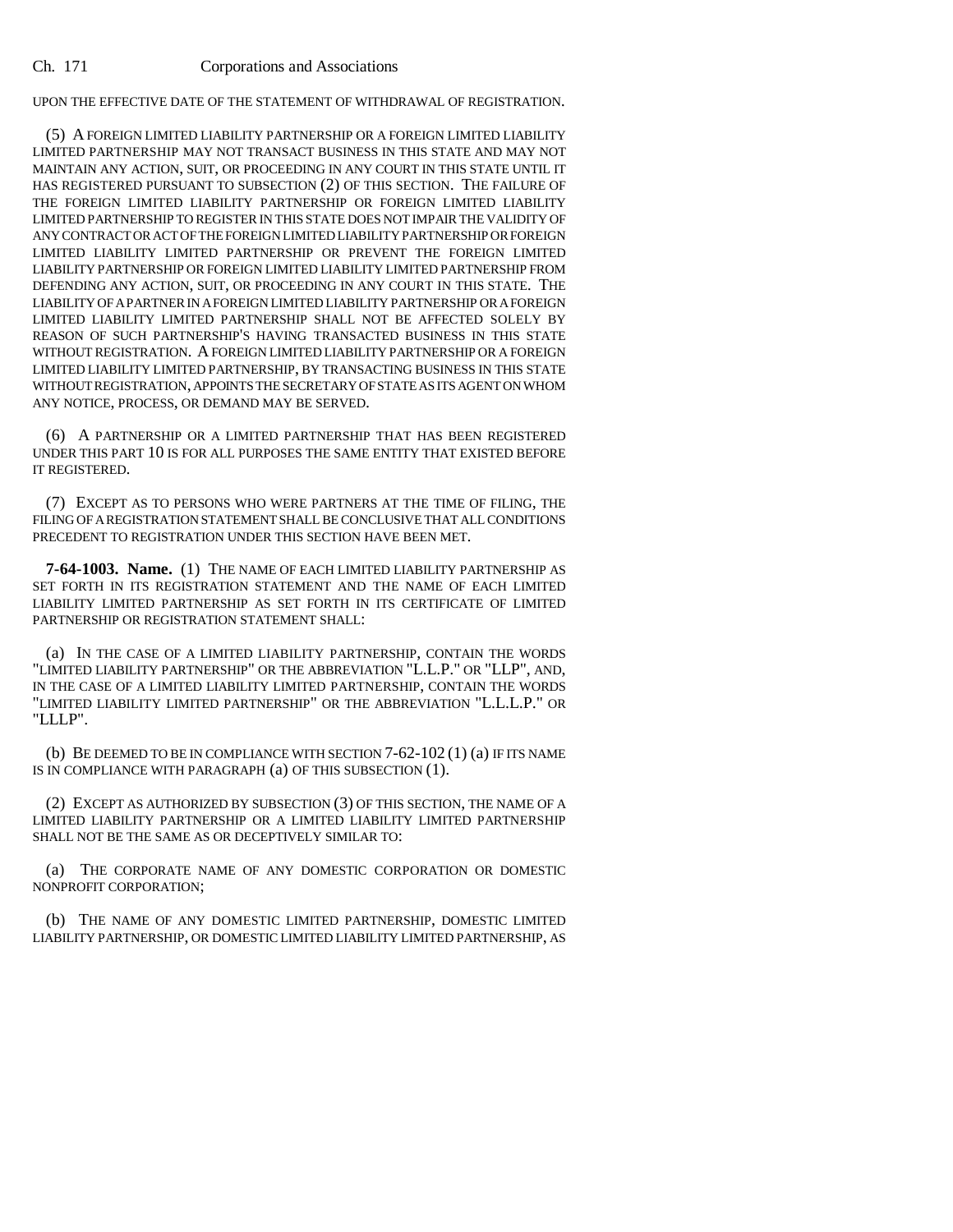SET FORTH IN ITS CERTIFICATE OF LIMITED PARTNERSHIP OR REGISTRATION STATEMENT ON FILE WITH THE SECRETARY OF STATE;

(c) THE NAME OF ANY DOMESTIC LIMITED PARTNERSHIP ASSOCIATION AS SET FORTH IN ITS ARTICLES OF ASSOCIATION ON FILE WITH THE SECRETARY OF STATE;

(d) THE NAME OF ANY DOMESTIC LIMITED LIABILITY COMPANY AS SET FORTH IN ITS ARTICLES OF ORGANIZATION ON FILE WITH THE SECRETARY OF STATE;

(e) THE NAME UNDER WHICH ANY FOREIGN CORPORATION, FOREIGN NONPROFIT CORPORATION, FOREIGN LIMITED PARTNERSHIP, FOREIGN LIMITED LIABILITY COMPANY, FOREIGN LIMITED LIABILITY PARTNERSHIP, FOREIGN LIMITED LIABILITY LIMITED PARTNERSHIP, OR FOREIGN LIMITED PARTNERSHIP ASSOCIATION IS AUTHORIZED TO TRANSACT BUSINESS IN OR IS REGISTERED IN THIS STATE;

(f) THE CORPORATE NAME OF ANY FOREIGN CORPORATION OR FOREIGN NONPROFIT CORPORATION, THE COMPANY NAME OF ANY FOREIGN LIMITED LIABILITY COMPANY, OR THE ASSOCIATION NAME OF ANY FOREIGN LIMITED PARTNERSHIP ASSOCIATION IF SUCH NAME IS REGISTERED WITH THE SECRETARY OF STATE PURSUANT TO THE LAWS OF THIS STATE;

(g) A NAME THE EXCLUSIVE RIGHT TO WHICH IS RESERVED WITH THE SECRETARY OF STATE UNDER THE LAWS OF THIS STATE;

(h) ANY TRADE NAME OR ASSUMED NAME THAT IS REGISTERED WITH THE SECRETARY OF STATE BY ANOTHER PERSON PURSUANT TO SECTION 7-71-101;

(i) THE CORPORATE NAME, ASSUMED NAME, OR TRADE NAME OF A DISSOLVED CORPORATION DURING THE ONE-HUNDRED-TWENTY-DAY PERIOD FOLLOWING THE EFFECTIVE DATE OF SUCH CORPORATION'S DISSOLUTION: OR

(j) ANY TRADEMARK REGISTERED WITH THE SECRETARY OF STATE BY ANOTHER PERSON PURSUANT TO SECTION 7-70-102.

(3) A LIMITED LIABILITY PARTNERSHIP MAY APPLY TO THE SECRETARY OF STATE FOR AUTHORIZATION TO USE A NAME, OR MAY DELIVER FOR FILING A REGISTRATION STATEMENT THAT STATES A NAME, THAT IS THE SAME AS OR DECEPTIVELY SIMILAR TO A NAME OTHERWISE NOT AVAILABLE PURSUANT TO SUBSECTION (2) OF THIS SECTION IF THE LIMITED LIABILITY PARTNERSHIP DELIVERS TO THE SECRETARY OF STATE FOR FILING EITHER:

(a) THE WRITTEN CONSENT OF THE OTHER HOLDER OF THE NAME TO USE THE SAME OR A DECEPTIVELY SIMILAR NAME IF ONE OR MORE WORDS ARE ADDED, ALTERED, OR DELETED TO MAKE THE NAME DISTINGUISHABLE ON THE RECORDS OF THE SECRETARY OF STATE FROM THE OTHER NAME; OR

(b) A CERTIFIED COPY OF A FINAL DECREE OF A COURT OF COMPETENT JURISDICTION ESTABLISHING THE PRIOR RIGHT OF THE LIMITED LIABILITY PARTNERSHIP TO THE USE OF SUCH NAME IN THIS STATE.

**7-64-1004. Limitations on distributions to general partner.** A GENERAL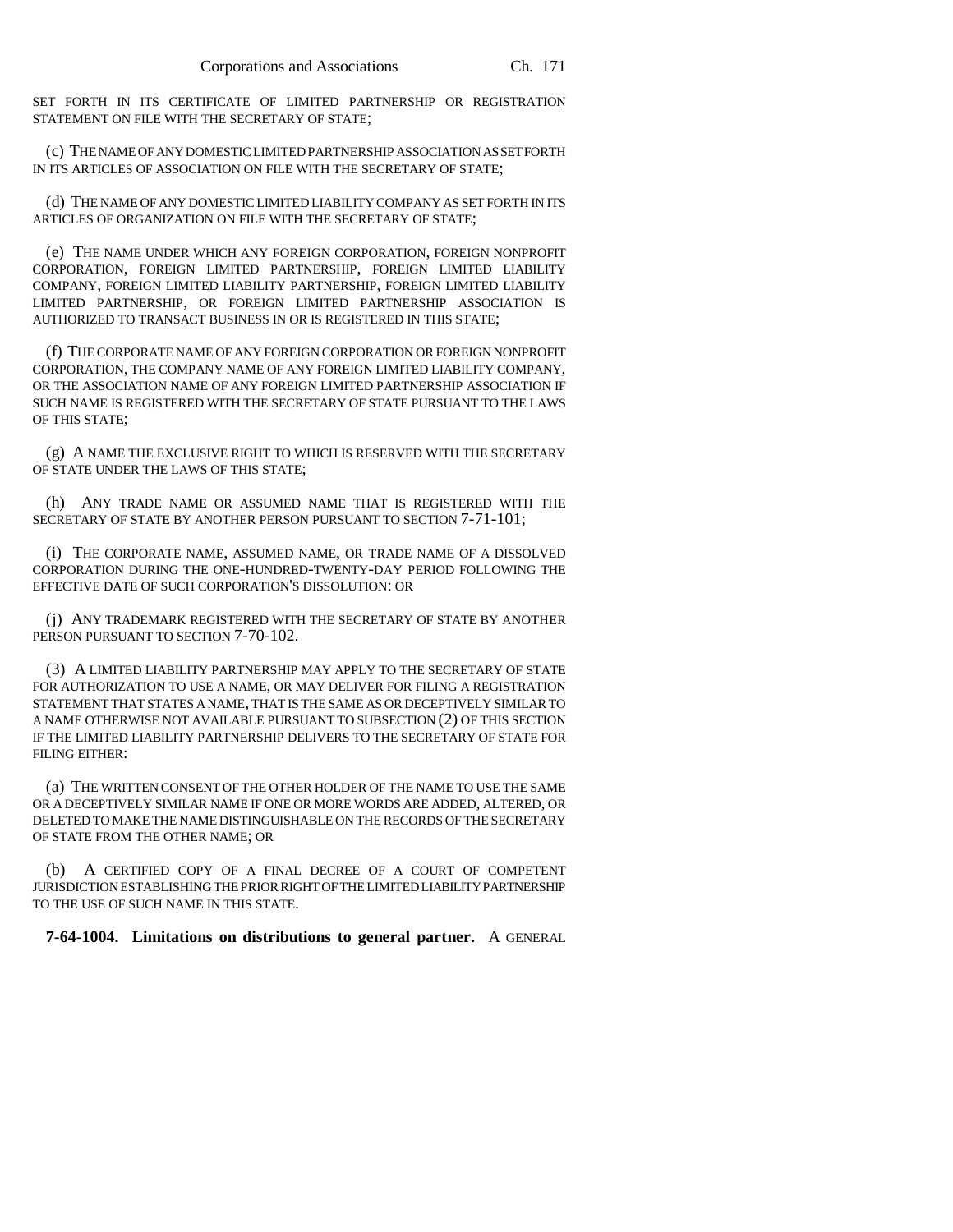PARTNER MAY NOT RECEIVE A DISTRIBUTION FROM A LIMITED LIABILITY PARTNERSHIP OR LIMITED LIABILITY LIMITED PARTNERSHIP TO THE EXTENT THAT, AFTER GIVING EFFECT TO THE DISTRIBUTION, ALL LIABILITIES OF THE LIMITED LIABILITY PARTNERSHIP OR LIMITED LIABILITY LIMITED PARTNERSHIP THAT ARE SUBJECT TO THE LIMITATIONS SET FORTH IN SECTION 7-64-306 EXCEED THE FAIR VALUE OF THE PARTNERSHIP ASSETS. THIS SECTION AND SECTIONS 7-64-1005, 7-62-607, AND 7-62-608 SHALL NOT APPLY TO A DISTRIBUTION MADE AS REASONABLE COMPENSATION FOR CURRENT SERVICES PROVIDED BY THE GENERAL PARTNER TO THE LIMITED LIABILITY PARTNERSHIP OR LIMITED LIABILITY LIMITED PARTNERSHIP, TO THE EXTENT THAT THE AMOUNT OF SUCH PAYMENT WOULD BE REASONABLE IF PAID AS COMPENSATION FOR SIMILAR SERVICES TO A NONPARTNER EMPLOYEE.

**7-64-1005. Liability of general partner upon return of contribution.** (1) IF A GENERAL PARTNER IN A LIMITED LIABILITY PARTNERSHIP OR LIMITED LIABILITY LIMITED PARTNERSHIP HAS RECEIVED THE RETURN OF ALL OR ANY PART OF THAT GENERAL PARTNER'S CONTRIBUTION IN VIOLATION OF THE PARTNERSHIP AGREEMENT OR OF THIS PART 10, SUCH GENERAL PARTNER IS LIABLE TO THE LIMITED LIABILITY PARTNERSHIP OR THE LIMITED LIABILITY LIMITED PARTNERSHIP FOR A PERIOD OF SIX YEARS THEREAFTER FOR THE AMOUNT OF THE CONTRIBUTION WRONGFULLY RETURNED.

(2) A GENERAL PARTNER RECEIVES A RETURN OF THE GENERAL PARTNER'S CONTRIBUTION TO THE EXTENT THAT A DISTRIBUTION TO THE GENERAL PARTNER REDUCES THE GENERAL PARTNER'S SHARE OF THE FAIR VALUE OF THE NET ASSETS OF THE LIMITED LIABILITY PARTNERSHIP OR THE LIMITED LIABILITY LIMITED PARTNERSHIP BELOW THE VALUE, AS OF THE DATE OF DISTRIBUTION, OF THE GENERAL PARTNER'S CONTRIBUTION WHICH HAS NOT BEEN DISTRIBUTED TO THE GENERAL PARTNER.

**7-64-1006. Governing law.** THE ORGANIZATION AND INTERNAL AFFAIRS AND THE LIABILITY OF PARTNERS OF A FOREIGN LIMITED LIABILITY PARTNERSHIP AND A FOREIGN LIMITED LIABILITY LIMITED PARTNERSHIP SHALL BE GOVERNED BY THE LAWS OF THE JURISDICTION THAT GOVERN THE AGREEMENT UNDER WHICH SUCH PARTNERSHIP WAS FORMED. A FOREIGN LIMITED LIABILITY PARTNERSHIP AND A FOREIGN LIMITED LIABILITY LIMITED PARTNERSHIP MAY NOT BE DENIED REGISTRATION BY REASON OF ANY DIFFERENCE BETWEEN THE LAWS PURSUANT TO WHICH IT IS GOVERNED AND THE LAWS OF THIS STATE.

**7-64-1007. Reports.** (1) EACH REGISTRANT SHALL, WITHIN THE TIME PRESCRIBED BY THIS SECTION, DELIVER TO THE SECRETARY OF STATE FOR FILING A REPORT SETTING FORTH THE NAME OF THE PERSON AND, IF A FOREIGN PERSON, THE STATE WHERE IT IS ORGANIZED AND, IF DIFFERENT FROM THAT REFLECTED ON ITS REGISTRATION STATEMENT:

(a) THE ADDRESS OF ITS CHIEF EXECUTIVE OFFICE; AND

(b) IF ITS CHIEF EXECUTIVE OFFICE IS NOT LOCATED IN THIS STATE, THE ADDRESS OF A REGISTERED OFFICE AND THE NAME OF A REGISTERED AGENT AT SUCH OFFICE FOR SERVICE OF PROCESS IN THIS STATE.

(2) (a) THE SECRETARY OF STATE SHALL INITIATE THE REPORT PROCESS BY ISSUING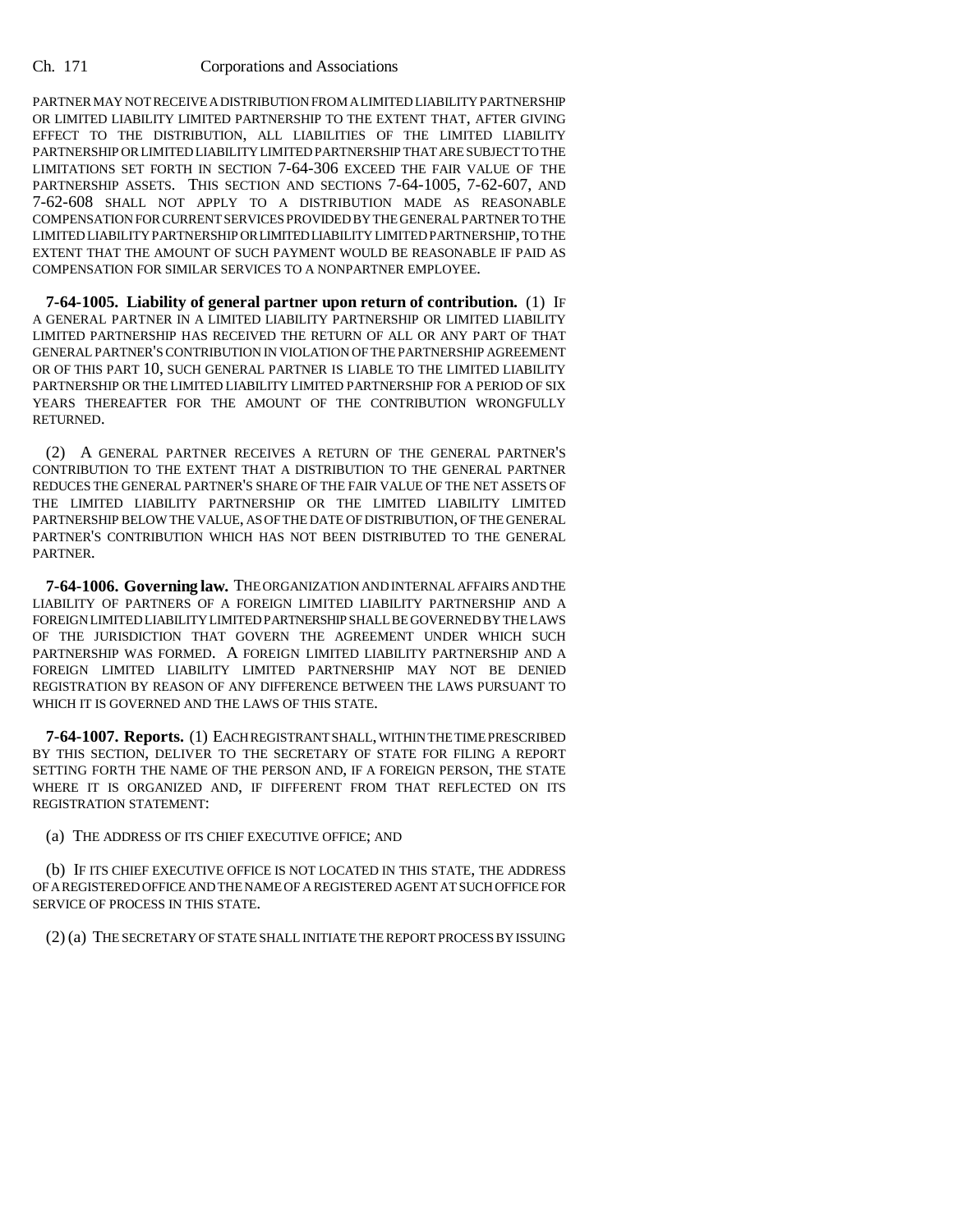A REPORT FORM TO THE REGISTRANT IN A DESIGNATED YEAR ON OR BEFORE THE LAST DAY OF THE MONTH IN WHICH THE REGISTRATION STATEMENT WAS FILED. THE REGISTRANT SHALL RETURN THE REPORT TO THE SECRETARY OF STATE, HAND-DELIVERED OR POSTMARKED ON OR BEFORE THE SIXTIETH DAY AFTER THE LAST DAY OF THE MONTH IN WHICH THE SECRETARY OF STATE MAILED THE REPORT FORM TO THE REGISTRANT.

(b) THE INFORMATION REQUIRED SHALL BE GIVEN AS OF THE DATE OF THE EXECUTION OF THE REPORT, AND IT SHALL BE EXECUTED BY A GENERAL PARTNER OR, IF THE REGISTRANT IS IN THE HANDS OF A RECEIVER OR TRUSTEE, BY THE RECEIVER OR TRUSTEE ON BEHALF OF THE REGISTRANT. WHETHER OR NOT A REPORT CONTAINS AN ACKNOWLEDGMENT, VERIFICATION, OR PROOF, THE SIGNATURE OF EACH PERSON SIGNING THE REPORT SHALL CONSTITUTE THE AFFIRMATION OR ACKNOWLEDGMENT OF SUCH PERSON, UNDER THE PENALTIES OF PERJURY, THAT THE REPORT IS THE REGISTRANT'S ACT AND DEED AND THAT THE FACTS STATED THEREIN ARE TRUE.

**7-64-1008. Failure to pay fees or file reports.** (1) IF ANY REGISTRANT HAS FAILED TO PAY THE FEES REQUIRED BY LAW OR TO DELIVER FOR FILING ANY REPORT REQUIRED BY SECTION 7-64-1007, THE SECRETARY OF STATE SHALL GIVE NOTICE BY FIRST-CLASS MAIL TO THE REGISTRANT OF SUCH FAILURE. SIXTY DAYS AFTER THE DATE OF MAILING OF SUCH NOTICE, UNLESS THE REPORT WITH THE FEE AND PENALTY, IF DUE, HAS BEEN DELIVERED AND PAID TO THE SECRETARY OF STATE, THE REGISTRATION OF SUCH REGISTRANT SHALL BE REVOKED.

(2) ANY PERSON THAT CEASES TO BE A REGISTRANT UNDER SUBSECTION (1) OF THIS SECTION SHALL NOT BE CONSIDERED TO HAVE DISSOLVED AS A RESULT OF CEASING TO BE A REGISTRANT.

(3) A REGISTRATION THAT HAS BEEN REVOKED UNDER SUBSECTION (1) OF THIS SECTION MAY BE REINSTATED IF SUCH PERSON APPLIES TO THE SECRETARY OF STATE FOR REINSTATEMENT AND TAKES SOME OR ALL OF THE FOLLOWING STEPS, AS APPLICABLE:

(a) PAYING A REINSTATEMENT FEE AS DETERMINED BY THE SECRETARY OF STATE;

(b) MAKING AND DELIVERING A CURRENT REPORT UNDER SECTION 7-64-1007 AND PAYING THE FEE DUE UPON FILING SUCH REPORT FOR THE YEAR IN WHICH IT IS TO BE REINSTATED;

(c) PAYING A LATE FILING PENALTY FOR THE CURRENT REPORT IF DELIVERED FOR FILING AFTER THE REQUIRED REPORTING DATE;

(d) PAYING AN AMOUNT EQUAL TO THE FEE CHARGED AND COLLECTED FOR FILING OF CORPORATE REPORTS FOR DOMESTIC CORPORATIONS PLUS A LATE FILING PENALTY FOR EACH YEAR A REQUIRED LIMITED LIABILITY PARTNERSHIP REPORT WAS NOT FILED.

(4) IF A PERSON OBTAINS THE REINSTATEMENT OF ITS REGISTRATION WITHIN TWO YEARS AFTER THE DATE ON WHICH THE REGISTRATION WAS REVOKED, THE REGISTRATION SHALL BE DEEMED NOT TO HAVE BEEN REVOKED.

**7-64-1009. Application of corporation case law to set aside limited liability.**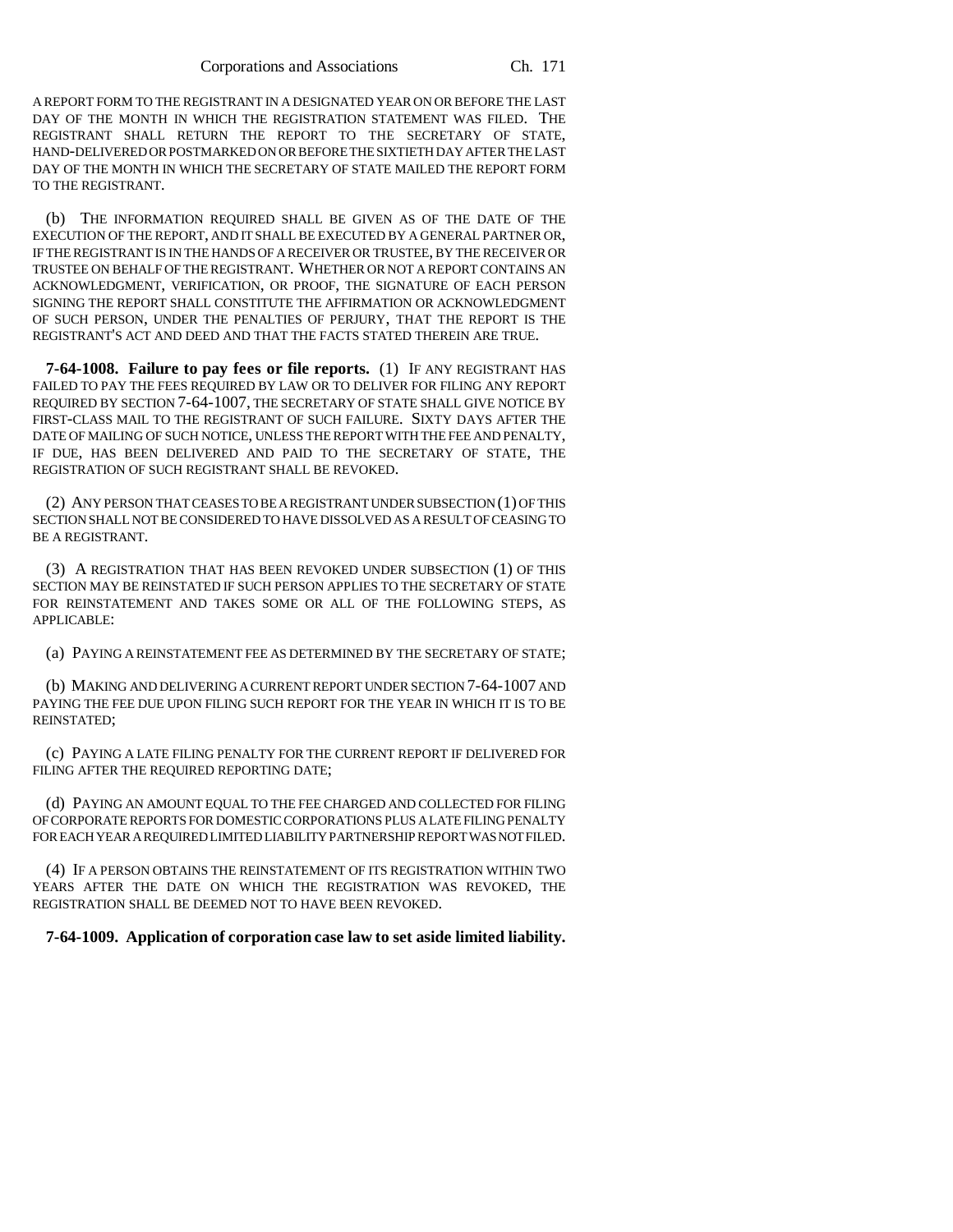(1) IN ANY CASE IN WHICH A PARTY SEEKS TO HOLD THE GENERAL PARTNERS OF A LIMITED LIABILITY PARTNERSHIP OR LIMITED LIABILITY LIMITED PARTNERSHIP PERSONALLY RESPONSIBLE FOR THE ALLEGED IMPROPER ACTIONS OF THE LIMITED LIABILITY PARTNERSHIP OR LIMITED LIABILITY LIMITED PARTNERSHIP, THE COURT SHALL APPLY THE CASE LAW THAT INTERPRETS THE CONDITIONS AND CIRCUMSTANCES UNDER WHICH THE CORPORATE VEIL OF A CORPORATION MAY BE PIERCED UNDER COLORADO LAW.

(2) FOR PURPOSES OF THIS SECTION, THE FAILURE OF A LIMITED LIABILITY PARTNERSHIP OR LIMITED LIABILITY LIMITED PARTNERSHIP TO OBSERVE THE FORMALITIES OR REQUIREMENTS RELATING TO THE MANAGEMENT OF ITS BUSINESS AND AFFAIRS IS NOT IN ITSELF A GROUND FOR IMPOSING PERSONAL LIABILITY ON THE PARTNERS FOR DEBTS, OBLIGATIONS, OR LIABILITIES OF THE LIMITED LIABILITY PARTNERSHIP OR LIMITED LIABILITY LIMITED PARTNERSHIP.

**7-64-1010. Scope of part - choice of law - application to professions and occupations.** (1) A LIMITED LIABILITY PARTNERSHIP OR LIMITED LIABILITY LIMITED PARTNERSHIP MAY CONDUCT ITS BUSINESS, CARRY ON ITS OPERATIONS, AND EXERCISE THE POWERS GRANTED BY THIS PART 10 WITHIN AND WITHOUT THE STATE.

(2) (a) IT IS THE INTENT OF THE GENERAL ASSEMBLY THAT THE LEGAL EXISTENCE OF LIMITED LIABILITY PARTNERSHIPS AND LIMITED LIABILITY LIMITED PARTNERSHIPS BE RECOGNIZED OUTSIDE THE BOUNDARIES OF THIS STATE AND THAT THE LAWS OF THIS STATE GOVERNING THE LIMITED LIABILITY PARTNERSHIP OR LIMITED LIABILITY LIMITED PARTNERSHIP TRANSACTING BUSINESS OUTSIDE THIS STATE BE GRANTED THE PROTECTION OF FULL FAITH AND CREDIT UNDER SECTION 1 OF ARTICLE IV OF THE CONSTITUTION OF THE UNITED STATES.

(b) IT IS THE INTENT OF THE GENERAL ASSEMBLY THAT THE INTERNAL AFFAIRS OF A LIMITED LIABILITY PARTNERSHIP OR LIMITED LIABILITY LIMITED PARTNERSHIP FORMED IN THIS STATE BE SUBJECT TO AND GOVERNED BY THE LAWS OF THIS STATE INCLUDING THE PROVISIONS GOVERNING LIABILITY OF GENERAL PARTNERS FOR DEBTS, OBLIGATIONS, AND LIABILITIES CHARGEABLE TO PARTNERSHIPS, LIMITED LIABILITY PARTNERSHIPS, AND LIMITED LIABILITY LIMITED PARTNERSHIPS.

(3) NOTHING IN THIS PART 10 SHALL BE CONSTRUED TO PERMIT A LIMITED LIABILITY PARTNERSHIP, FOREIGN LIMITED LIABILITY PARTNERSHIP, LIMITED LIABILITY LIMITED PARTNERSHIP, OR FOREIGN LIMITED LIABILITY LIMITED PARTNERSHIP TO ENGAGE IN A PROFESSION OR OCCUPATION AS DESCRIBED IN TITLE 12, C.R.S., FOR WHICH THERE IS A SPECIFIC STATUTORY PROVISION APPLICABLE TO THE PRACTICE OF SUCH PROFESSION OR OCCUPATION BY A CORPORATION OR PROFESSIONAL CORPORATION IN THIS STATE UNLESS AUTHORIZED UNDER APPLICABLE PROVISIONS OF TITLE 12, C.R.S.

## PART 11 SECRETARY OF STATE, FILING DOCUMENTS, AND REGISTERED OFFICE AND AGENT

 **7-64-1101. Definitions.** AS USED IN THIS PART 11, UNLESS THE CONTEXT OTHERWISE REQUIRES: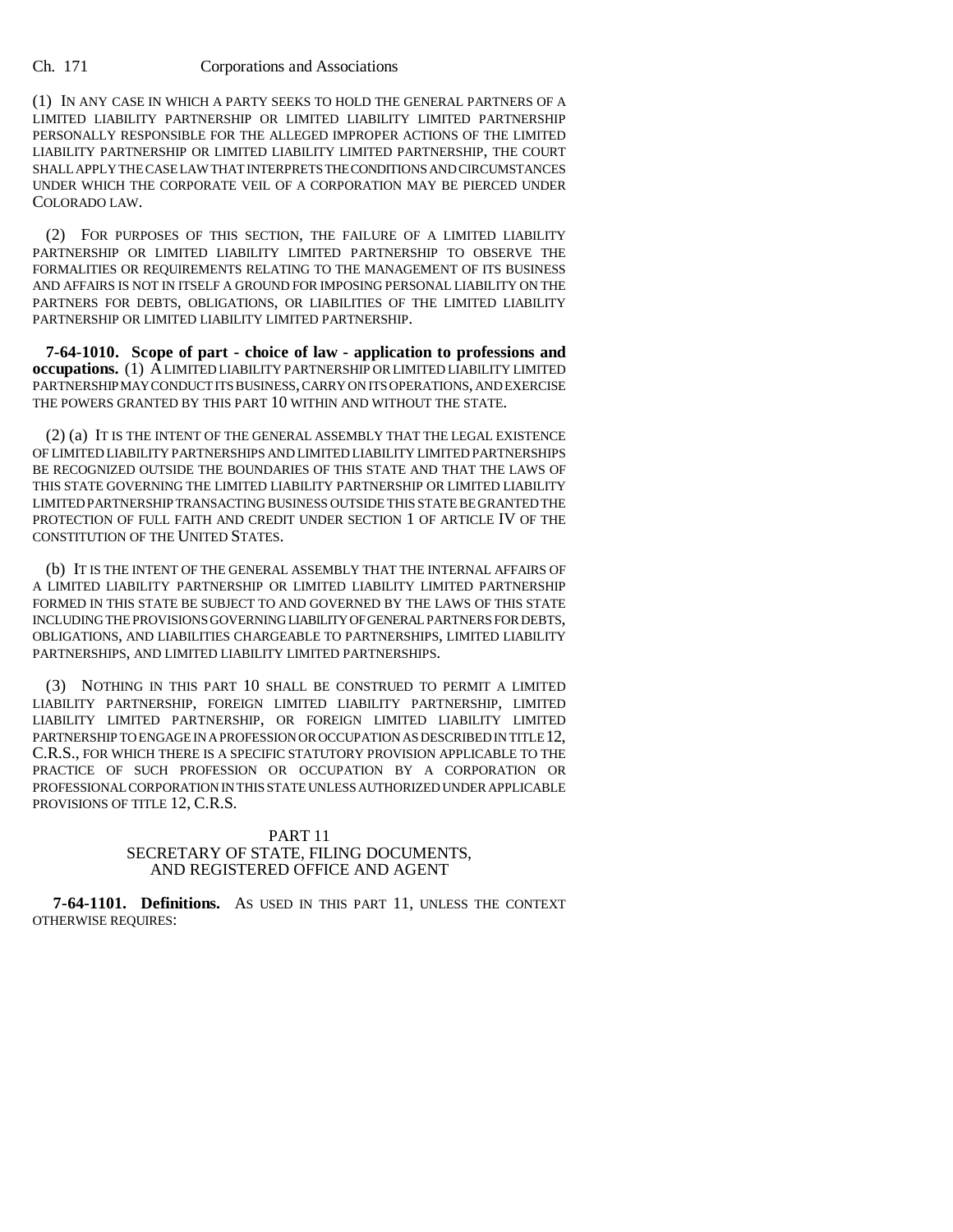(1) "PARTNER" MEANS A PARTNER IN A PARTNERSHIP OR A FOREIGN LIMITED LIABILITY PARTNERSHIP OR A GENERAL PARTNER IN A LIMITED PARTNERSHIP OR A FOREIGN LIMITED LIABILITY LIMITED PARTNERSHIP.

(2) "PARTNERSHIP" MEANS A PARTNERSHIP, A LIMITED PARTNERSHIP, A FOREIGN LIMITED LIABILITY PARTNERSHIP, OR A FOREIGN LIMITED LIABILITY LIMITED PARTNERSHIP.

(3) "PARTNERSHIP AGREEMENT" MEANS THE PARTNERSHIP AGREEMENT IN A PARTNERSHIP, A LIMITED PARTNERSHIP, A FOREIGN LIMITED LIABILITY PARTNERSHIP, OR A FOREIGN LIMITED LIABILITY LIMITED PARTNERSHIP.

**7-64-1102. Powers of secretary of state.** THE SECRETARY OF STATE HAS ALL POWERS REASONABLY NECESSARY TO PERFORM THE DUTIES REQUIRED OF THE OFFICE BY THIS ARTICLE.

**7-64-1103. Filing requirements - number of copies - signature as affirmation.** (1) A DOCUMENT SHALL SATISFY THE REQUIREMENTS OF THIS SECTION, AND OF ANY OTHER SECTION THAT ADDS TO OR VARIES THESE REQUIREMENTS, TO BE ENTITLED TO FILING BY THE SECRETARY OF STATE.

(2) THE DOCUMENT SHALL BE ONE WHICH IS REQUIRED OR PERMITTED BY THIS ARTICLE TO BE DELIVERED FOR FILING IN THE OFFICE OF THE SECRETARY OF STATE.

(3) THE DOCUMENT SHALL CONTAIN ALL INFORMATION REQUIRED BY THIS ARTICLE AND MAY CONTAIN OTHER INFORMATION AS WELL.

(4) THE DOCUMENT SHALL BE TYPEWRITTEN OR PRINTED.

(5) THE DOCUMENT SHALL BE IN THE ENGLISH LANGUAGE. A PARTNERSHIP NAME NEED NOT BE IN ENGLISH IF WRITTEN IN ENGLISH LETTERS OR ARABIC OR ROMAN NUMERALS, AND THE CERTIFICATE OF EXISTENCE REQUIRED OF FOREIGN PARTNERSHIPS NEED NOT BE IN ENGLISH IF ACCOMPANIED BY A REASONABLY AUTHENTICATED ENGLISH TRANSLATION.

(6) THE DOCUMENT SHALL BE EXECUTED, OR SHALL BE A TRUE COPY, MADE BY PHOTOGRAPHIC, XEROGRAPHIC, OR OTHER PROCESS PROVIDING SIMILAR COPY ACCURACY, OF A DOCUMENT THAT HAS BEEN EXECUTED, AS FOLLOWS:

(a) EXCEPT AS MAY BE OTHERWISE PROVIDED IN THIS ARTICLE:

(I) BY TWO OR MORE PARTNERS; OR

(II) BY ANY PERSON AUTHORIZED UNDER THIS ARTICLE, THE PARTNERSHIP AGREEMENT, OR OTHER LAW TO EXECUTE THE DOCUMENT;

(b) IF THE PARTNERSHIP IS IN THE HANDS OF A RECEIVER, TRUSTEE, OR OTHER COURT-APPOINTED FIDUCIARY, BY THAT FIDUCIARY; OR

(c) IF THE DOCUMENT IS THAT OF A REGISTERED AGENT, BY THE REGISTERED AGENT, IF THE PERSON IS AN INDIVIDUAL, OR BY A PERSON AUTHORIZED BY THE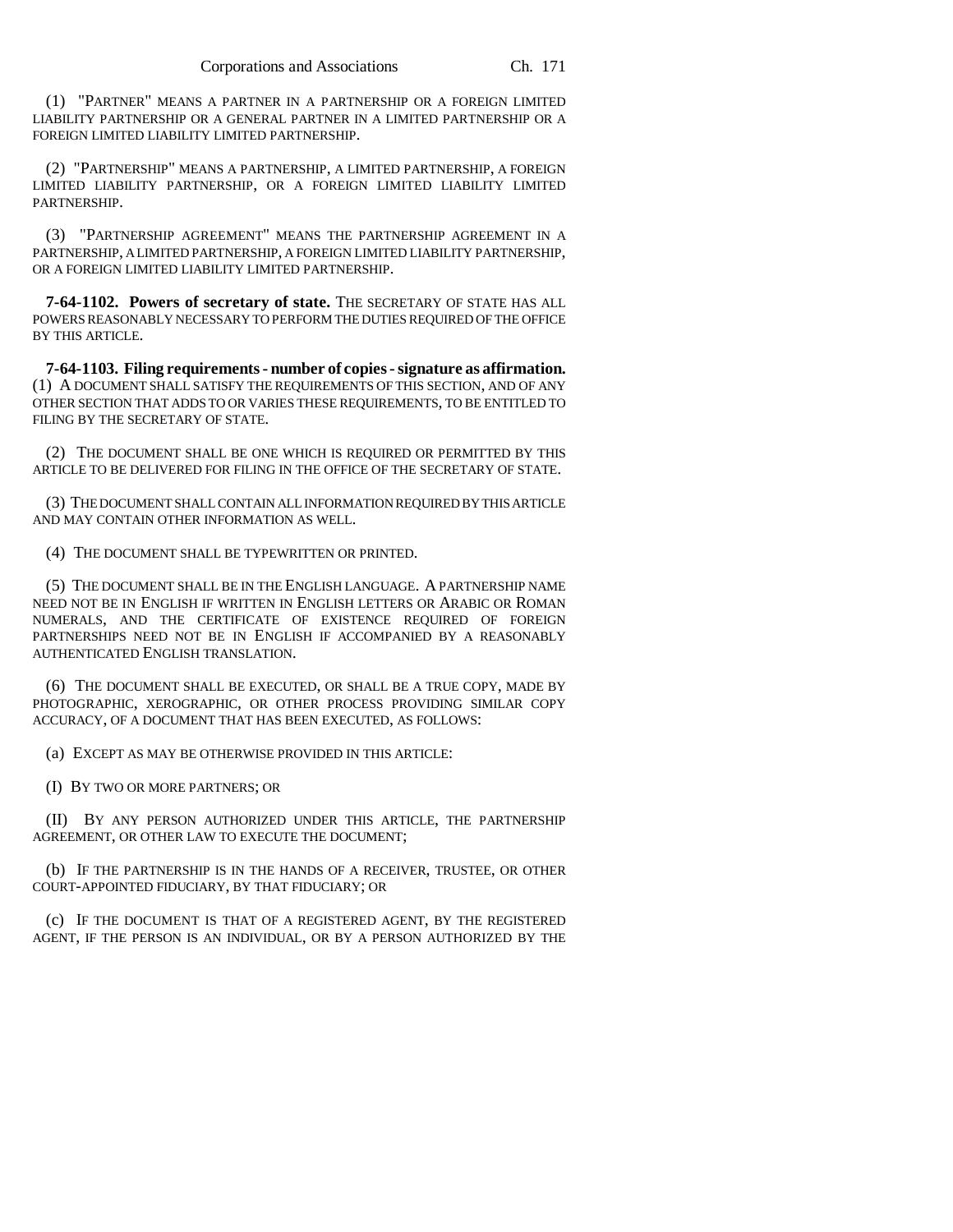REGISTERED AGENT TO EXECUTE THE DOCUMENT, IF THE REGISTERED AGENT IS AN ENTITY.

(7) THE PERSON EXECUTING THE DOCUMENT SHALL STATE BENEATH OR OPPOSITE SUCH PERSON'S SIGNATURE HIS OR HER NAME AND THE CAPACITY IN WHICH THE PERSON SIGNS.

(8) THE DOCUMENT MAY BUT NEED NOT CONTAIN AN ACKNOWLEDGMENT, VERIFICATION, OR PROOF.

(9) WHETHER OR NOT THE DOCUMENT CONTAINS AN ACKNOWLEDGMENT, VERIFICATION, OR PROOF PERMITTED BY SUBSECTION (8) OF THIS SECTION, THE SIGNATURE OF EACH PERSON SIGNING THE DOCUMENT SHALL CONSTITUTE THE AFFIRMATION OR ACKNOWLEDGMENT OF SUCH PERSON, UNDER PENALTIES OF PERJURY, THAT THE DOCUMENT IS THE PERSON'S ACT AND DEED OR THE ACT AND DEED OF THE PARTNERSHIP AND THAT THE FACTS STATED IN THE DOCUMENT ARE TRUE.

(10) IF THE SECRETARY OF STATE REQUIRES THE USE OF A FORM OR COVER SHEET FOR A DOCUMENT UNDER SECTION 7-64-1104, THE DOCUMENT SHALL BE IN OR ON THE REQUIRED FORM OR SHALL HAVE THE REQUIRED COVER SHEET.

(11) THE DOCUMENT SHALL BE DELIVERED TO THE SECRETARY OF STATE FOR FILING AND SHALL BE ACCOMPANIED BY ONE EXACT OR CONFORMED COPY THEREOF (EXCEPT AS PROVIDED IN SECTION 7-64-1115), THE CORRECT FILING FEE, AND ANY PENALTY REQUIRED BY THIS ARTICLE OR OTHER LAW. EXCEPT WITH RESPECT TO FILINGS PURSUANT TO SECTION 7-64-1115, THE DOCUMENT SHALL STATE, OR BE ACCOMPANIED BY A WRITING STATING, THE ADDRESS TO WHICH THE SECRETARY OF STATE MAY DELIVER A COPY UPON COMPLETION OF THE FILING.

**7-64-1104. Forms - secretary of state to furnish upon request.** THE SECRETARY OF STATE MAY PREPARE AND FURNISH FORMS AND COVER SHEETS FOR ANY DOCUMENT REQUIRED OR PERMITTED BY THIS ARTICLE AND MAY REQUIRE THE USE OF ANY SUCH FORM OR COVER SHEET; HOWEVER, NO REQUIREMENT THAT A FORM OR COVER SHEET BE USED SHALL PRECLUDE IN ANY WAY THE INCLUSION IN ANY DOCUMENT OF ANY ITEM THE INCLUSION OF WHICH IS NOT PROHIBITED BY THIS ARTICLE OR REQUIRE THE INCLUSION THEREIN OF ANY ITEM THE INCLUSION OF WHICH IS NOT REQUIRED BY THIS ARTICLE. THE SECRETARY OF STATE SHALL FURNISH, ON REQUEST, ANY FORM OR COVER SHEET THAT THE SECRETARY OF STATE REQUIRES TO BE USED PURSUANT TO THIS SECTION.

**7-64-1105. Filing, service, and copying fees - subpoenas.** (1) THE SECRETARY OF STATE SHALL CHARGE AND COLLECT FEES AND OTHER CHARGES, WHICH SHALL BE DETERMINED AND COLLECTED PURSUANT TO SECTION 24-21-104 (3), C.R.S., FOR:

- (a) ISSUING ANY CERTIFICATE;
- (b) FURNISHING WRITTEN INFORMATION CONCERNING ANY PARTNERSHIP;
- (c) FURNISHING A COPY OF ANY DOCUMENT OR INSTRUMENT;
- (d) CERTIFYING A COPY OF ANY DOCUMENT OR INSTRUMENT THAT IS ON FILE WITH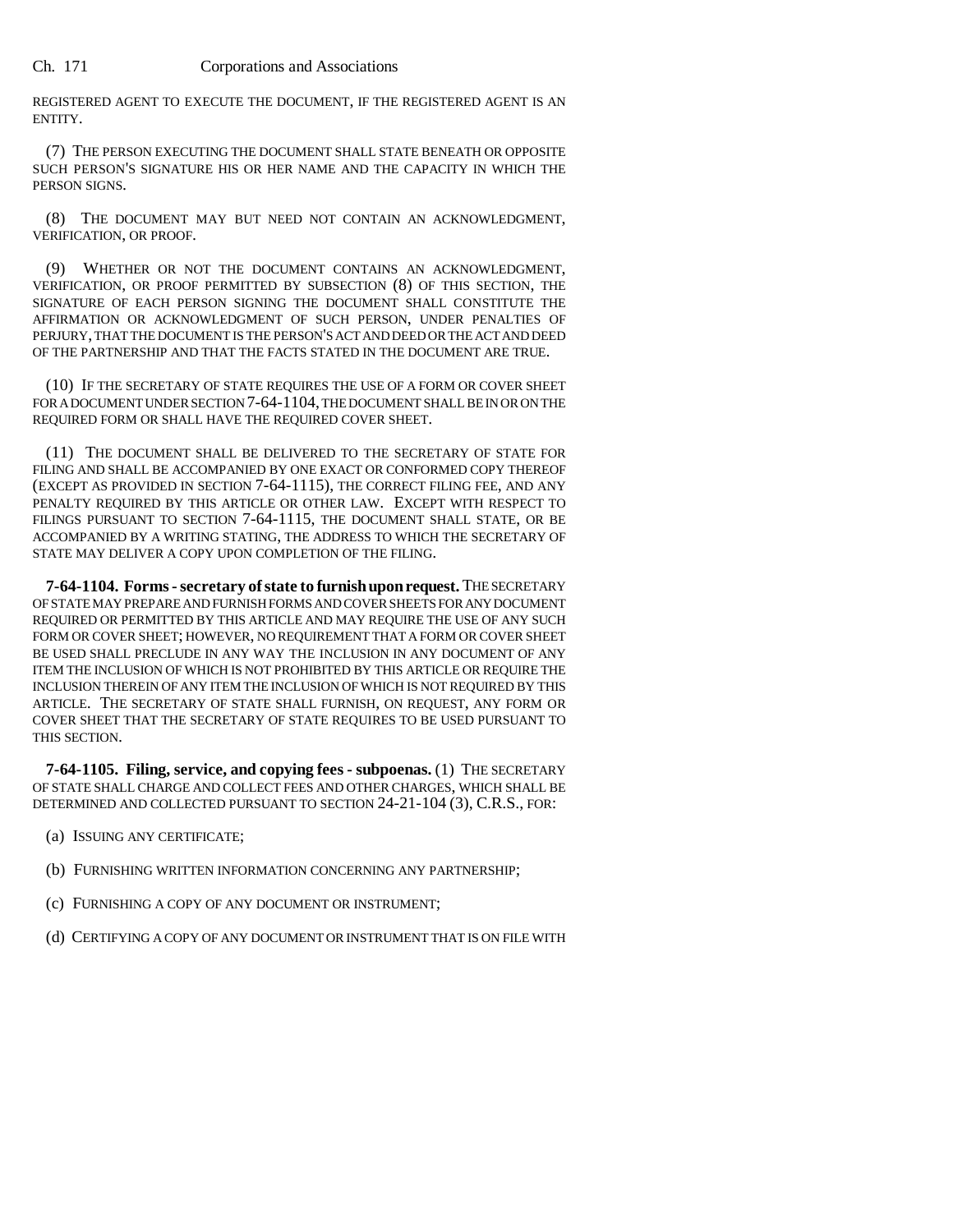THE SECRETARY OF STATE;

(e) SERVICE OF ANY NOTICE, DEMAND, OR PROCESS UPON THE SECRETARY OF STATE AS THE REGISTERED AGENT OF A PARTNERSHIP, WHICH AMOUNT MAY BE RECOVERED AS COSTS BY THE PARTY TO THE SUIT, ACTION, OR PROCEEDING CAUSING SUCH SERVICE TO BE MADE IF SUCH PARTY PREVAILS THEREIN; AND

(f) FILING ANY DOCUMENT REQUIRED OR PERMITTED TO BE FILED UNDER THIS ARTICLE.

(2) THE SECRETARY OF STATE SHALL CHARGE AND COLLECT, AT THE TIME OF SERVICE OF ANY SUBPOENA UPON THE SECRETARY OF STATE OR ANY DEPUTY OR EMPLOYEE OF THE SECRETARY OF STATE'S OFFICE, A FEE OF FIFTY DOLLARS AND AN ALLOWANCE OF TEN DOLLARS FOR MEALS AND A CHARGE FOR MILEAGE AT THE RATE PRESCRIBED BY SECTION 24-9-104,C.R.S., FOR EACH MILE FROM THE STATE CAPITOL BUILDING TO THE PLACE NAMED IN THE SUBPOENA. THE FEE SHALL BE PAID TO THE SECRETARY OF STATE; THE MEAL ALLOWANCE AND MILEAGE CHARGE SHALL BE PAID TO THE PERSON NAMED IN THE SUBPOENA. IF THE PERSON NAMED IN THE SUBPOENA IS REQUIRED TO APPEAR AT THE PLACE NAMED IN THE SUBPOENA FOR MORE THAN ONE DAY, HE OR SHE SHALL BE PAID IN ADVANCE A PER DIEM ALLOWANCE OF FORTY-FOUR DOLLARS FOR EACH DAY OF ATTENDANCE IN ADDITION TO ANY OTHER FEES, ALLOWANCES, AND CHARGES.

(3) THE SECRETARY OF STATE SHALL CHARGE AND COLLECT ALL OTHER FEES AND PENALTIES IMPOSED BY OR ASSESSED IN ACCORDANCE WITH THIS ARTICLE.

(4) IN ALL CASES WHERE FEES OR CHARGES ARE IMPOSED UNDER THIS ARTICLE, THE FEE SHALL INCLUDE INDEXING AND FILING OF THE DOCUMENT AND SHALL INCLUDE AFFIXING THE SEAL OF THE SECRETARY OF STATE UPON ANY CERTIFIED COPY.

**7-64-1106. Effective time and date of document.** (1) EXCEPT AS PROVIDED IN SUBSECTION (2) OF THIS SECTION AND IN SECTION 7-64-1107 (4), A DOCUMENT THAT IS FILED BY THE SECRETARY OF STATE IS EFFECTIVE:

(a) AT THE TIME OF FILING ON THE DATE IT IS FILED, AS EVIDENCED BY THE SECRETARY OF STATE'S TIME AND DATE ENDORSEMENT ON THE DOCUMENT; OR

(b) AT THE LATER OF THE TIME SPECIFIED IN THE DOCUMENT AS ITS EFFECTIVE TIME ON THE DATE IT IS FILED, AS SUCH DATE IS SPECIFIED IN THE SECRETARY OF STATE'S TIME AND DATE ENDORSEMENT ON THE DOCUMENT, OR THE TIME SPECIFIED IN SUCH TIME AND DATE ENDORSEMENT OF THE SECRETARY OF STATE.

(2) A DOCUMENT MAY SPECIFY A DELAYED EFFECTIVE TIME AND DATE, AND IF IT DOES SO THE DOCUMENT BECOMES EFFECTIVE AT THE TIME AND DATE SPECIFIED. IF A DOCUMENT SPECIFIES A DELAYED EFFECTIVE DATE BUT NOT A TIME, THE DOCUMENT IS EFFECTIVE AT THE CLOSE OF BUSINESS ON THAT DATE. IF A DOCUMENT SPECIFIES A DELAYED EFFECTIVE DATE THAT IS LATER THAN THE NINETIETH DAY AFTER THE DATE THE DOCUMENT IS FILED, THE DOCUMENT IS EFFECTIVE ON THE NINETIETH DAY AFTER IT IS FILED.

(3) IF A DOCUMENT SPECIFIES A DELAYED EFFECTIVE DATE PURSUANT TO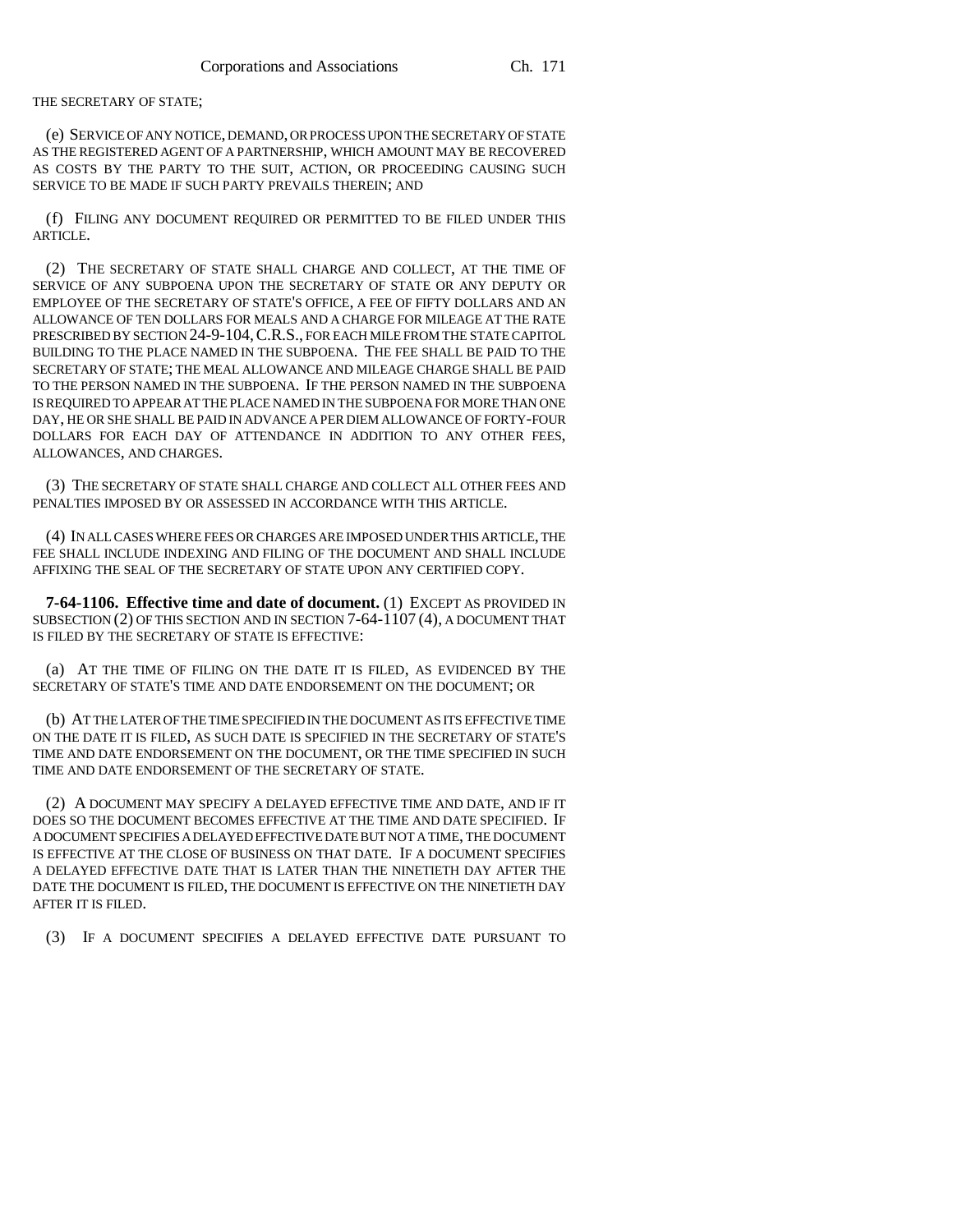SUBSECTION (2) OF THIS SECTION, THE DOCUMENT MAY BE PREVENTED FROM BECOMING EFFECTIVE BY DELIVERING TO THE SECRETARY OF STATE FOR FILING, ON OR BEFORE THE EARLIER OF THE SPECIFIED EFFECTIVE DATE OF THE DOCUMENT OR THE NINETIETH DAY AFTER THE DOCUMENT IS FILED, A CERTIFICATE OF WITHDRAWAL, EXECUTED IN THE SAME MANNER AS THE DOCUMENT BEING WITHDRAWN, STATING:

(a) THAT THE DOCUMENT HAS BEEN REVOKED BY APPROPRIATE ACTION BY THE PARTNERSHIP OR BY COURT ORDER OR DECREE AND IS VOID; AND

(b) IN THE CASE OF A COURT ORDER OR DECREE , THAT SUCH COURT ORDER OR DECREE WAS ENTERED BY A COURT HAVING JURISDICTION OF THE PROCEEDING FOR THE REORGANIZATION OF THE PARTNERSHIP UNDER A SPECIFIED STATUTE OF THE UNITED STATES.

**7-64-1107. Correcting filed document.** (1) A PARTNERSHIP MAY CORRECT A DOCUMENT FILED BY THE SECRETARY OF STATE IF THE DOCUMENT CONTAINS AN ERROR OR WAS DEFECTIVELY EXECUTED, ATTESTED, VERIFIED, OR ACKNOWLEDGED.

(2) A DOCUMENT IS CORRECTED BY DELIVERING TO THE SECRETARY OF STATE FOR FILING A STATEMENT OF CORRECTION THAT:

(a) DESCRIBES THE DOCUMENT, INCLUDING ITS FILING DATE, OR HAS A COPY OF IT ATTACHED TO THE STATEMENT OF CORRECTION;

(b) SPECIFIES THE ERROR AND THE REASON IT IS INCORRECT OR THE MANNER IN WHICH THE EXECUTION, ATTESTATION, VERIFICATION, OR ACKNOWLEDGMENT WAS DEFECTIVE; AND

(c) CORRECTS THE ERROR OR THE DEFECTIVE EXECUTION, ATTESTATION, VERIFICATION, OR ACKNOWLEDGMENT.

(3) A STATEMENT OF CORRECTION MAY BE EXECUTED BY ANY PERSON DESIGNATED IN SECTION 7-64-1103 (6) OR BY THE PERSON OR PERSONS WHO EXECUTED THE DOCUMENT THAT IS CORRECTED.

(4) A STATEMENT OF CORRECTION IS EFFECTIVE ON THE EFFECTIVE DATE OF THE DOCUMENT IT CORRECTS EXCEPT AS TO PERSONS RELYING ON THE UNCORRECTED DOCUMENT AND ADVERSELY AFFECTED BY THE CORRECTION. AS TO THOSE PERSONS, THE STATEMENT OF CORRECTION IS EFFECTIVE WHEN FILED.

**7-64-1108. Filing duty of secretary of state - manner of filing.** (1) IF A DOCUMENT DELIVERED TO THE SECRETARY OF STATE FOR FILING SATISFIES THE REQUIREMENTS OF SECTION 7-64-1103, THE SECRETARY OF STATE SHALL FILE IT.

(2) THE SECRETARY OF STATE FILES A DOCUMENT BY LEGIBLY STAMPING OR OTHERWISE ENDORSING THE WORD "FILED", TOGETHER WITH THE NAME AND OFFICIAL TITLE OF THE SECRETARY OF STATE AND THE TIME AND DATE OF RECEIPT, ON BOTH THE DOCUMENT AND THE ACCOMPANYING COPY OR COPIES. AFTER FILING A DOCUMENT, EXCEPT AS PROVIDED IN SECTIONS 7-64-304 AND 7-64-1115 OF THIS ARTICLE, THE SECRETARY OF STATE SHALL DELIVER THE ACCOMPANYING COPY, WITH THE RECEIPT FOR FILING FEES, IF ANY, TO THE PARTNERSHIP OR ITS REPRESENTATIVE.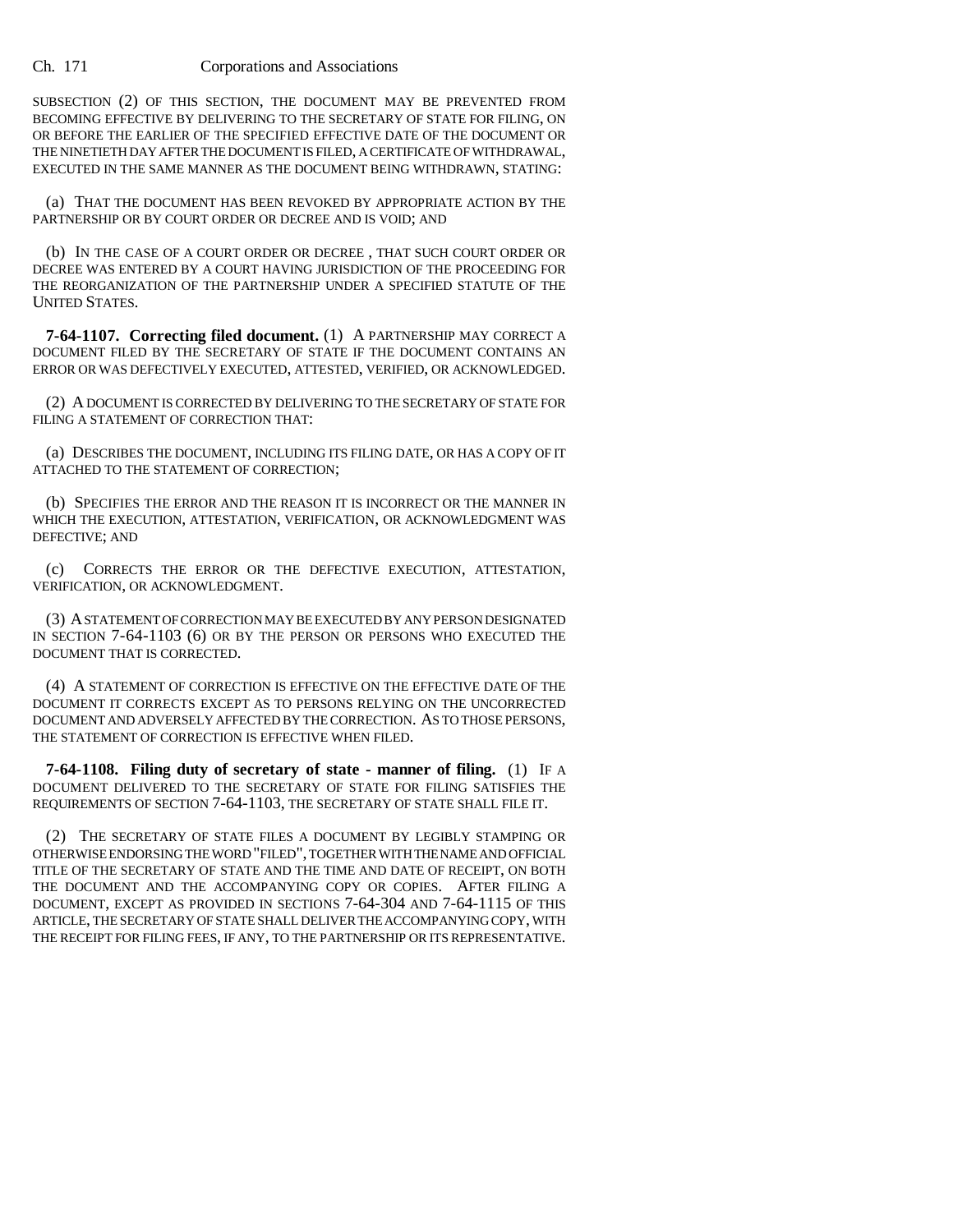(3) IF THE SECRETARY OF STATE REFUSES TO FILE A DOCUMENT, THE SECRETARY OF STATE SHALL RETURN IT TO THE PERSON DELIVERING THE DOCUMENT, TOGETHER WITH A WRITTEN NOTICE PROVIDING A BRIEF EXPLANATION OF THE REASON FOR THE REFUSAL, WITHIN TEN DAYS AFTER THE DOCUMENT WAS DELIVERED TO THE SECRETARY OF STATE.

(4) THE SECRETARY OF STATE'S DUTY TO FILE DOCUMENTS UNDER THIS SECTION IS MINISTERIAL. EXCEPT AS OTHERWISE PROVIDED IN THIS ARTICLE, THE FILING OF OR REFUSAL TO FILE A DOCUMENT DOES NOT:

(a) AFFECT THE VALIDITY OR INVALIDITY OF THE DOCUMENT IN WHOLE OR IN PART;

(b) RELATE TO THE CORRECTNESS OR INCORRECTNESS OF INFORMATION CONTAINED IN THE DOCUMENT; OR

(c) CREATE A PRESUMPTION THAT THE DOCUMENT IS VALID OR INVALID OR THAT INFORMATION CONTAINED IN THE DOCUMENT IS CORRECT OR INCORRECT.

**7-64-1109. Appeal from secretary of state's refusal to file document.** (1) IF THE SECRETARY OF STATE REFUSES TO FILE A DOCUMENT DELIVERED TO THE SECRETARY OF STATE FOR FILING, THE PERSON DELIVERING THE DOCUMENT FOR FILING MAY, WITHIN FORTY-FIVE DAYS AFTER THE EFFECTIVE DATE OF THE NOTICE OF THE REFUSAL GIVEN BY THE SECRETARY OF STATE PURSUANT TO SECTION 7-64-1108 (3), APPEAL TO THE DISTRICT COURT OF THE COUNTY WHERE THE REGISTERED OR CHIEF EXECUTIVE OFFICE OF THE PARTNERSHIP IS LOCATED, OR IF THE PARTNERSHIP HAS NEITHER SUCH OFFICE, IN THE DISTRICT COURT FOR THE CITY AND COUNTY OF DENVER. THE APPEAL IS COMMENCED BY PETITIONING THE COURT TO COMPEL THE FILING OF THE DOCUMENT BY THE SECRETARY OF STATE AND BY ATTACHING TO THE PETITION A COPY OF THE DOCUMENT AND A COPY OF THE SECRETARY OF STATE'S NOTICE OF REFUSAL.

(2) THE COURT MAY ORDER THE SECRETARY OF STATE TO FILE THE DOCUMENT OR TO TAKE SUCH OTHER ACTION AS THE COURT CONSIDERS APPROPRIATE.

(3) THE COURT'S ORDER OR DECISION MAY BE APPEALED AS IN OTHER CIVIL PROCEEDINGS.

**7-64-1110. Evidentiary effect of copy of filed document.** A CERTIFICATE ATTACHED TO A COPY OF A DOCUMENT FILED BY THE SECRETARY OF STATE BEARING THE SECRETARY OF STATE'S SIGNATURE, EITHER MANUAL OR FACSIMILE, AND THE SEAL OF THIS STATE IS PRIMA FACIE EVIDENCE THAT THE DOCUMENT IS ON FILE WITH THE SECRETARY OF STATE.

**7-64-1111. Certificates issued by secretary of state.** (1) THE SECRETARY OF STATE SHALL ISSUE TO ANY PERSON, UPON REQUEST, A CERTIFICATE THAT SETS FORTH ANY FACTS OF RECORD IN THE OFFICE OF THE SECRETARY OF STATE.

(2) A CERTIFICATE ISSUED BY THE SECRETARY OF STATE MAY BE RELIED UPON, SUBJECT TO ANY QUALIFICATION STATED IN THE CERTIFICATE, AS PRIMA FACIE EVIDENCE OF THE FACTS SET FORTH THEREIN.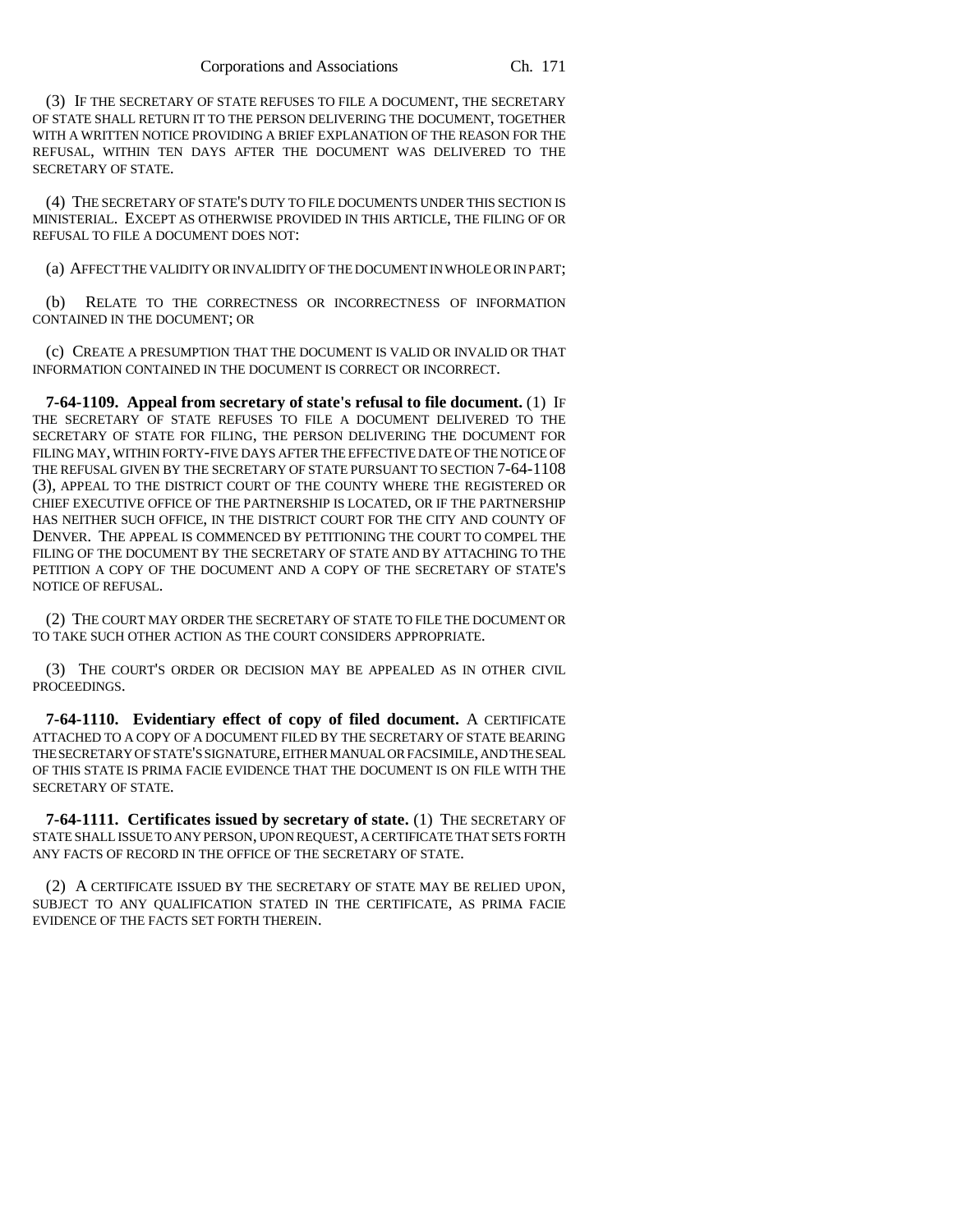**7-64-1112. Proof of filing.** (1) THE SECRETARY OF STATE MAY CONSIDER A DOCUMENT TO HAVE BEEN RECEIVED FOR FILING UPON PROOF OF RECEIPT WITH A SIGNED RETURN RECEIPT, AN ENTRY OF A LOG MAINTAINED BY THE SECRETARY OF STATE OF FACSIMILE TRANSMISSIONS RECEIVED, OR SUCH OTHER AND ADDITIONAL PROOF OF RECEIPT OF THE DOCUMENTS RECEIVED AS THE SECRETARY OF STATE MAY REQUIRE. SUCH PROOF SHALL BE SATISFACTORY TO THE SECRETARY OF STATE BEFORE THE DOCUMENT WILL BE CONSIDERED RECEIVED.

(2) THE SECRETARY OF STATE MAY REQUIRE THAT THE RECEIPT OF A DOCUMENT BY FACSIMILE TRANSMISSION ON OR AFTER THE EFFECTIVE DATE OF THIS ARTICLE BE SHOWN IN THE LOG OF FACSIMILE TRANSMISSIONS RECEIVED BY THE SECRETARY OF STATE. THE SECRETARY OF STATE MAY CONDITION RELIEF UNDER THIS SECTION UPON FULFILLMENT OF SUCH OTHER REQUIREMENTS OR CONDITIONS THAT THE SECRETARY OF STATE FINDS APPROPRIATE, INCLUDING, WITHOUT LIMITATION, THE MAKING OF A CHANGE OF NAME OF THE ENTITY INVOLVED AND PAYMENT OF FEES FOR THE FILING.

(3) APPLICATION FOR RELIEF UNDER THIS SECTION SHALL BE DELIVERED TO THE SECRETARY OF STATE WITHIN SIXTY DAYS AFTER THE RECEIPT OF SUCH DOCUMENT BY THE SECRETARY OF STATE. THE SECRETARY OF STATE MAY CONSIDER SUCH APPLICATIONS FILED AFTER THE EFFECTIVE DATE OF THIS ARTICLE. THE APPLICATION SHALL CONTAIN SUFFICIENT INFORMATION FOR THE SECRETARY OF STATE TO IDENTIFY THE TRANSACTION.

**7-64-1113. Registered office and registered agent.** (1) EACH PARTNERSHIP THAT IS REGISTERED UNDER SECTION 7-64-1002 AND WHOSE CHIEF EXECUTIVE OFFICE IS NOT LOCATED IN THIS STATE SHALL CONTINUOUSLY MAINTAIN IN THIS STATE:

(a) A REGISTERED OFFICE; AND

(b) A REGISTERED AGENT, WHO SHALL BE:

(I) AN INDIVIDUAL WHO RESIDES IN THIS STATE AND WHOSE BUSINESS OFFICE IS IDENTICAL WITH THE REGISTERED OFFICE;

(II) A DOMESTIC CORPORATION WHOSE BUSINESS OFFICE IS IDENTICAL WITH THE REGISTERED OFFICE; OR

(III) A FOREIGN CORPORATION AUTHORIZED TO TRANSACT BUSINESS IN THIS STATE WHOSE BUSINESS OFFICE IS IDENTICAL WITH THE REGISTERED OFFICE.

**7-64-1114. Change of registered office or registered agent.** (1) A PARTNERSHIP MAY CHANGE ITS REGISTERED OFFICE OR REGISTERED AGENT BY DELIVERING TO THE SECRETARY OF STATE FOR FILING A STATEMENT OF CHANGE THAT SETS FORTH:

(a) THE NAME OF THE PARTNERSHIP;

(b) THE STREET ADDRESS OF ITS CURRENT REGISTERED OFFICE;

(c) IF THE REGISTERED OFFICE IS TO BE CHANGED, THE STREET ADDRESS OF THE NEW REGISTERED OFFICE;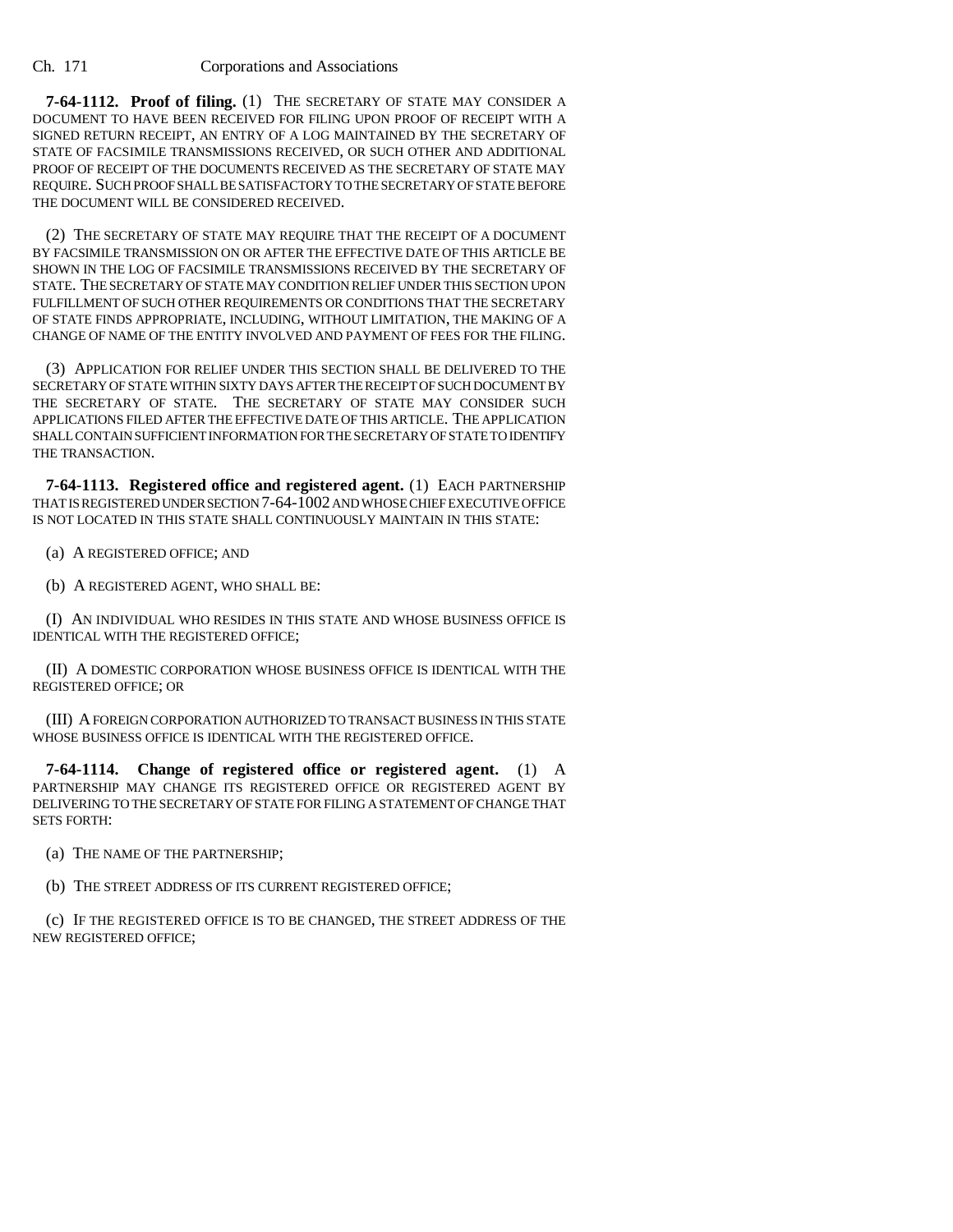(d) THE NAME OF ITS CURRENT REGISTERED AGENT;

(e) IF THE REGISTERED AGENT IS TO BE CHANGED, THE NAME OF THE NEW REGISTERED AGENT AND THE NEW REGISTERED AGENT'S WRITTEN CONSENT TO THE APPOINTMENT, EITHER ON THE STATEMENT OF CHANGE OR IN AN ACCOMPANYING DOCUMENT; AND

(f) THAT, AFTER THE CHANGE OR CHANGES ARE MADE, THE STREET ADDRESSES OF ITS REGISTERED OFFICE AND OF THE BUSINESS OFFICE OF ITS REGISTERED AGENT WILL BE IDENTICAL.

(2) IF A REGISTERED AGENT CHANGES THE STREET ADDRESS OF THE REGISTERED AGENT'S BUSINESS OFFICE, THE REGISTERED AGENT MAY CHANGE THE STREET ADDRESS OF THE REGISTERED OFFICE OF ANY PARTNERSHIP FOR WHICH THE REGISTERED AGENT IS THE REGISTERED AGENT BY GIVING WRITTEN NOTICE TO THE PARTNERSHIP OF THE CHANGE AND EXECUTING, EITHER MANUALLY OR IN FACSIMILE, AND DELIVERING TO THE SECRETARY OF STATE FOR FILING A STATEMENT OF CHANGE THAT COMPLIES WITH THE REQUIREMENTS OF SUBSECTION (1) OF THIS SECTION AND RECITES THAT NOTICE OF THE CHANGE HAS BEEN GIVEN TO THE PARTNERSHIP.

**7-64-1115. Resignation of registered agent.** (1) THE REGISTERED AGENT OF A PARTNERSHIP MAY RESIGN THE AGENCY BY DELIVERING TO THE SECRETARY OF STATE FOR FILING A STATEMENT OF RESIGNATION, WHICH SHALL BE ACCOMPANIED BY TWO EXACT OR CONFORMED COPIES THEREOF. THE STATEMENT OF RESIGNATION MAY INCLUDE A STATEMENT THAT THE REGISTERED OFFICE IS ALSO DISCONTINUED.

(2) AFTER FILING THE STATEMENT OF RESIGNATION, THE SECRETARY OF STATE SHALL DELIVER ONE COPY TO THE REGISTERED OFFICE OF THE PARTNERSHIP AND THE OTHER COPY TO THE CHIEF EXECUTIVE OFFICE OF THE PARTNERSHIP.

(3) THE AGENCY APPOINTMENT IS TERMINATED, AND THE REGISTERED OFFICE DISCONTINUED IF SO PROVIDED, ON THE THIRTY-FIRST DAY AFTER THE DATE ON WHICH THE STATEMENT OF RESIGNATION WAS FILED.

**7-64-1116. Service on partnership.** (1) A PARTNERSHIP'S REGISTERED AGENT IS THE PARTNERSHIP'S AGENT FOR SERVICE OF ANY PROCESS, NOTICE, OR DEMAND REQUIRED OR PERMITTED BY LAW TO BE SERVED ON THE PARTNERSHIP.

(2) IF A PARTNERSHIP HAS NO REGISTERED AGENT, OR THE REGISTERED AGENT CANNOT WITH REASONABLE DILIGENCE BE SERVED, THE PARTNERSHIP MAY BE SERVED BY REGISTERED OR CERTIFIED MAIL, RETURN RECEIPT REQUESTED, ADDRESSED TO THE PARTNERSHIP AT ITS CHIEF EXECUTIVE OFFICE. SERVICE IS PERFECTED UNDER THIS SUBSECTION AT THE EARLIEST OF:

(a) THE DATE THE PARTNERSHIP RECEIVES THE PROCESS, NOTICE, OR DEMAND;

(b) THE DATE SHOWN ON THE RETURN RECEIPT, IF SIGNED ON BEHALF OF THE PARTNERSHIP; OR

(c) FIVE DAYS AFTER MAILING.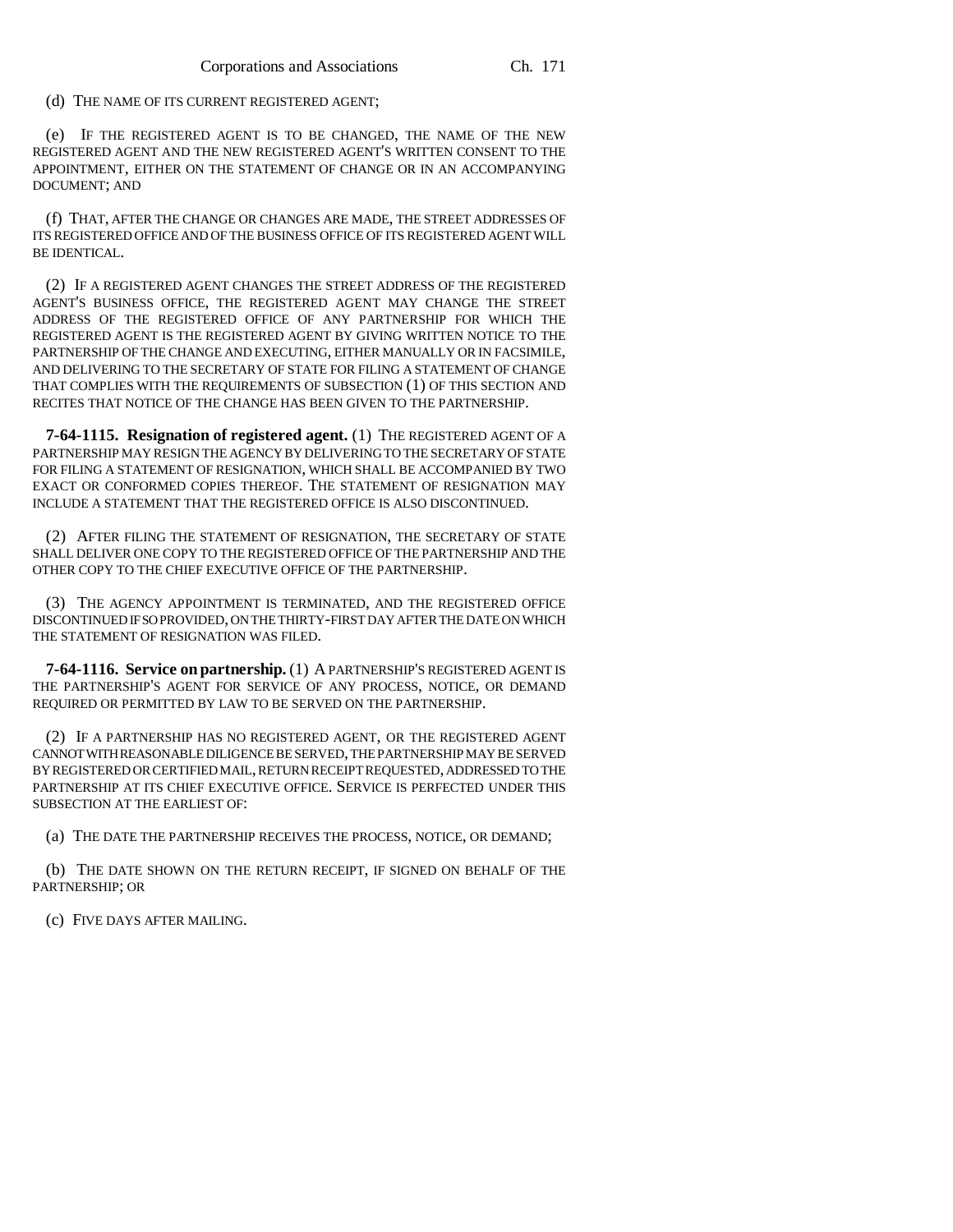(3) THIS SECTION DOES NOT PRESCRIBE THE ONLY MEANS, OR NECESSARILY THE REQUIRED MEANS, OF SERVING A PARTNERSHIP.

## PART 12 MISCELLANEOUS PROVISIONS

**7-64-1201. Uniformity of application and construction.** THIS ARTICLE SHALL BE APPLIED AND CONSTRUED TO EFFECTUATE ITS GENERAL PURPOSE TO MAKE UNIFORM THE LAW WITH RESPECT TO THE SUBJECT OF THIS ARTICLE AMONG STATES ENACTING IT.

**7-64-1202. Title.** THIS ARTICLE MAY BE CITED AS THE "COLORADO UNIFORM PARTNERSHIP ACT (1997)".

**7-64-1203. Severability clause.** IF ANY PROVISION OF THIS ARTICLE OR ITS APPLICATION TO ANY PERSON OR CIRCUMSTANCE IS HELD INVALID, THE INVALIDITY DOES NOT AFFECT OTHER PROVISIONS OR APPLICATIONS OF THIS ARTICLE WHICH CAN BE GIVEN EFFECT WITHOUT THE INVALID PROVISION OR APPLICATION, AND TO THIS END THE PROVISIONS OF THIS ARTICLE ARE SEVERABLE.

**7-64-1204. Effective date.** THIS ARTICLE TAKES EFFECT JANUARY 1, 1998.

**7-64-1205. Applicability.** (1) THIS ARTICLE GOVERNS ONLY A PARTNERSHIP FORMED:

(a) AFTER THE EFFECTIVE DATE OF THIS ARTICLE, UNLESS THAT PARTNERSHIP IS CONTINUING THE BUSINESS OF A PARTNERSHIP THAT HAS DISSOLVED UNDER SECTION 7-60-141; AND

(b) BEFORE THE EFFECTIVE DATE OF THIS ARTICLE, THAT ELECTS, AS PROVIDED BY SUBSECTION (2) OF THIS SECTION, TO BE GOVERNED BY THIS ARTICLE.

(2) A PARTNERSHIP VOLUNTARILY MAY ELECT, IN THE MANNER PROVIDED IN ITS PARTNERSHIP AGREEMENT OR BY LAW FOR AMENDING THE PARTNERSHIP AGREEMENT, TO BE GOVERNED BY THIS ARTICLE. THE PROVISIONS OF THIS ARTICLE RELATING TO THE LIABILITY OF THE PARTNERSHIP'S PARTNERS TO THIRD PARTIES APPLY TO LIMIT THOSE PARTNERS' LIABILITY TO A THIRD PARTY WHO HAD DONE BUSINESS WITH THE PARTNERSHIP WITHIN ONE YEAR PRECEDING THE PARTNERSHIP'S ELECTION TO BE GOVERNED BY THIS ARTICLE, ONLY IF THE THIRD PARTY HAS NOTICE OF THE PARTNERSHIP'S ELECTION TO BE GOVERNED BY THIS ARTICLE.

**7-64-1206. Savings clause.** THIS ARTICLE DOES NOT AFFECT AN ACTION OR PROCEEDING COMMENCED OR RIGHT ACCRUED BEFORE THIS ARTICLE TAKES EFFECT.

**SECTION 2.** 7-61-110, Colorado Revised Statutes, 1986 Repl. Vol., is amended BY THE ADDITION OF A NEW SUBSECTION to read:

**7-61-110. General partner - rights - liabilities.** (2) FOR A LIMITED PARTNERSHIP THAT HAS MADE THE ELECTION PERMITTED BY SECTION 7-61-129, THE ARTICLE SO ELECTED SHALL BE THE GOVERNING LAW FOR PURPOSES OF SUBSECTION (1) OF THIS SECTION. FOR A LIMITED PARTNERSHIP THAT HAS NOT MADE THE ELECTION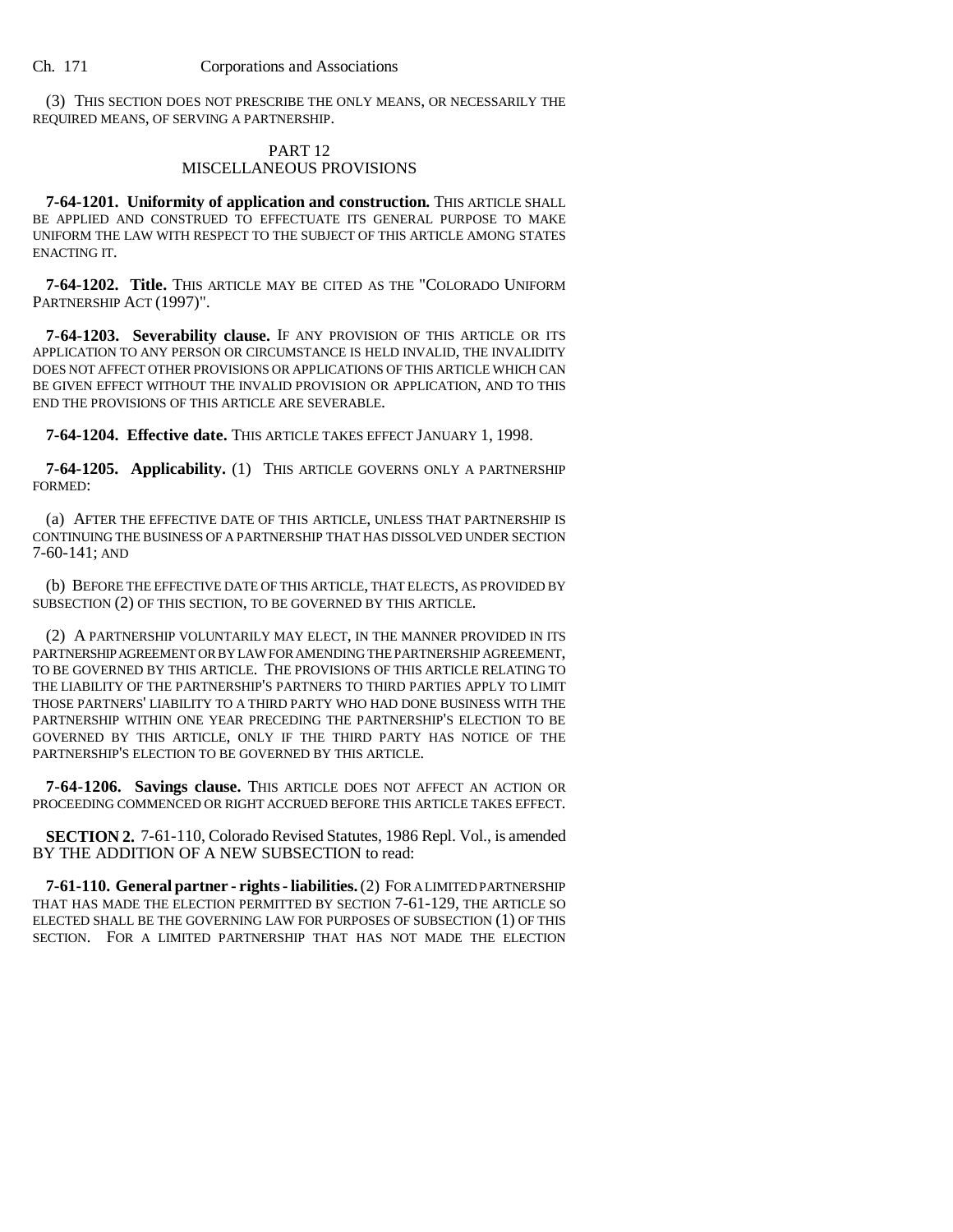PERMITTED BY SECTION 7-61-129, ARTICLE 60 OF THIS TITLE SHALL BE THE GOVERNING LAW FOR PURPOSES OF SUBSECTION (1) OF THIS SECTION.

**SECTION 3.** 7-61-129, Colorado Revised Statutes, 1986 Repl. Vol., is amended to read:

**7-61-129. Law governing cases not covered.** In any case not provided for in this article, the rules of law and equity, including the law merchant, shall govern. (1) IN ANY CASE NOT PROVIDED FOR IN THIS ARTICLE, THE PROVISIONS OF EITHER ARTICLE 60 OR 64 OF THIS TITLE SHALL GOVERN, TO THE EXTENT APPLICABLE, AS FOLLOWS:

(a) A LIMITED PARTNERSHIP MAY ELECT TO BE GOVERNED BY ARTICLE 64 OF THIS TITLE BY FILING FOR RECORD IN THE OFFICE OF THE COUNTY CLERK AND RECORDER IN WHICH ITS CERTIFICATE OF LIMITED PARTNERSHIP IS FILED OF RECORD AN AMENDMENT WHICH INCLUDES A DECLARATION THAT IT ELECTS TO BE GOVERNED BY SUCH ARTICLE. IF THE ELECTION IS MADE, THE AMENDMENT SHALL BE SIGNED BY ALL GENERAL PARTNERS, NOTWITHSTANDING SECTION 7-61-126 (1) (b).

(b) A LIMITED PARTNERSHIP THAT HAS MADE THE ELECTION IN PARAGRAPH (a) OF THIS SUBSECTION (1) SHALL BE GOVERNED BY ARTICLE 64 OF THIS TITLE.

(c) A LIMITED PARTNERSHIP THAT HAS NOT MADE THE ELECTION IN PARAGRAPH (a) OF THIS SUBSECTION (1) SHALL BE GOVERNED BY ARTICLE 60 OF THIS TITLE.

**SECTION 4.** 7-62-101 (5.5) and (12), Colorado Revised Statutes, 1986 Repl. Vol., as amended, are amended to read:

**7-62-101. Definitions.** As used in this article, unless the context otherwise requires:

(5.5) "Limited liability partnership" means a registered limited liability partnership as defined in section 7-60-102 (7) OR 7-64-101 (13).

(12) "Registered limited liability limited partnership" means a domestic or foreign limited partnership that has registered under section 7-60-144 OR SECTION 7-64-1002.

**SECTION 5.** 7-62-109, Colorado Revised Statutes, 1986 Repl. Vol., as amended, is amended to read:

**7-62-109. Conversion of limited partnership into other entities.** A limited partnership may become a registered limited liability limited partnership by complying with the applicable provisions of the "Uniform Partnership Law", article 60 of this title, OR THE "COLORADO UNIFORM PARTNERSHIP ACT (1997)", ARTICLE 64 OF THIS TITLE.

**SECTION 6.** 7-62-403, Colorado Revised Statutes, 1986 Repl. Vol., as amended, is amended BY THE ADDITION OF A NEW SUBSECTION to read:

**7-62-403. General powers and liabilities.** (3) FOR A LIMITED PARTNERSHIP THAT HAS MADE THE ELECTION PERMITTED BY SECTION 7-62-1104, THE ARTICLE SO ELECTED SHALL BE THE GOVERNING LAW FOR PURPOSES OF SUBSECTIONS (1) AND (2)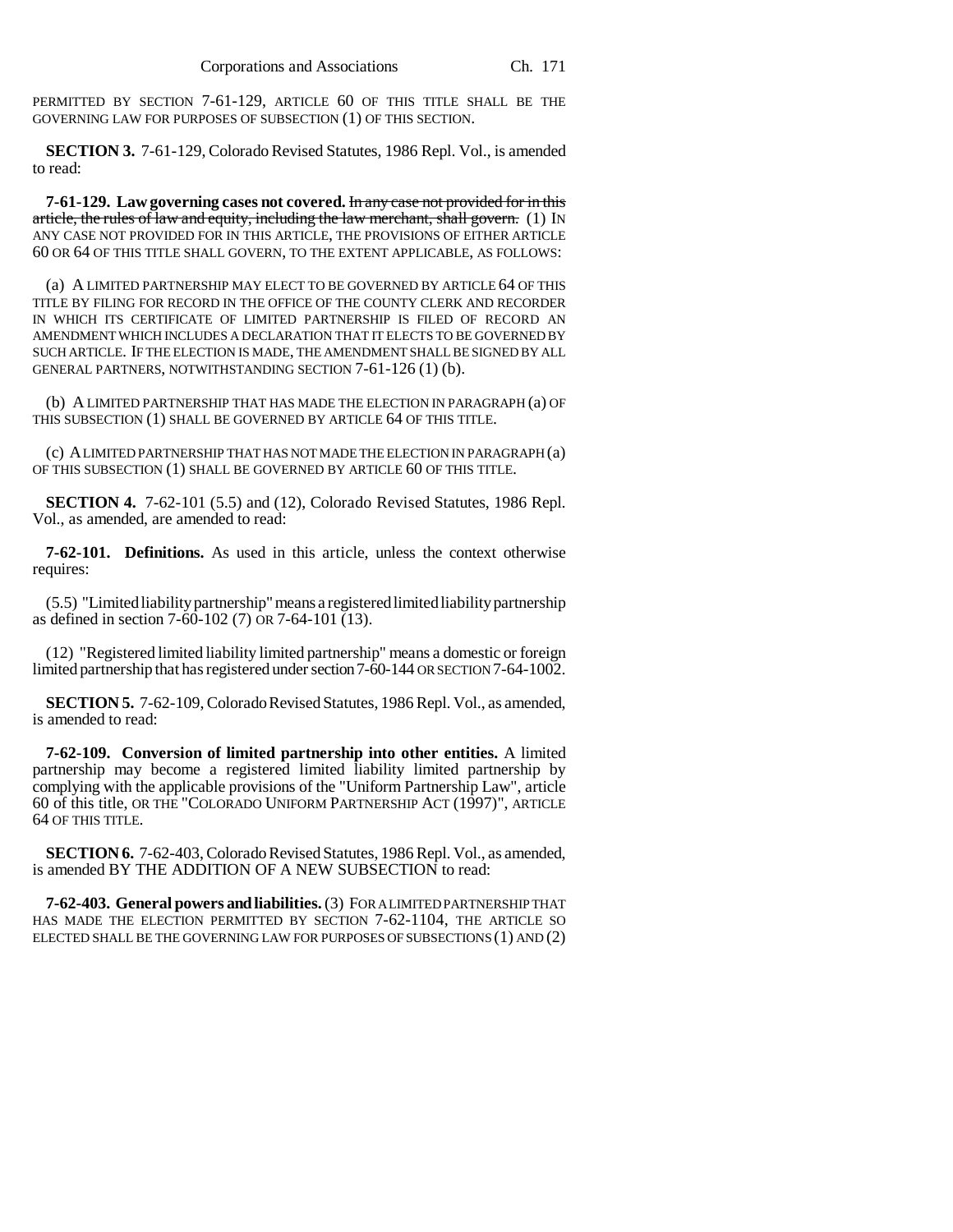OF THIS SECTION. FOR A LIMITED PARTNERSHIP THAT HAS NOT MADE THE ELECTION PERMITTED BY SECTION 7-62-1104, ARTICLE 60 OF THIS TITLE SHALL BE THE GOVERNING LAW FOR PURPOSES OF SUBSECTIONS (1) AND (2) OF THIS SECTION.

**SECTION 7.** 7-62-1104, Colorado Revised Statutes, 1986 Repl. Vol., as amended, is amended to read:

**7-62-1104. Rules for cases not provided for in this article - registration as limited liability limited partnership.** (1) In any case not provided for in this article, the provisions of the "Uniform Partnership Law" shall govern. A limited partnership may register as a registered limited liability limited partnership by complying with the applicable provisions of the "Uniform Partnership Law". EITHER ARTICLE 60 OR 64 OF THIS TITLE SHALL GOVERN, TO THE EXTENT APPLICABLE, AS FOLLOWS:

(a) A LIMITED PARTNERSHIP MAY ELECT TO BE GOVERNED BY ARTICLE 64 OF THIS TITLE BY FILING IN THE OFFICE OF THE SECRETARY OF STATE A CERTIFICATE OF LIMITED PARTNERSHIP OR A CERTIFICATE OF AMENDMENT OF LIMITED PARTNERSHIP THAT INCLUDES A DECLARATION THAT IT ELECTS TO BE GOVERNED BY SUCH ARTICLE. IF THE ELECTION IS MADE BY A CERTIFICATE OF AMENDMENT, THE CERTIFICATE OF AMENDMENT SHALL BE SIGNED BY ALL GENERAL PARTNERS, NOTWITHSTANDING SECTION 7-62-204 (1) (b).

(b) A LIMITED PARTNERSHIP THAT HAS MADE THE ELECTION IN PARAGRAPH (a) OF THIS SUBSECTION (1) SHALL BE GOVERNED BY ARTICLE 64 OF THIS TITLE.

(c) A LIMITED PARTNERSHIP THAT HAS NOT MADE THE ELECTION IN PARAGRAPH (a) OF THIS SUBSECTION (1) SHALL BE GOVERNED BY ARTICLE 60 OF THIS TITLE.

**SECTION 8.** 7-80-102 (13), Colorado Revised Statutes, 1986 Repl. Vol., as amended, is amended to read:

**7-80-102. Definitions.** As used in this article, unless the context otherwise requires:

(13) "Partnership" means a partnership as defined in the "Uniform Partnership Law", article 60 of this title, OR THE "COLORADO UNIFORM PARTNERSHIP ACT (1997)", ARTICLE 64 OF THIS TITLE, a predecessor law, or a comparable law of another jurisdiction and includes a registered limited liability partnership.

**SECTION 9.** 7-80-1001.5 (3) (b), Colorado Revised Statutes, 1986 Repl. Vol., as amended, is amended to read:

**7-80-1001.5. Conversion of limited liability company to partnership or limited partnership.** (3) After the conversion is approved as provided in subsection (2) of this section:

(b) If the resulting organization is a registered limited liability partnership or a registered limited liability limited partnership, the limited liability company shall file with the office of the secretary of state a registration statement which satisfies the requirements of section 7-60-144 OR 7-64-1002.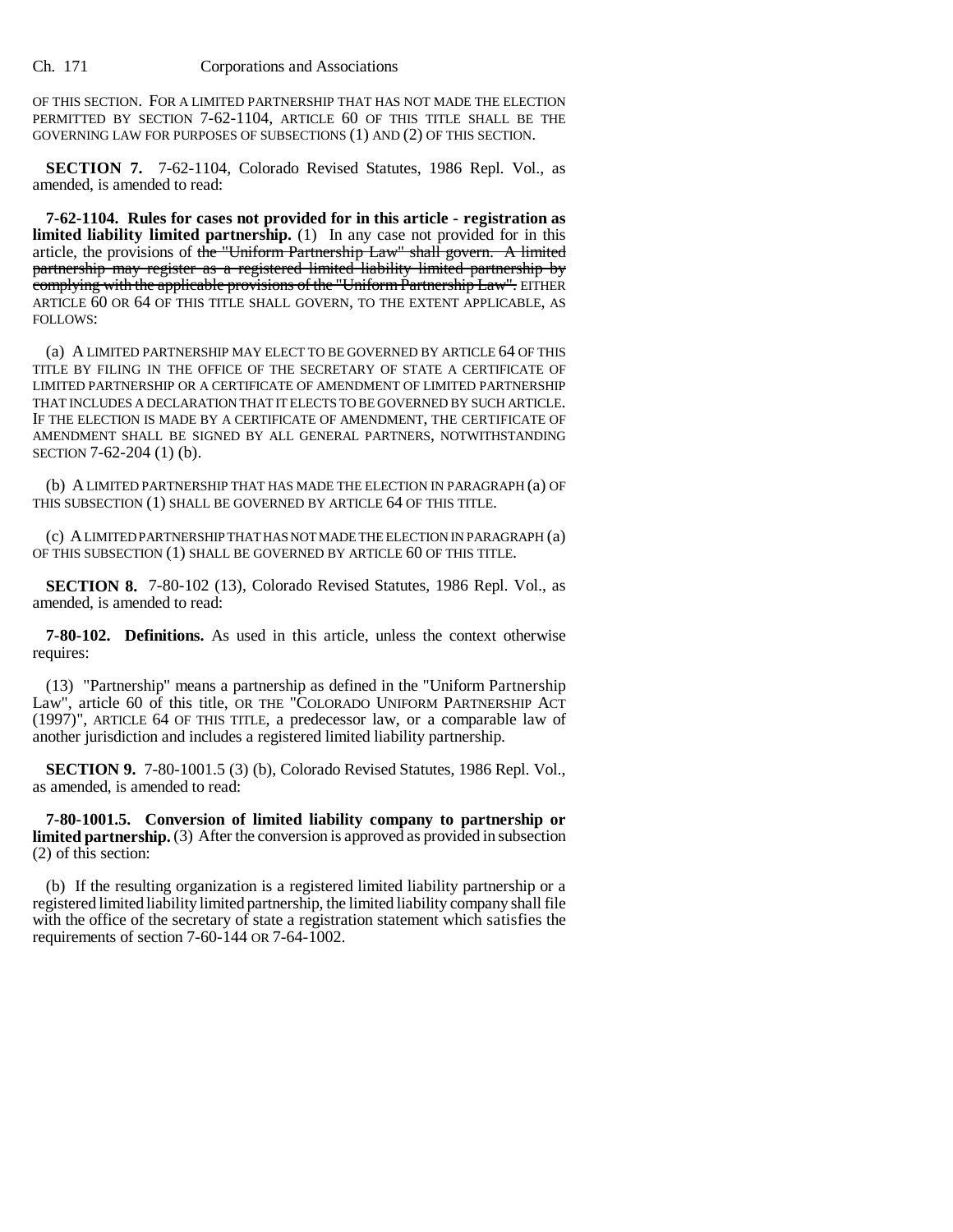**SECTION 10.** 12-4-110 (1.5) (c), Colorado Revised Statutes, 1991 Repl. Vol., as amended, is amended to read:

**12-4-110. Partnerships - professional corporations - limited liability companies - requirements.** (1.5) The practice of architecture by the following entities is permitted, subject to subsection (2) of this section:

(c) A registered limited liability partnership that has registered in accordance with section 7-60-144, C.R.S., OR QUALIFIED IN ACCORDANCE WITH SECTION 7-64-1002, C.R.S.

**SECTION 11.** 12-32-109.5 (6) (b), Colorado Revised Statutes, 1991 Repl. Vol., as amended, is amended to read:

**12-32-109.5. Professional service corporations, limited liability companies, and registered limited liability partnerships for the practice of podiatry**  definitions. (6) As used in this section, unless the context otherwise requires:

(b) "Corporation" includes a limited liability company organized under the "Colorado Limited Liability Company Act", article 80 of title 7, C.R.S., and a limited liability partnership registered under section 7-60-144 OR 7-64-1002, C.R.S.

**SECTION 12.** 12-33-124 (7) (b), Colorado Revised Statutes, 1991 Repl. Vol., as amended, is amended to read:

**12-33-124. Professional service corporations, limited liability companies, and registered limited liability partnerships for the practice of chiropractic definitions.** (7) As used in this section, unless the context otherwise requires:

"Corporation" includes a limited liability company organized under the "Colorado Limited Liability Company Act", article 80 of title 7, C.R.S., and a limited liability partnership registered under section 7-60-144 OR 7-64-1002, C.R.S.

**SECTION 13.** 12-36-134 (8) (b), Colorado Revised Statutes, 1991 Repl. Vol., as amended, is amended to read:

**12-36-134. Professional service corporations, limited liability companies, and registered limited liability partnerships for the practice of medicine**  definitions. (8) As used in this section, unless the context otherwise requires:

(b) "Corporation" includes a limited liability company organized under the "Colorado Limited Liability Company Act", article 80 of title 7, C.R.S., and a limited liability partnership registered under section 7-60-144 OR 7-64-1002, C.R.S.; except that the name of an entity other than a corporation shall contain the word "professional" or the abbreviation "prof." in addition to any other words required by the statute under which such entity is organized.

**SECTION 14.** 12-40-125 (7) (b), Colorado Revised Statutes, 1991 Repl. Vol., as amended, is amended to read:

**12-40-125. Professional service corporations, limited liability companies, and**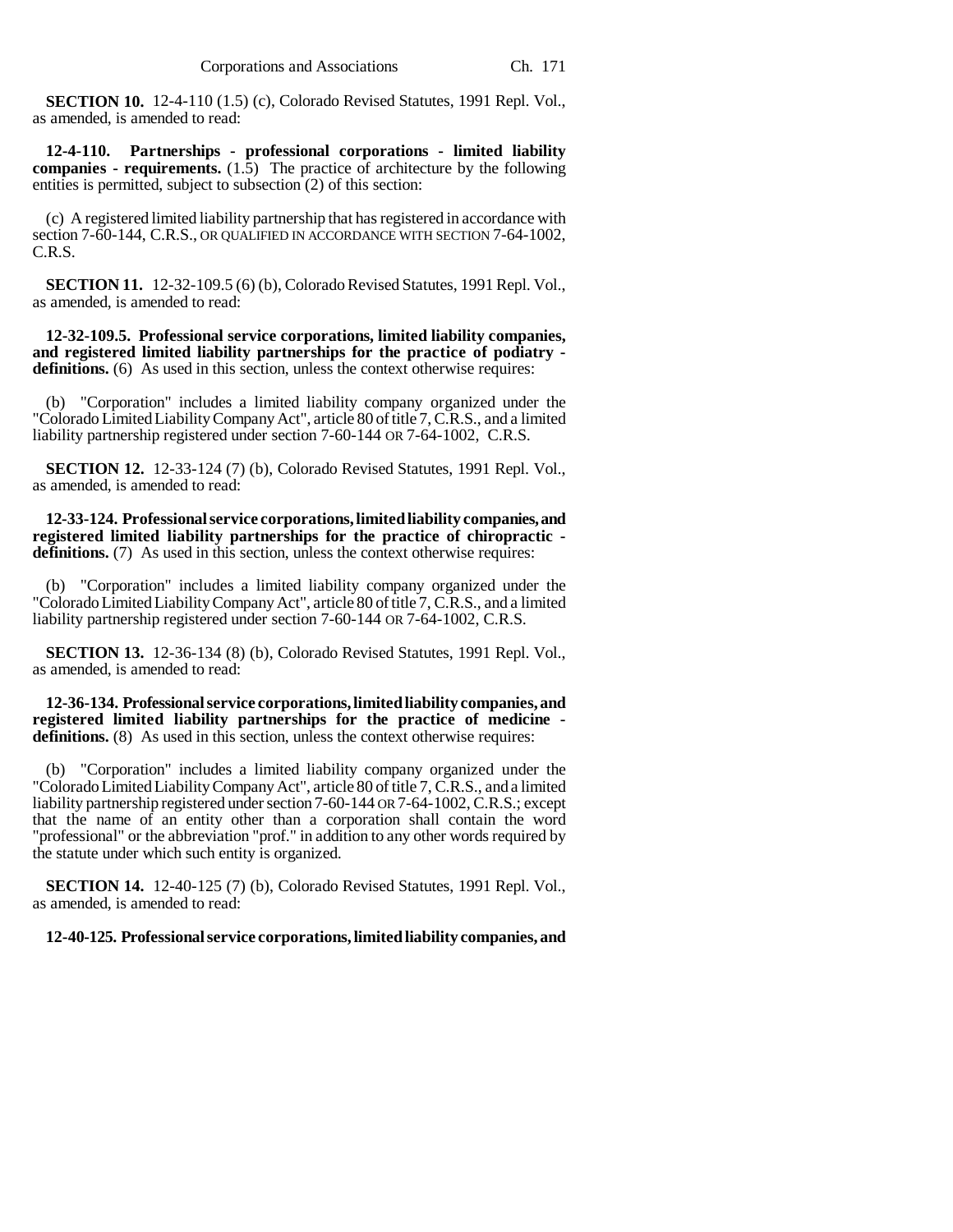## **registered limited liability partnerships for the practice of optometry definitions.** (7) As used in this section, unless the context otherwise requires:

(b) "Corporation" includes a limited liability company organized under the "Colorado Limited Liability Company Act", article 80 of title 7, C.R.S., and a limited liability partnership registered under section 7-60-144 OR 7-64-1002, C.R.S.

**SECTION 15.** 12-41-124 (6) (b), Colorado Revised Statutes, 1991 Repl. Vol., as amended, is amended to read:

**12-41-124. Professional service corporations, limited liability companies, and registered limited liability partnerships for the practice of physical therapy**  definitions. (6) As used in this section, unless the context otherwise requires:

(b) "Corporation" includes a limited liability company organized under the "Colorado Limited Liability Company Act", article 80 of title 7, C.R.S., and a limited liability partnership registered under section 7-60-144 OR 7-64-1002, C.R.S.

**SECTION 16.** 12-43-211 (7) (b), Colorado Revised Statutes, 1991 Repl. Vol., as amended, is amended to read:

**12-43-211. Professional service corporations for the practice of psychology, clinical social work, marriage and family therapy, and professional counseling - definitions.** (7) As used in this section, unless the context otherwise requires:

(b) "Corporation" includes a limited liability company organized under the "Colorado Limited Liability Company Act", article 80 of title 7, C.R.S., and a limited liability partnership registered under section 7-60-144 OR 7-64-1002, C.R.S.

**SECTION 17.** 38-30-166 (5), Colorado Revised Statutes, 1982 Repl. Vol., as amended, is amended to read:

**38-30-166. Trusts and joint ventures - ownership and transfer of property.** (5) For the purposes of this section, the term "joint venture" does not include a partnership, as defined in the "Uniform Partnership Law", article 60 of title 7, C.R.S., OR THE "COLORADO UNIFORM PARTNERSHIP ACT (1997)", ARTICLE 64 OF TITLE 7, C.R.S., whether or not denominated a joint venture in its organizational documents or elsewhere. Except with respect to the provisions of subsection (4) of this section, as applied to any lien or encumbrance arising out of a claim by a joint venturer against another joint venturer in the joint venture, or against the joint venture itself, the provisions of this section shall not be interpreted to alter or affect the rights and duties between joint venturers of a joint venture, as may be required by law or by court decision.

**SECTION 18.** 38-33.3-319, Colorado Revised Statutes, 1982 Repl. Vol., as amended, is amended to read:

**38-33.3-319. Other applicable statutes.** To the extent that provisions of this article conflict with applicable provisions in the "Colorado Business Corporation Act", articles 101 to 117 of title 7, C.R.S., the "Colorado Nonprofit Corporation